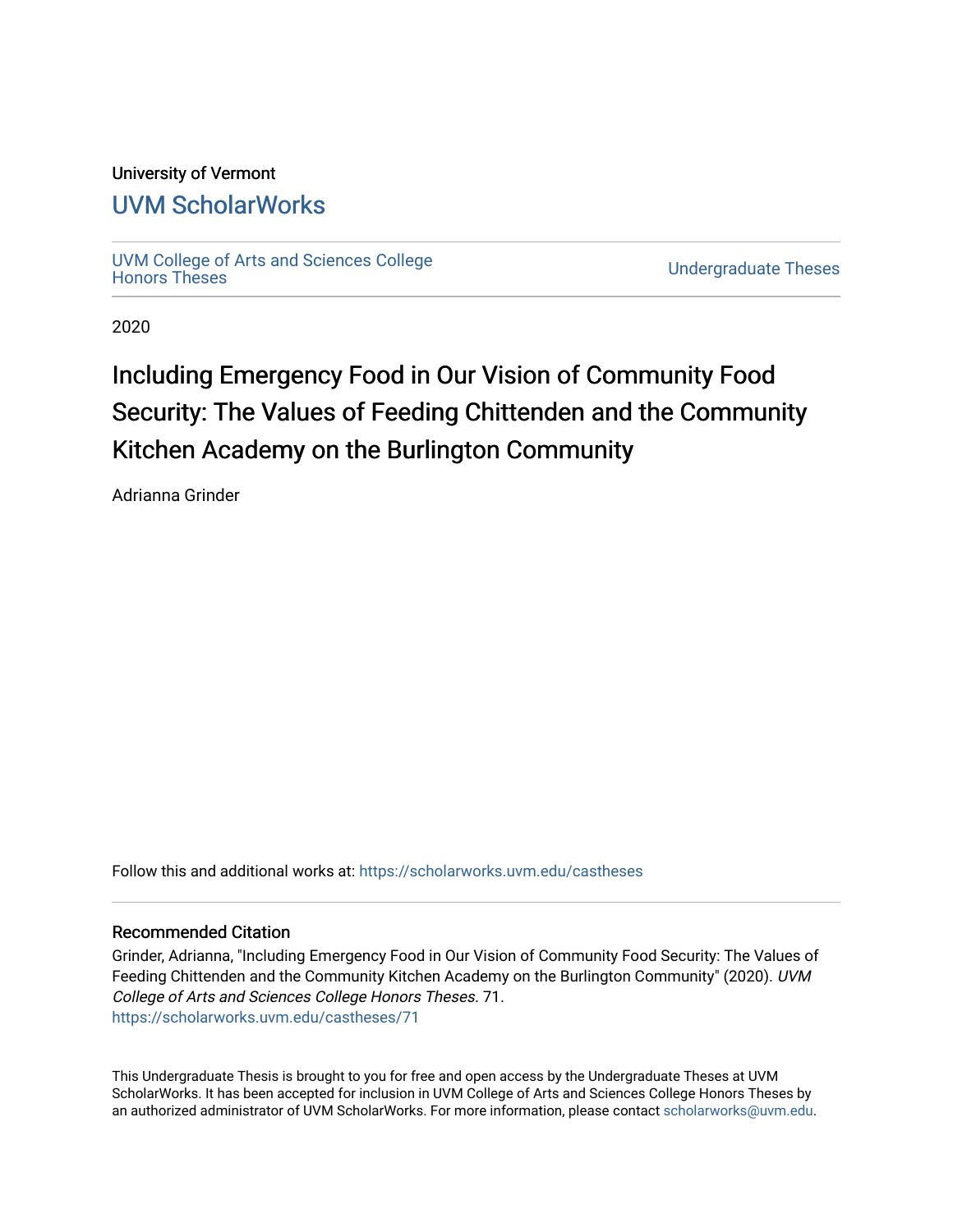Including Emergency Food in Our Vision of Community Food Security: The Values of Feeding Chittenden and the Community Kitchen Academy on the Burlington Community

College Honors Thesis

Adrianna Grinder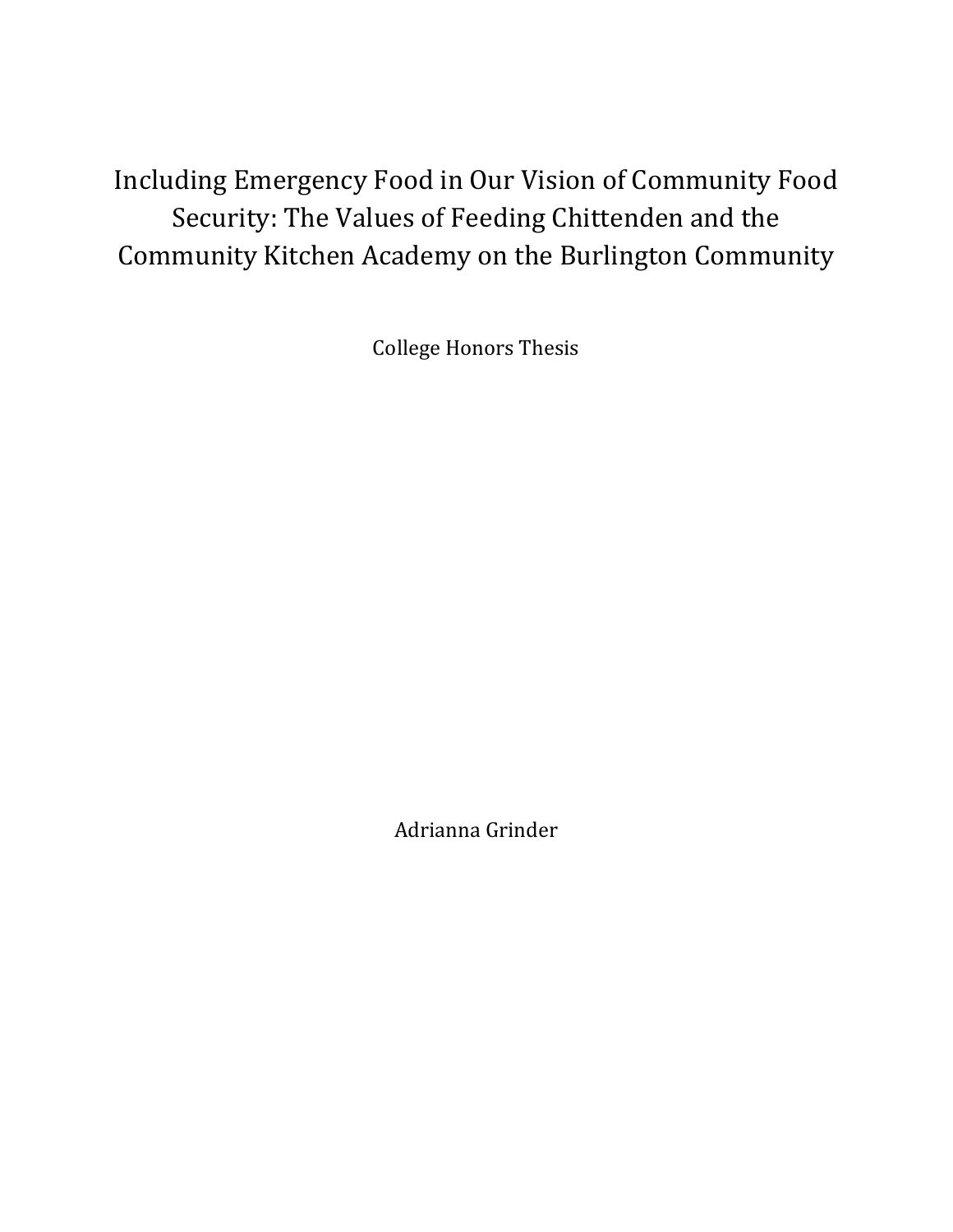Including Emergency Food in Our Vision of Community Food Security: The Values of Feeding Chittenden and the Community Kitchen Academy on the Burlington Community

*Adrianna Grinder* 

*Defense Committee* 

*Dr. Teresa Mares, Department of Anthropology, Advisor Dr. Jeanne Shea, Department of Anthropology, Committee Member Dr. Amy Trubek, Department of Nutrition and Food Science, Committee Chair* 

*College of Arts and Sciences* 

*Anthropology*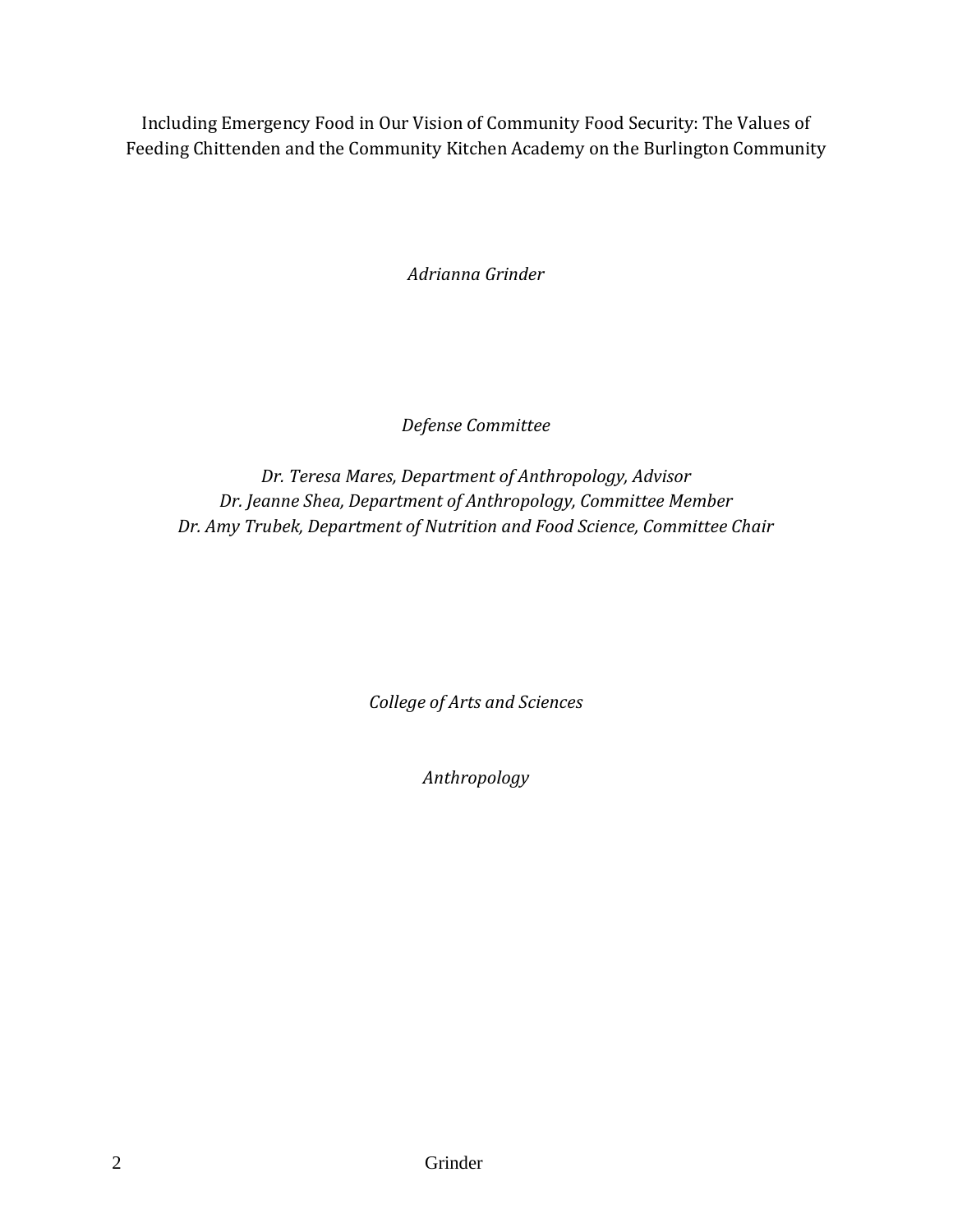# *Table of Contents*

| A Chronic Reliance on Emergency Food13                                 |
|------------------------------------------------------------------------|
| Sweet Charity: The Concerns with Traditional Emergency Food Centers 14 |
| Defining Community and Community Food Security16                       |
| The Transition from Emergency Center to Community Center19             |
|                                                                        |
|                                                                        |
| About Feeding Chittenden and the Community Kitchen Academy25           |
| Background with Feeding Chittenden and Emergency Food27                |
|                                                                        |
|                                                                        |
|                                                                        |
|                                                                        |
| The Traditional Role of Emergency Food32                               |
| A Transition from Emergency Food Center to Community Center33          |
| Feeding Chittenden: A Community Hub36                                  |
|                                                                        |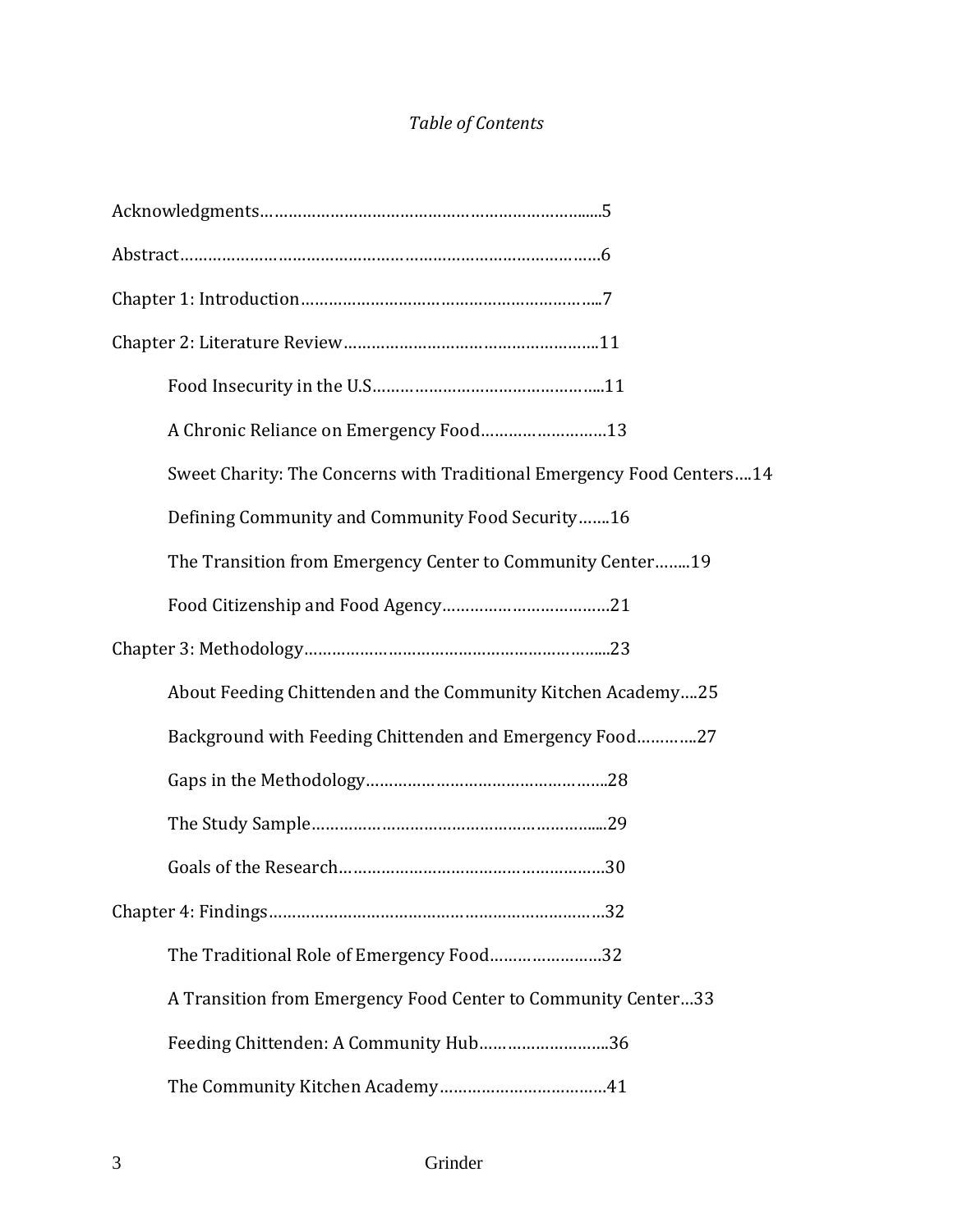| Impacts of the Community Kitchen Academy on the Burlington Community60 |
|------------------------------------------------------------------------|
|                                                                        |
|                                                                        |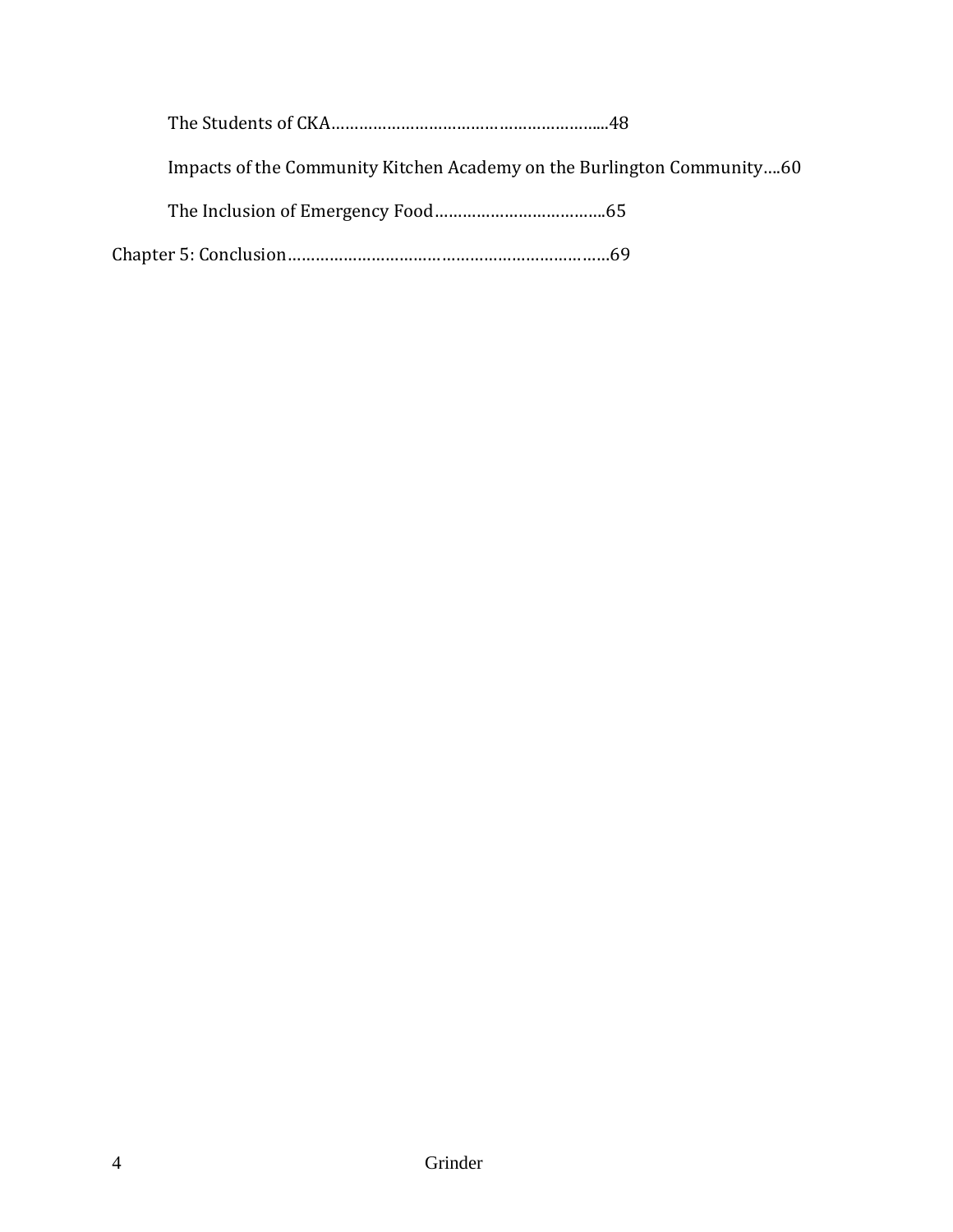# **Acknowledgments**

This research would not have been possible without the staff and clients of Feeding Chittenden. To Hannah Harrington, for introducing me to the Community Kitchen Academy, and for guiding and supporting me throughout the interview process; your hard-work and dedication to this work will forever be an inspiration to me. To the CKA students, I am so grateful you shared your stories with me; your voices are what made this project so meaningful. I would also like to thank my committee, Amy Trubek and Jeanne Shea, for being a part of this process and for teaching and encouraging me throughout my undergraduate journey; your lessons will stay with me as I move on to the next stages of my life. To my advisor, Teresa Mares, you have been an inspiration to me since my first day at UVM when I stepped into your Food and Culture anthropology course. You have nurtured my passions and goals, and your guidance has meant the world to me; to you I owe my success. Thank you for shaping who I am as a student, as a researcher, and as a friend. To my friends, thank you for your constant support and joy. To my family, I will forever be grateful for your love and support; you each inspire me everyday. This project would not have been possible without you.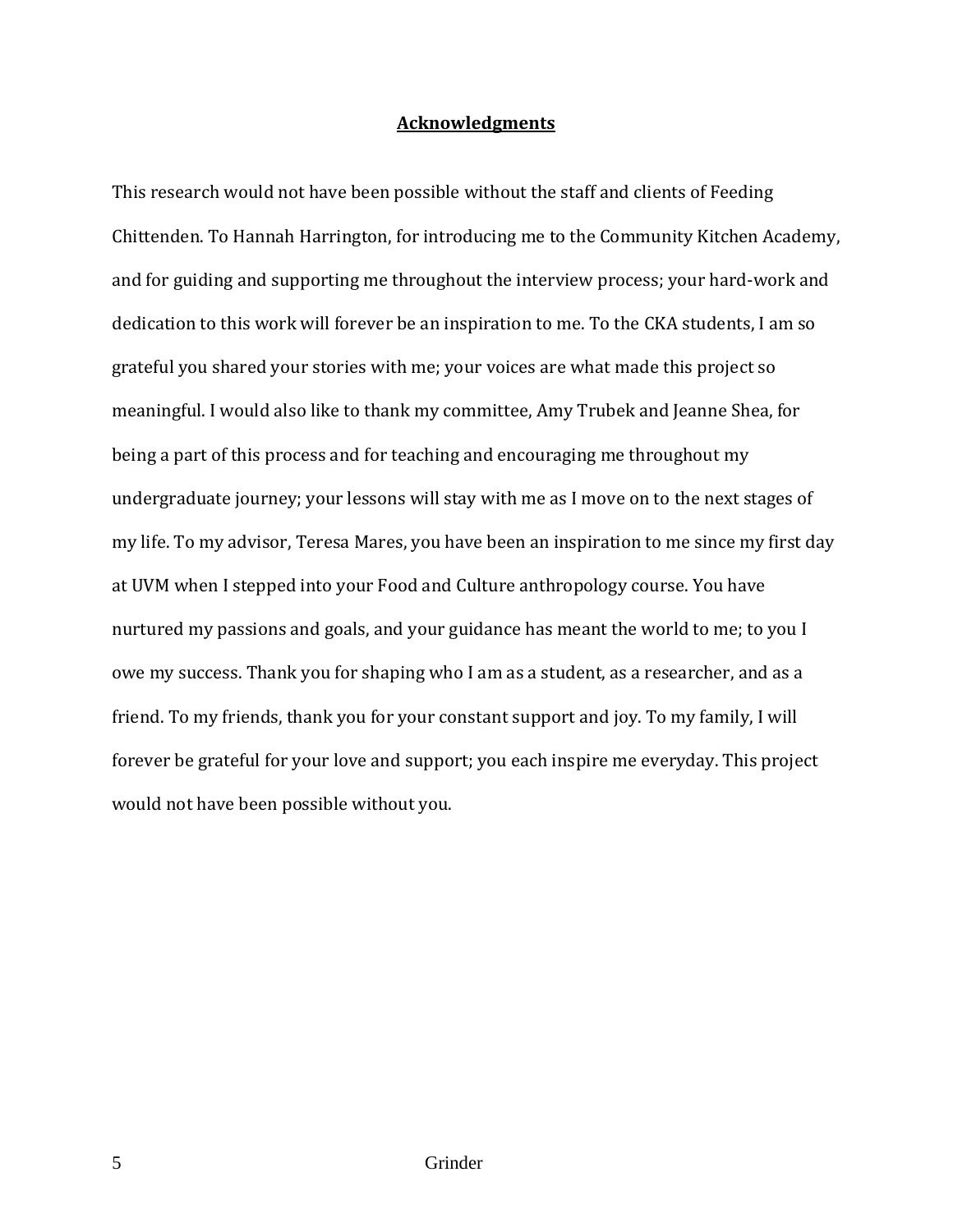# **Abstract**

Although intended for acute food insecurity, the usage of emergency food shelves has become chronic due to insufficient wages, and the insufficiency of federal programs. This chronic use of emergency food is not helping to solve the systematic issue of hunger, but instead is providing alternative benefits to communities. The purpose of this study is to examine how emergency food shelves have shifted from their traditional role of solely providing food to the food insecure to now promoting community food security in more meaningful ways through the employment of unique community health programs. Using community- based research methods with the food shelf Feeding Chittenden in Burlington, Vermont, this study specifically highlights the Community Kitchen Academy program, analyzing the multi-faceted positive impacts this program provides to the Burlington community. It explains the importance of recognizing emergency food shelves and pantries and their value in our communities through these unique community- centered programs. This thesis argues for the inclusion of emergency food in our mission, vision, and discourse surrounding community food security.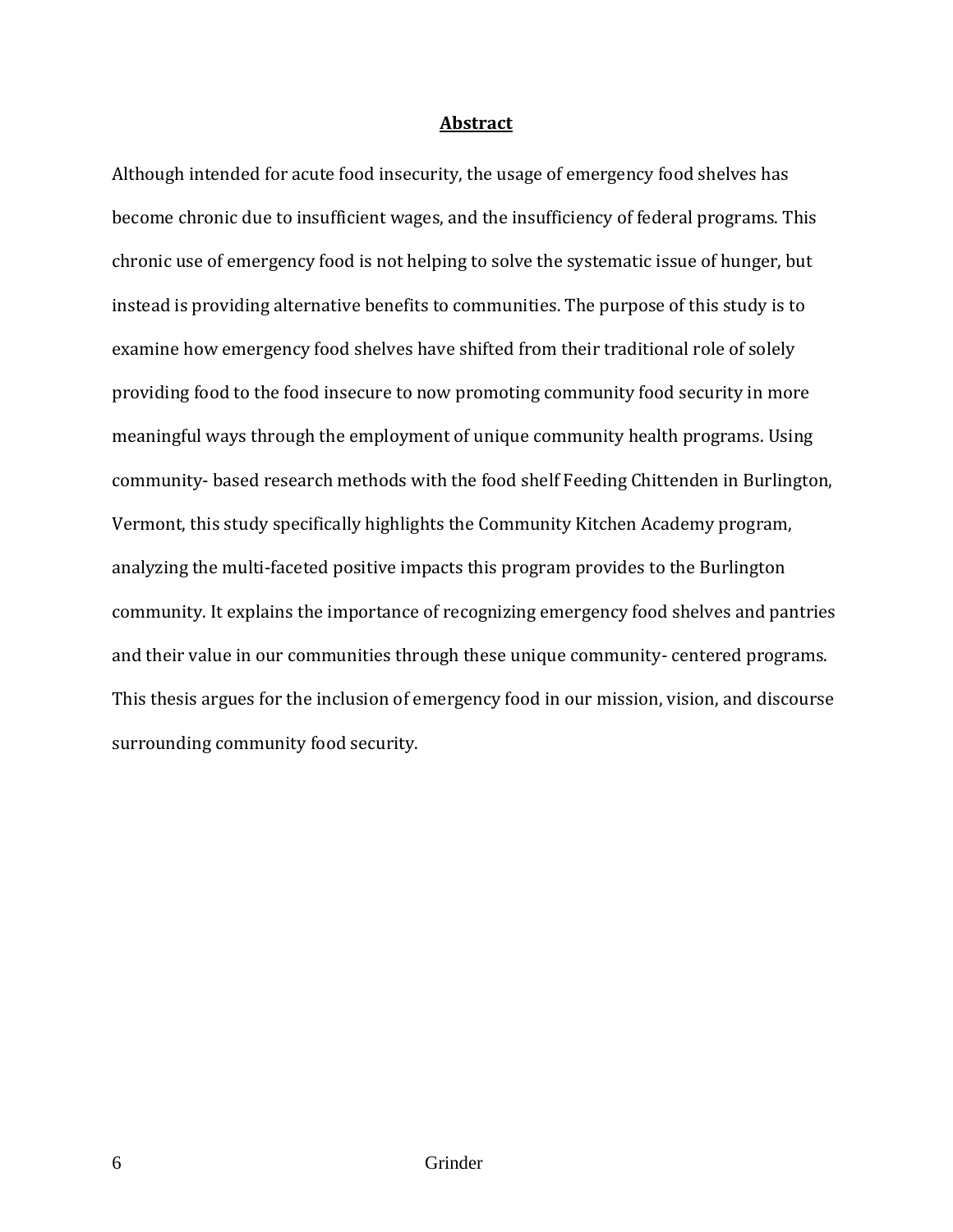### **Chapter 1: Introduction**

It was 9:45 a.m. on a Sunday morning, and the dining room was loud. The volunteers around me hustled throughout the kitchen, opening up the oven to check the egg frittatas, flipping the final chocolate chip pancakes, and chopping veggies to throw in the salad. The clients were lively that morning as we finished breakfast. It was one of the first warm days after a long winter, and the sun shined into the dining room through the windows of the food shelf in a way that seemed to radiate throughout the clients. We served breakfast at 10 a.m. and the clients seemed pleased with what we had cooked. As I began to clean the kitchen I overheard clients chatting loudly, sharing breakfast with one another. I have learned how a warm meal brings people together.

It is through Sunday mornings like this that I was introduced to Feeding Chittenden, the emergency food shelf in Burlington, Vermont. A student-led University of Vermont club, the Food Recovery Network at UVM (formerly the Campus Kitchens Project at UVM), brings students to the food shelf every Sunday morning. Recovered food from the community that would have otherwise been thrown out or wasted is used to cook and serve brunch to the clients of Feeding Chittenden. It is through these experiences that I was introduced to the realm of emergency food and first interacted with individuals in the Burlington community who are food insecure.

When I began this project, although I had volunteered with the UVM club at Feeding Chittenden, I had fairly limited knowledge regarding the history of emergency food and the role of emergency food within our communities. I had assumptions regarding how these spaces operated based on my few observations from Sunday morning breakfasts, but as I

7 Grinder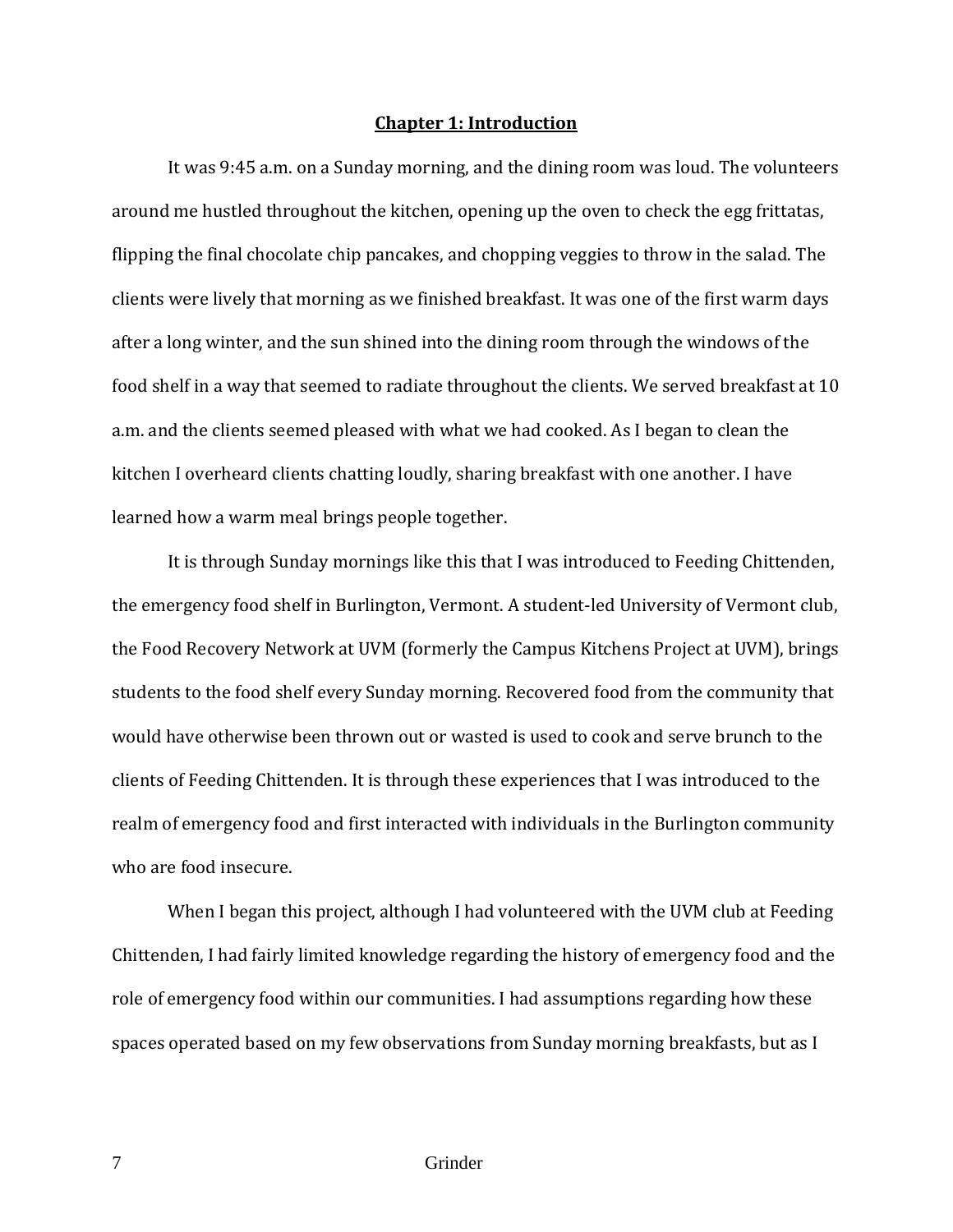began conducting research I realized how little I truly understood about the value of these spaces in our communities.

When I decided to focus on emergency food and Feeding Chittenden specifically for my thesis, I reached out to staff members at Feeding Chittenden regarding my ideas for the project. It was suggested that I first begin volunteering during the week, conducting participant observation, to learn more about the space. These experiences I had volunteering and conducting participant observation for the first time throughout the Summer of 2019 were invaluable. This time allowed me to form deeper connections and relationships with staff members and with clients, and allowed me the time to observe and interact within the space. This deepened my understanding of Feeding Chittenden and its role within the Burlington community, and opened my eyes to new perspectives that I had not previously considered. The community values of this space became apparent and I realized the importance of this project in identifying and highlighting these specific values.

Everyone has the right to sufficient, culturally appropriate, nutritionally adequate food, but not everyone in the Burlington community has the privilege of this apparent 'right' existing in their lives. Individuals from all walks of life are struggling to make ends meet and are relying consistently on Feeding Chittenden to secure enough food for themselves and for their families. These individuals are diverse and complex, as all humans are. Many of them, in particular the students in the Community Kitchen Academy (CKA) program, have generously opened up to me about their varying experiences with food and with the CKA program specifically. I have observed clients' interactions with one another, and watched as community has been built or experienced within this space.

8 Grinder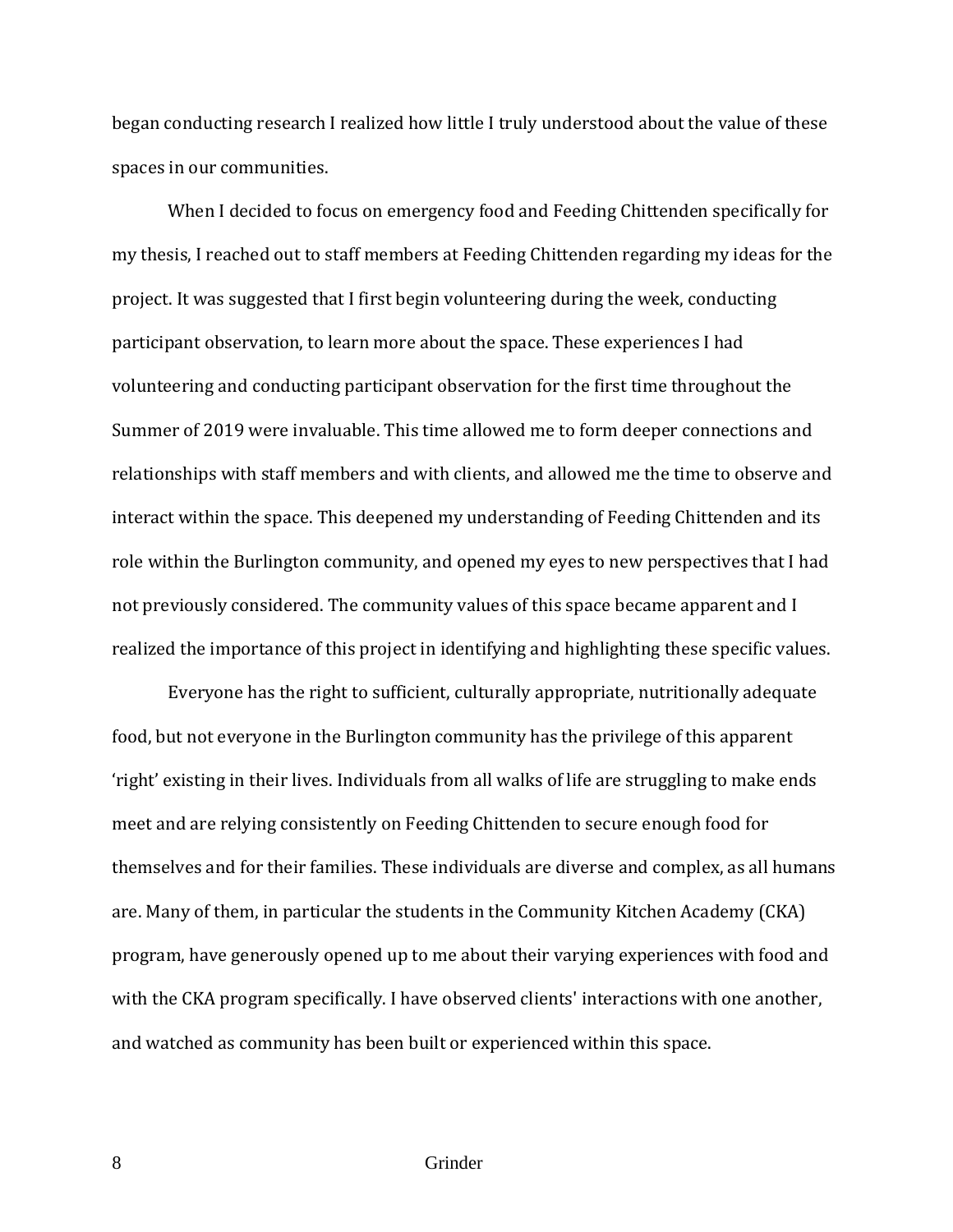As I began a review of the literature and of the existing research on food insecurity and the sector of emergency food specifically, I consistently discovered critiques and negative perspectives of these spaces. Emergency food is often labeled as a space only functioning due to the failure of the food system. It is discussed as a last resort option for individuals who are struggling and can not rely on public provisions due to their inadequacy and insecurity in fully meeting needs. In this thesis, while I acknowledge and agree with some critiques relating to a reliance on emergency food, I will argue that emergency food centers are transitioning from their traditional roles, and are meeting the complex needs of people in multi-faceted ways that branch off from solely providing food to people due to a failed system.

Through this research and through the analysis of the Community Kitchen Academy program, key concepts such as food agency and food citizenship emerged. Both food agency and food citizenship are not terms that I frequently came across in the discourse surrounding emergency food. As I began to connect my research data to concepts from the literature and form my central findings though, the importance of these concepts became apparent, and their inclusion in this discourse surrounding both emergency food as well as job training and community development as a branch of emergency food, is necessary. The idea of obtaining food citizenship, and perhaps gaining food citizenship through a new found food agency, will be discussed and explored throughout the following sections.

This thesis is my attempt to contribute to a conversation around emergency food shelves and food pantries, and the role they play within our food system and within our community. Too often these spaces have been pushed aside by scholars when discussing visions and missions of community food security. Emergency food is often excluded from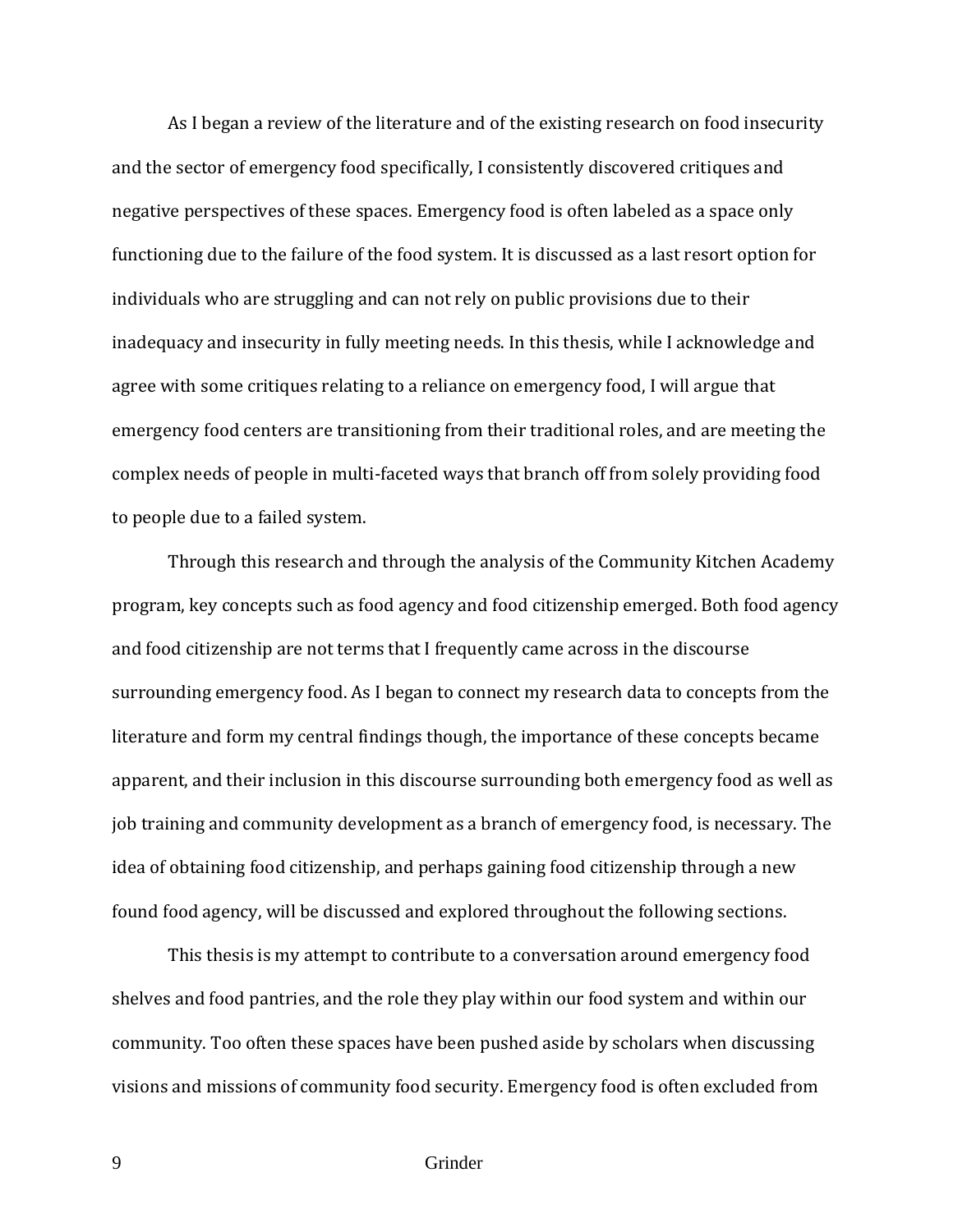the discourse and is thought of as an alternative option. It is time to include these spaces in our discourse surrounding the topic of community food security, and I am hopeful that this thesis will contribute to the conversation and add to the discourse in a meaningful way, through the inclusion of concepts such as food citizenship and food agency. It raises a multiplicity of questions such as: How is community experienced in the space of emergency food? What values do emergency food shelves and pantries provide in our communities? How do emergency food shelves employ programs resulting in meaningful impacts for community members as well as the promotion of community food security?

This thesis addresses the complexities of Feeding Chittenden and the CKA and discusses the multi-dimensional positive impacts that the Burlington community experiences as a result. I argue that a vision and mission of community food security that does not include the role of emergency food is problematic due to the exclusion of a crucial aspect of the food system. This exclusion occurs when emergency food is viewed as the result of a failed system, and a substitute for an adequate solution. There has been a shift from the traditional role that emergency food shelves play in our communities, to now promoting community and food security in more meaningful ways. Through the employment of unique programs such as the Community Kitchen Academy, which support and nurture food agency and food citizens, emergency food shelves are contributing to community development and community food security in multi-faceted ways, leading to positive impacts for both clients of Feeding Chittenden and for the Burlington community. It is crucial that we include emergency food in our vision and discourse surrounding community food security in order to achieve our goal of long-term, sustainable food security for all.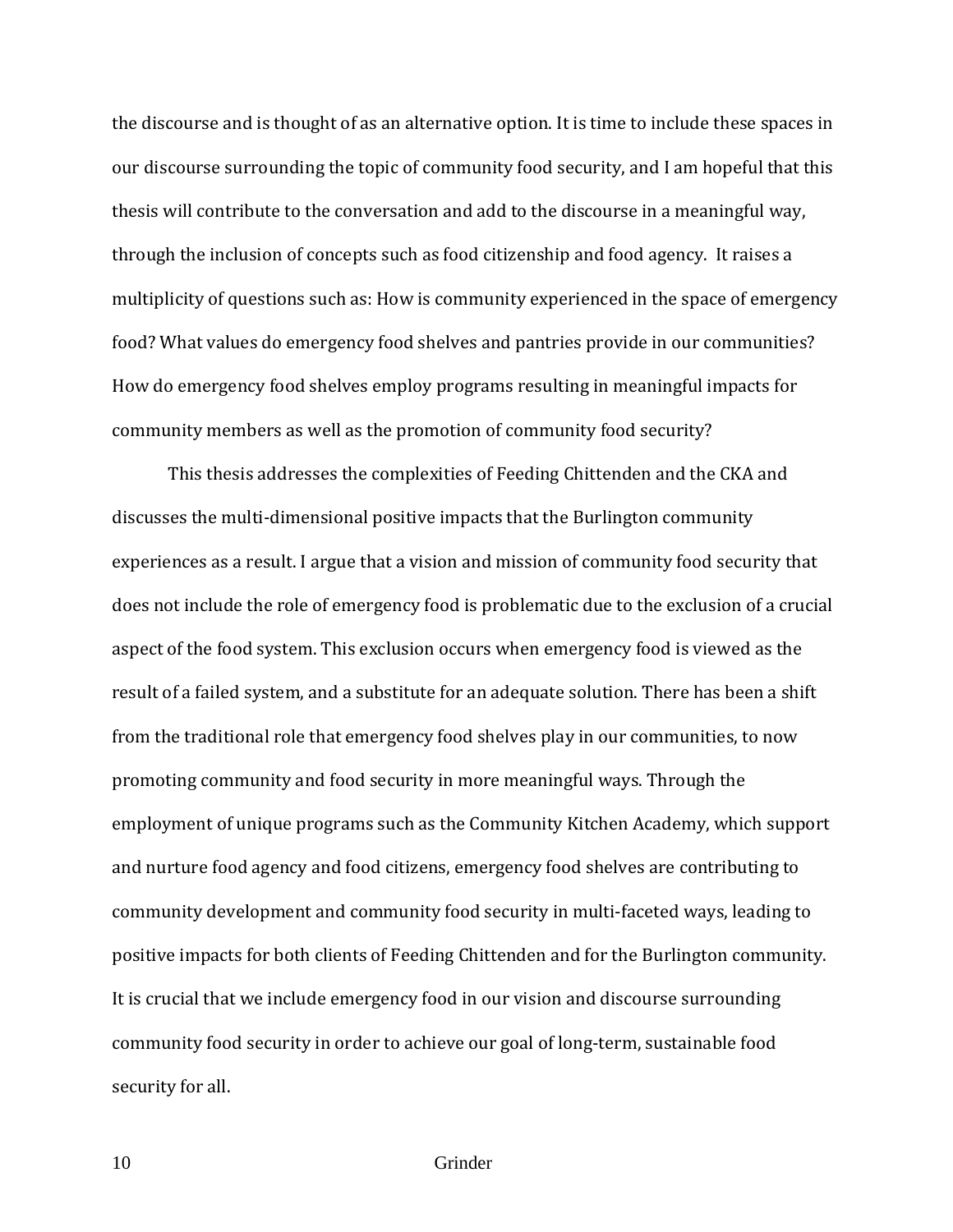#### **Chapter 2: Literature Review**

#### **Food Insecurity in the U.S.**

The terms hunger, food security, and food insecurity are highly contested terms that have shifted and transitioned in their meaning and usage over time. It is important to define these terms, understanding the discourse around each. In 2007, the USDA eliminated the usage of the term hunger from their assessment of food security. In an article following this change by the USDA, Patricia Allen specifies that food insecurity encompasses the condition of having limited access to adequate food, whereas hunger refers to the individual physiological condition (Allen 2007). As I am focusing on individuals who utilize emergency food pantries and shelves due to limited access to adequate food, I will specifically use the term food insecurity.

The USDA has been consistently tracking household food insecurity since the mid 1980s, and since 1995 has released an annual report on Household Food Security in the United States, based on a food security questionnaire (Norwood, Wunderlich 2006). The Household Food Security report defines food security as, "...access by all people at all times to enough food for an active, healthy life…" (Coleman- Jensen, et al. 2009). The data collected provides a general overview regarding food security, tracking progress that has been made over the years. This monitoring of food security contributes to the operation of both federal and private food assistance programs, and other government initiatives focused on reducing food insecurity. As of 2018, 11.1 percent of U.S. households were considered food insecure based on the survey conducted by the USDA's Economic Research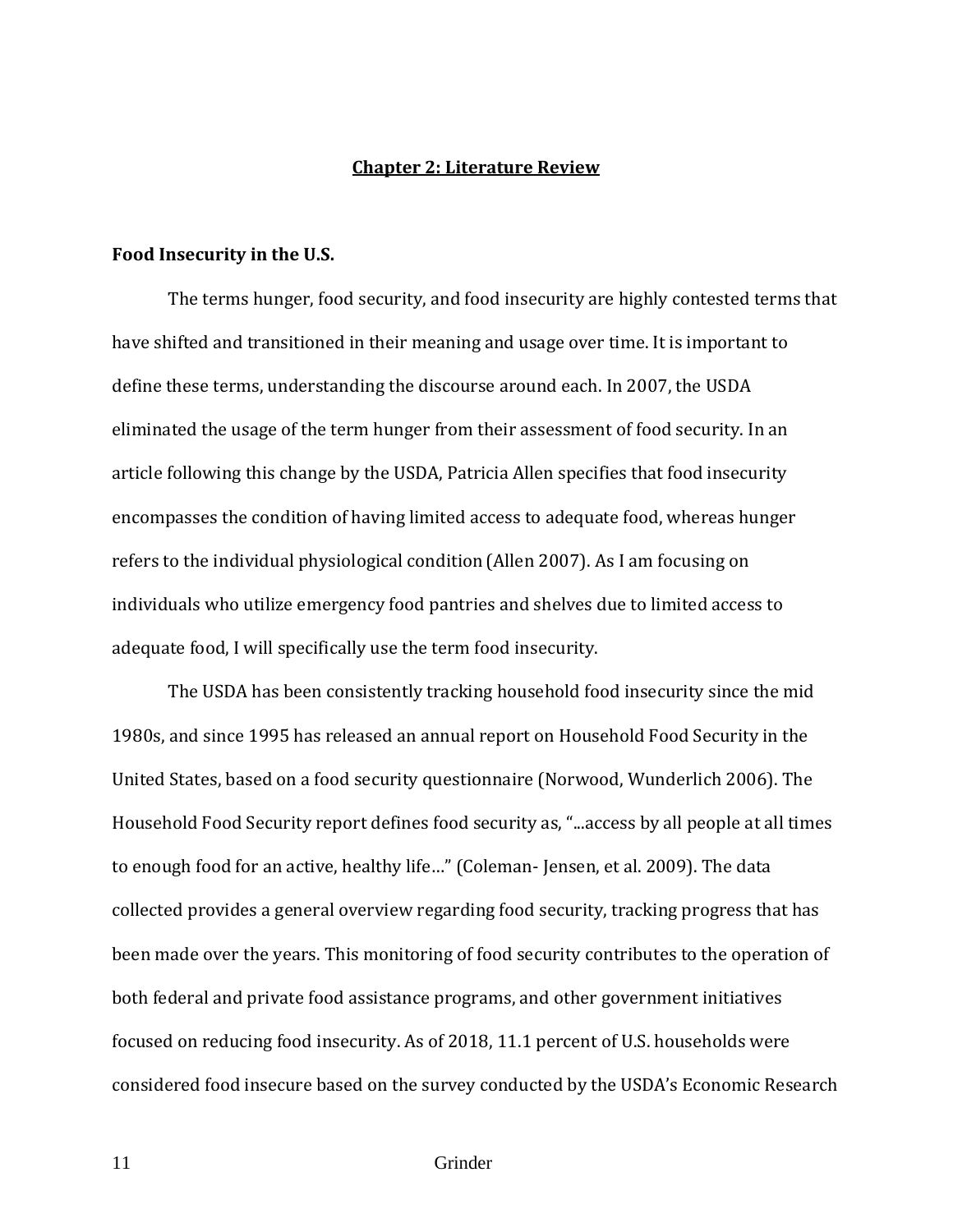Service. The 2018 report summary describes households experiencing food insecurity as lacking access to adequate food due to lack of money and other resources (Coleman-Jensen, et al. 2019).

Similarly, Feeding America conducts research looking at food insecurity within the United States. Feeding America defines food security as the USDA does, also specifying a limited or uncertain availability of nutritionally adequate foods. The main study that Feeding America conducts is the Hunger in America study which is released every four years. The Hunger in America report provides insight to charitable food distribution, as well as information regarding individuals seeking food assistance through the charitable sector (Feeding America 2014). Data from these studies inform program development related to improving food security. These studies also provide data in regard to Vermont specifically. The 2019 Map the Meal Gap study conducted by Feeding America found that one in eight people in Vermont struggle with food insecurity. This study also reported that government assistance programs alone are not sufficient in fully supporting those struggling with food insecurity. A combination of charitable programs along with government assistance programs are necessary to bridge this gap (Feeding America 2019).

This requirement of food insecure individuals to rely on not only government assistance programs but on charitable food as well, has led to the widespread use and persistence of emergency food banks and emergency food shelves in communities across the country. Due to the widespread and continuous use of these spaces, it is important to analyze and identify their role within local communities and food systems. Identifying the local emergency food shelves role within a community, such as the Feeding Chittenden food shelf in Burlington, Vermont, allows for a better understanding of the value of the space

12 Grinder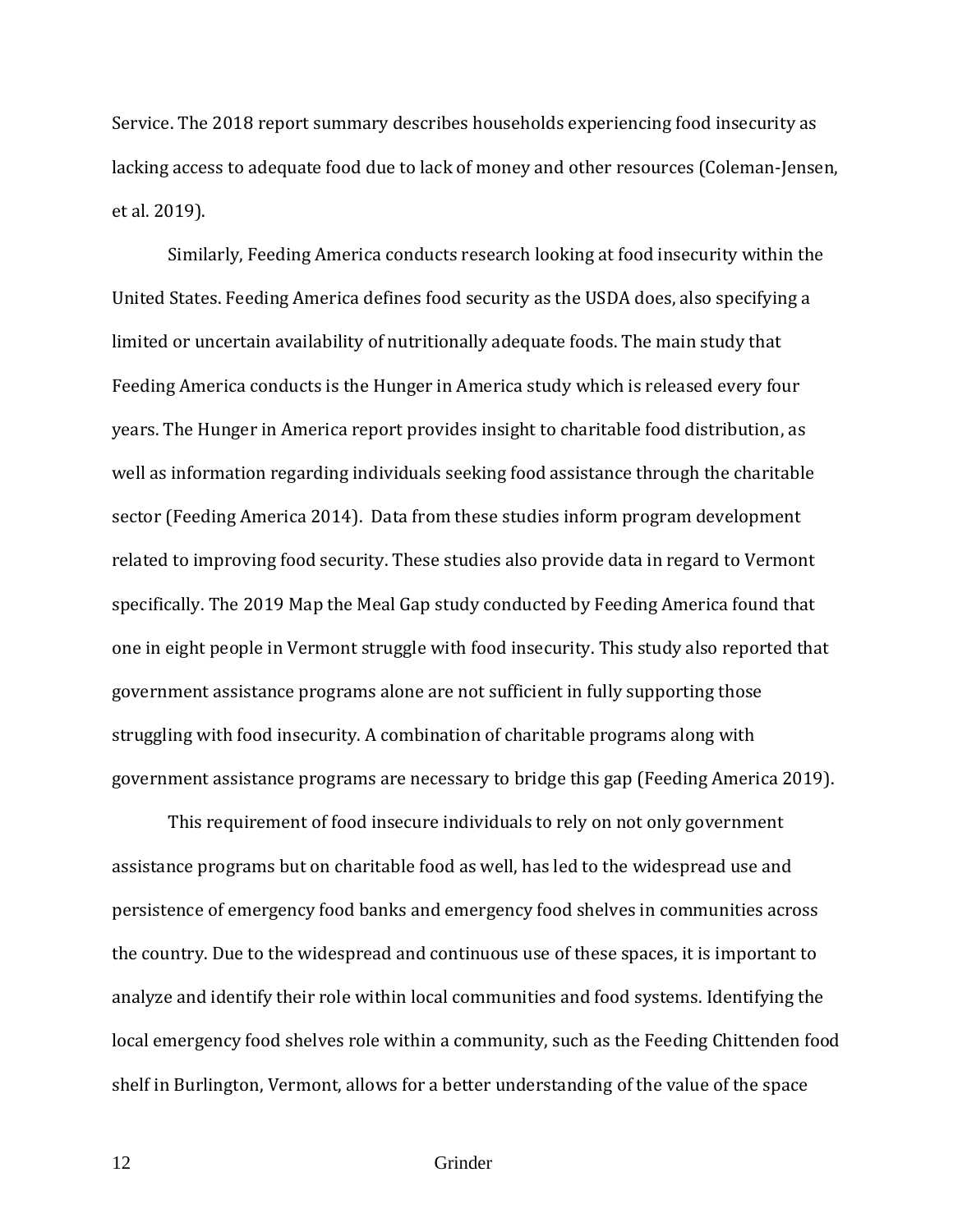and how it is being utilized by the food insecure and by the community. This is important, as it has become clear through the data above that food insecurity and obtaining food through charitable sectors remains prevalent.

# **A Chronic Reliance on Emergency Food**

Food shelves and soup kitchens began reemerging for the first time since the Great Depression in the early 1980s. At this time, national unemployment rates were the highest they had been since the Great Depression, leading to this rapid expansion of emergency food. To many, this reemergence of emergency food looked like a step backwards from the progress that had been made with food stamps, which provided individuals with the freedom of choice and helped to promote social integration (Poppendieck 1998). Sociologist Janet Poppendieck describes how the emergence of emergency food spaces was a retreat from the effort at inclusion to exclusion, from convenience and consumer choice to a predetermined menu of provisions, from national standards to local ones, and from rights to gifts (Poppendieck 1998).

Since the 1980s, emergency food has continued to grow in usage and popularity despite its negative aspects, and inability to provide a long-term solution to hunger. In 2010, research conducted by Feeding America analyzed the shift from the acute use to the chronic use of food shelves and other emergency food sources. This research describes how, "...for the majority of people seeking food assistance, pantries are now a part of households' long-term strategies to supplement monthly shortfalls in food." (Feeding America 2010). Using clients surveyed for the *Hunger in America 2010* project, a comprehensive study of emergency food assistance drawing on data from more than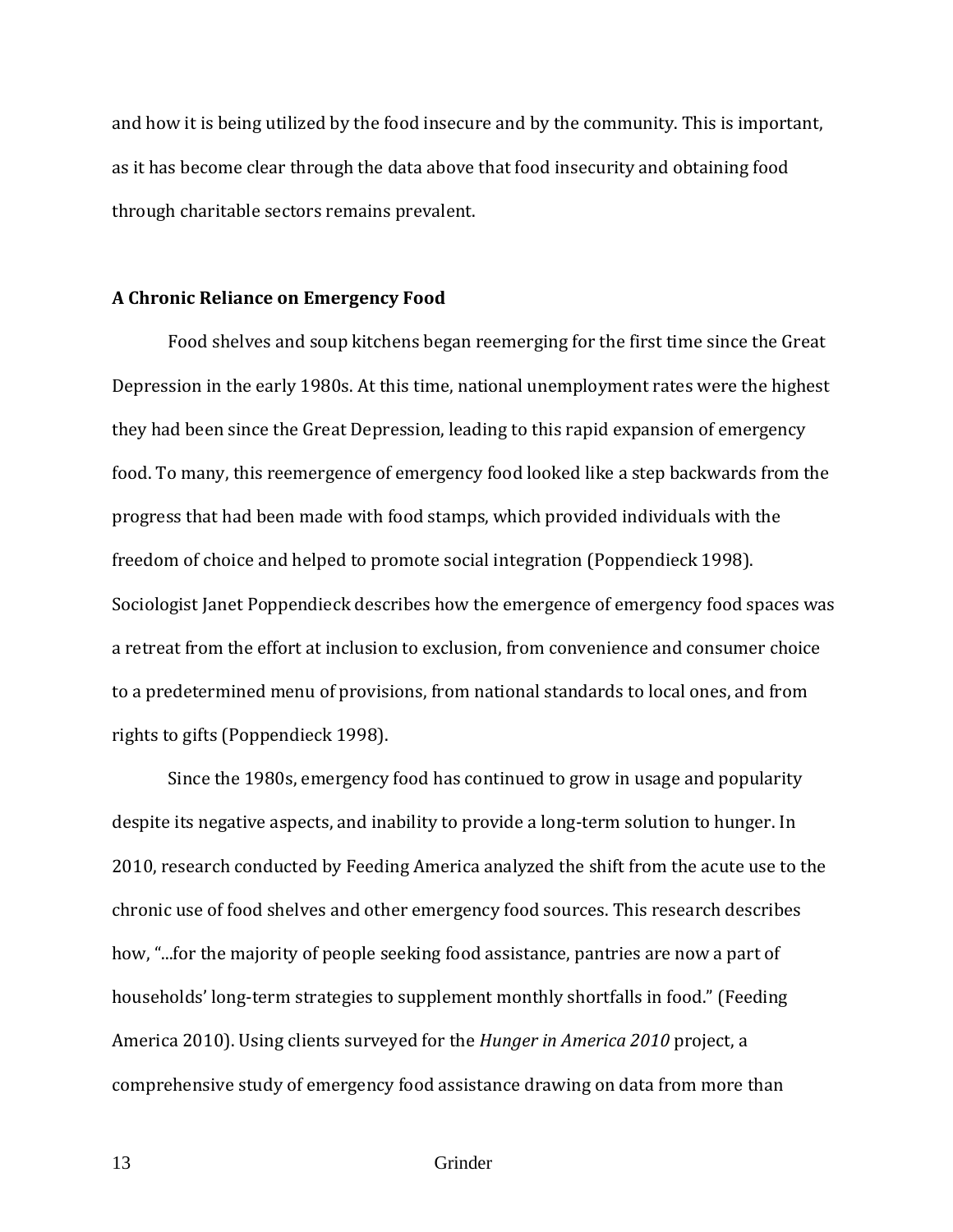61,000 client interviews, it was determined that 54% of clients had visited a food pantry for at least 6 months or more in 2008, and that 36% of clients had visited a food pantry at least every month in the year prior to data collection (Feeding America 2010). This data confirms the chronic use of emergency food by individuals in the United States. This data also clarifies the notion that hunger continues to persist throughout the country, despite federal food assistance programs, as well as the estimated 60,000 food pantries that continue to run (Feeding America 2018).

Scholars in various disciplines from anthropology to public health amongst others, have pointed to this phenomenon in their research as well. Some focus on anecdotal evidence from pantry directors, finding that people who do not qualify for SNAP benefits are seeking food pantry aid with increasing frequency (Paynter, Berner et al. 2011). In order to meet their individual and family needs, there is a reliance on both government and non-profit charitable food sources. Many suggest that this proliferation and institutionalization of emergency food has become an accepted reality (Payner, Berner et al. 2011; Feeding America 2010; Daponte, Bade 2006).

# **Sweet Charity: The Concerns with Traditional Emergency Food Centers**

A prominent piece of existing literature on emergency food is the book, *Sweet Charity* written by sociologist Janet Poppendieck. In her book Poppendieck provides a history of emergency food in the United States, as well as an assessment of the then-current state of emergency food based on her participant observation and interviews from clients across the country. She criticizes various aspects of a food system reliant on emergency food and argues that the focus on charitable efforts are distracting and replacing consistent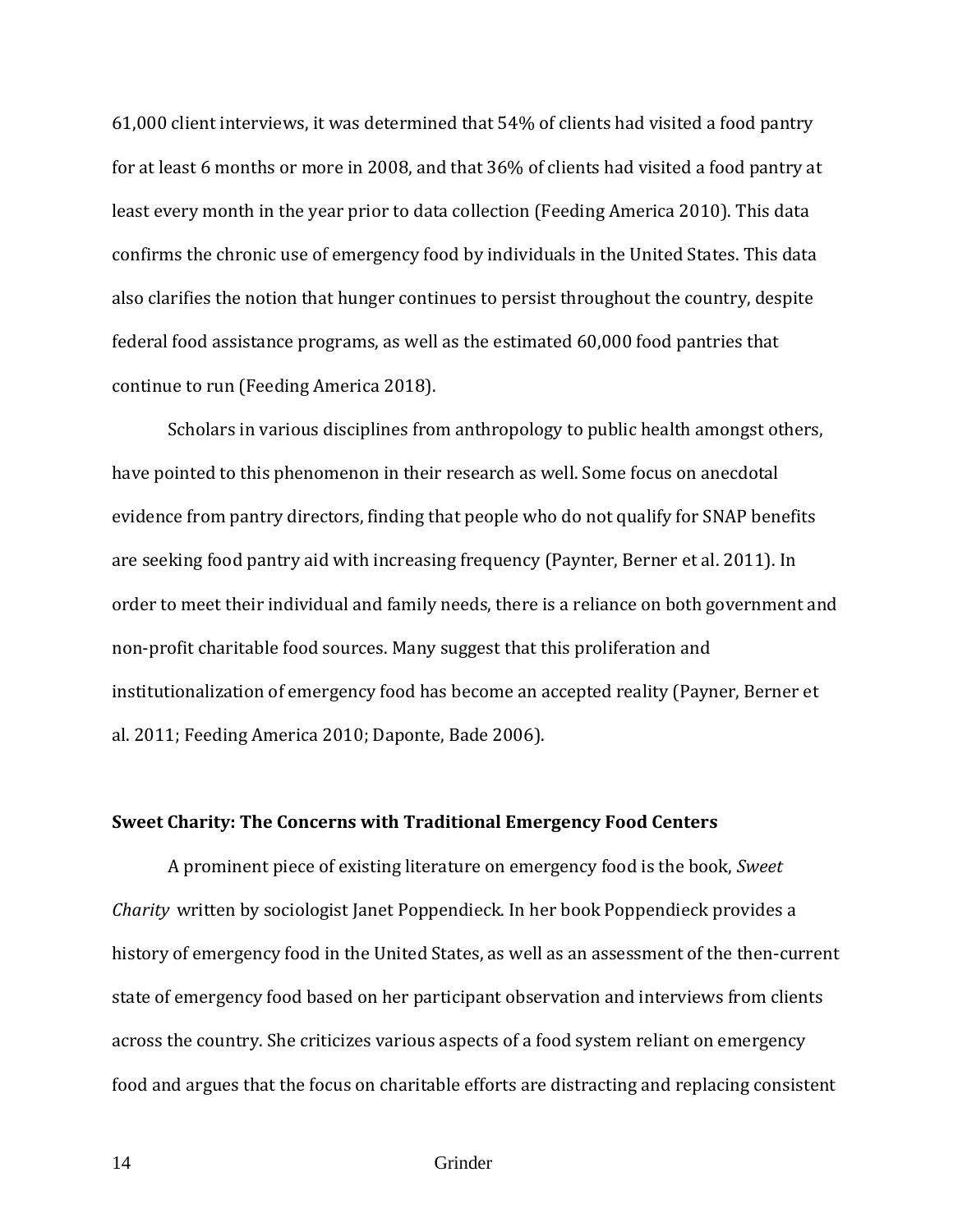public policy as poverty continues to grow. She claims that, "...because food programs are logistically demanding, their maintenance absorbs the attention and energy of many of the people most concerned about the poor, distracting them from larger issues of distributional politics." (Poppendieck 13). She believes that charity food is substituting for adequate public provisions, causing more harm than good within our communities.

In the introduction of her book, Poppendieck provides a caveat explaining how if emergency food functioned as an add-on to adequate and secure safety public provisions, she would have no problem with them. She includes the example that if they did not need to be relied upon due to the failure within our system they would have the ability and freedom to function as, "...an invitation or inducement to people to seek the help of programs designed to meet more complex needs- to provide education, job training, health care screening…" (Poppendieck 6). In this thesis I will argue that although Poppendieck is correct in many of her critiques relating to a chronic reliance on emergency food, emergency food centers are transitioning from their traditional roles, and are in fact meeting the complex needs of people in multi-faceted ways that branch off from solely providing food to people due to a failed system.

Other scholars have critiqued the role of emergency food as well. Anthropologist Megan Carney focuses on women's experience with food insecurity who have migrated from Mexico and Central America in her ethnography, *The Unending Hunger,* based in Santa Barbara, California. She discusses the unsustainability of food assistance programs and how they often reshape immigrant women's subjectivities (Carney 2015). Similar to Poppendieck, Carney critiques emergency food with the argument that the larger structural issues leading to food insecurity are not being addressed, and thus emergency food is being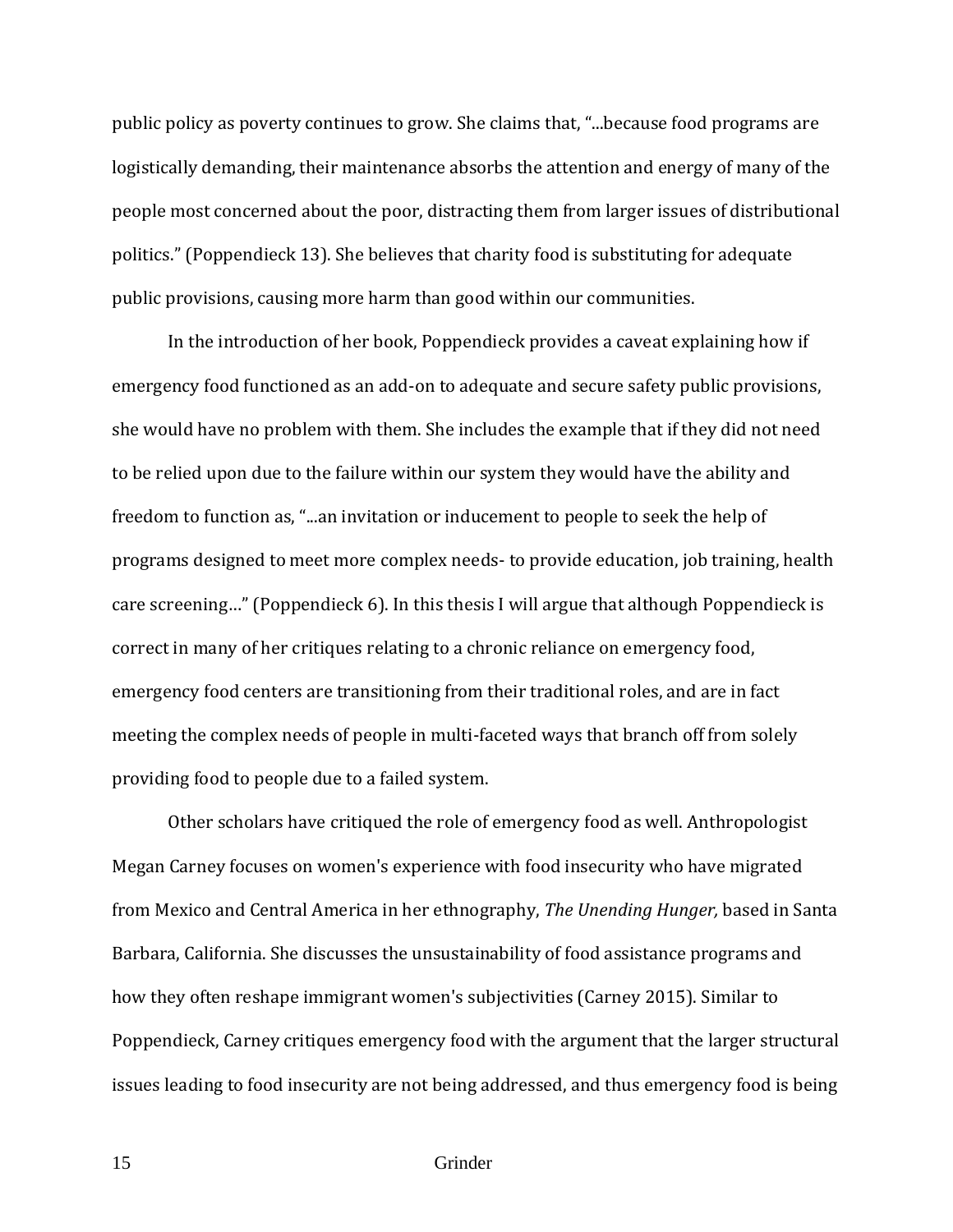relied upon in an unsustainable way. Throughout her ethnography Carney heavily criticizes a neoliberal food assistance paradigm**.** This neoliberal food assistance paradigm means that emergency food is filling in for, and being utilized, in place of public systems of social security from the state. It takes the obligation to provide food off of the state, as the realm of charity and emergency food is already filling the gap and providing food to the food insecure. This system relies upon citizens functioning as volunteers, which anthropologist Andrea Muehlebach, describes as moral neoliberalists or ethical citizens. These moral neoliberalists are not providing productive work in terms of economic capital, but in terms of the accumulation of valued relations among compassionate individuals resulting in social solidarity (Muehlebach 2012). They are performing crucial work in the social arena in place of the state, and in this case specifically, in spaces of emergency food**.** It is important to remember though, despite these critiques, the vitality and centrality of these emergency food spaces for food insecure individuals. This thesis will highlight these spaces' importance in our communities providing productive and concrete examples regarding how many spaces of emergency food are providing meaningful benefits and resources to community members and the community food system.

# **Defining Community and Community Food Security**

The goal of building community is often mentioned in discourse surrounding food security and alternative food systems. Depending on who is using the term and how the term is being defined, it can mean very different things. In order to discuss development and progress in the realm of food security, community must be defined. The concept of community for my research will stem from Frankenberg's definition that community "...is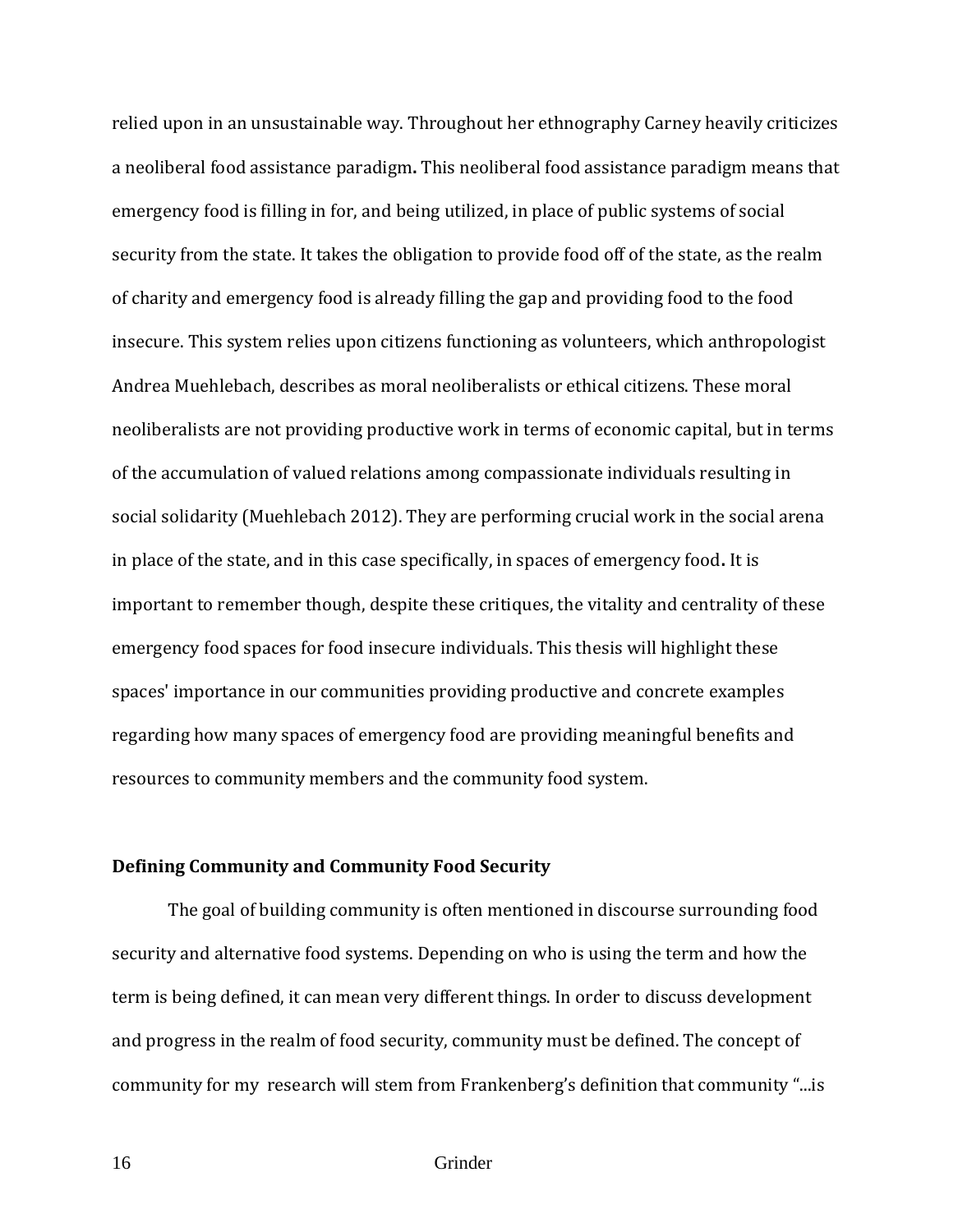common interests in achievable things (economic, religious, or whatever) that give members of a community a common interest in one another." (Rapport 79) as cited in *Key Concepts in Social and Cultural Anthropology*. This common interest often leads to a sense of belonging. This sense of community that is defined here is exemplified through the relationships that individuals at Feeding Chittenden and through the CKA experience with one another; a common interest in an achievable thing- food security. Although extremely simplified, at the basic level this is what each individual going to the food shelf is hoping to achieve.

Along with being experienced by individuals, community is a tool that is employed to promote food security. An important alternative food movement, Community Food Security, centers around and champions this convoluted term, community, and stems out of the decrease in public sector support, as has been mentioned previously. The Community Food Security Coalition is a prominent organization promoting this alternative food movement, and a number of scholars have sparked the discourse surrounding this movement. This movement builds upon the local food movement, moving away from a focus on the individual to a focus on the community, including a connection to emergency food programs (Mares, Alkon 2011). Mares and Alkon describe community food security as a movement that, "...combines the local food discourse with an anti hunger approach, arguing that all communities should have access to safe, culturally appropriate, nutritionally adequate, and sustainably produced diets." (Mares, Alkon 1 ). This movement's main goal is to simultaneously meet the food needs of low income people while developing local food systems (Allen 1999). This goal is in line with the goal of the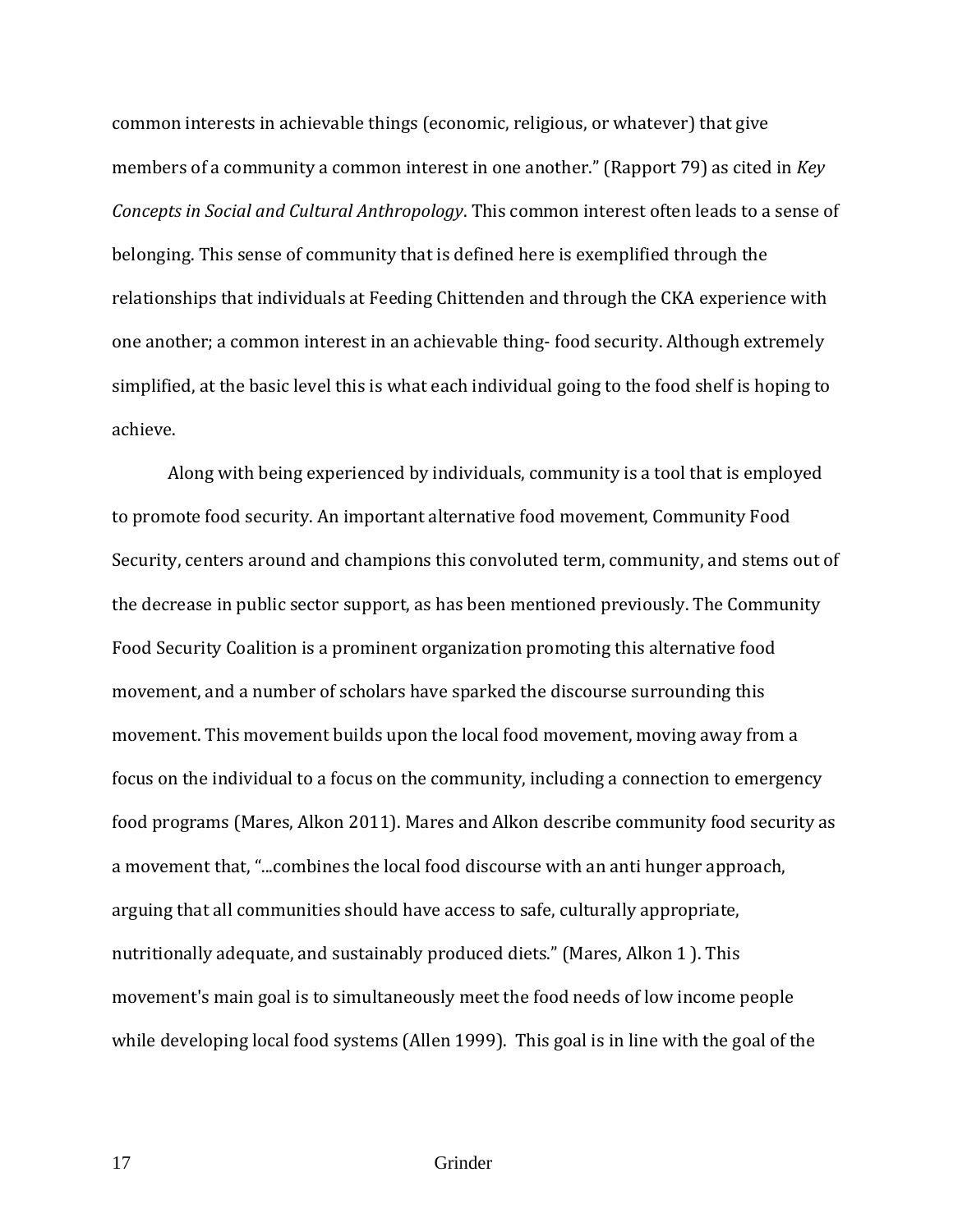Community Kitchen Academy, which I will discuss in much more depth in the findings section.

An important element included in the Community Food security Movement that other alternative food movements often exclude, is an emphasis on community development. Gottlieb and FitzSimmons specify that, "...it should be seen as a form of community development which complements and extends the traditional approach of addressing food and hunger issues at the individual level." (Gottlieb and FitzSimmons 117). This is a community based framework that focuses on both immediate and long term food security. Although this movement is rooted in a community based framework an important distinction is that it also emphasizes food self-reliance (Allen 1999).

Some have critiqued this alternative food movement, pointing out that although it addresses issues of inequality, it relies on change in individual consumption, rather than on broader and more collective efforts (Mares, Alkon 2011). Although this can be seen as unproductive in terms of mitigating structural issues, in the realm of emergency food programs, a change in individual consumption and a focus on food self- reliance is an important aspect that will lead to better health outcomes for the individual and the community.

The Community Food Security movement is an important alternative food movement that includes a community based framework, combining a local food discourse with an anti-hunger approach. I argue that this is an impactful movement that can be made more productive and meaningful with the inclusion of emergency food programs in its discourse and mission. The programs that many emergency food shelves are employing such as the Community Kitchen Academy at Feeding Chittenden, are already working to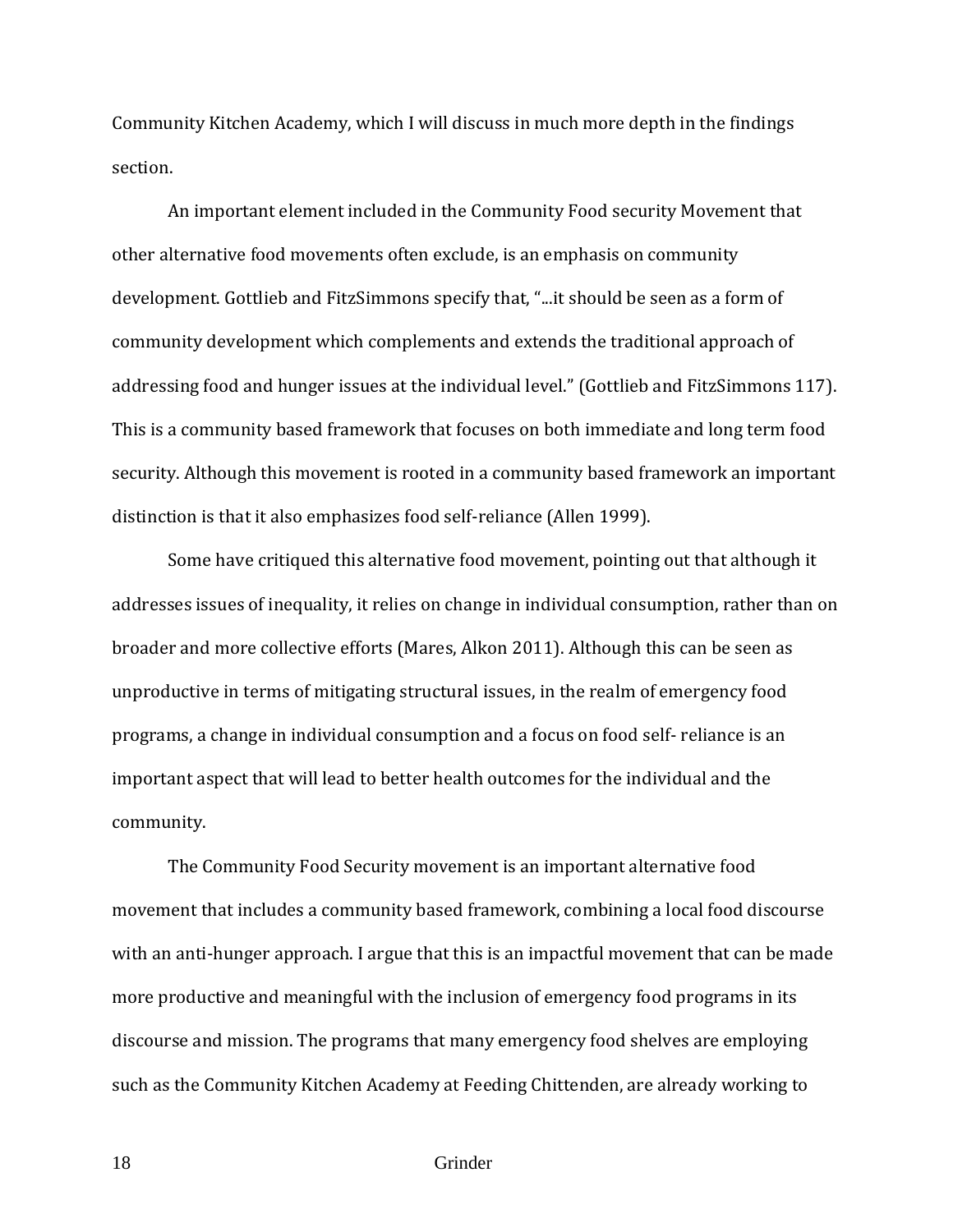promote this movement in meaningful ways, contributing to both community development and food security while emphasizing an importance on local food.

# **The Transition from Emergency Center to Community Center**

The traditional role of the emergency food shelf, pantry, or soup kitchen was solely to provide food to individuals experiencing short term food insecurity. As mentioned previously, it is clear that there is now a chronic use of these emergency food spaces. This chronic reliance has resulted in a shift and transition is how these spaces are used, and the programs that they employ. Emergency food shelves no longer have the sole purpose of providing food to individuals, but now employ meaningful and impactful programs that impact not only food insecure individuals, but the community as a whole. This transition in purpose is important to assess and comprehend, in order to better understand how these emergency food spaces and programs fit into our larger food systems and movements, and will help to achieve community food security.

These spaces have often been ignored in our discourse around food security, and are often pushed aside. Many such as Poppendieck have condemned emergency food banks and shelves for the role that they play in the food system, critiquing and exposing the insufficiency and inadequacy of these spaces (Poppendieck 1999). Although not all scholars have had such extreme views as Poppendieck, it is rare that emergency food spaces are at the center of the discourse surrounding food security and it is uncommon that they are characterized as promoting community food security and justice (Vitiell et al 2015). I agree with Vitiell and argue that it is vital to begin to include emergency food banks and shelves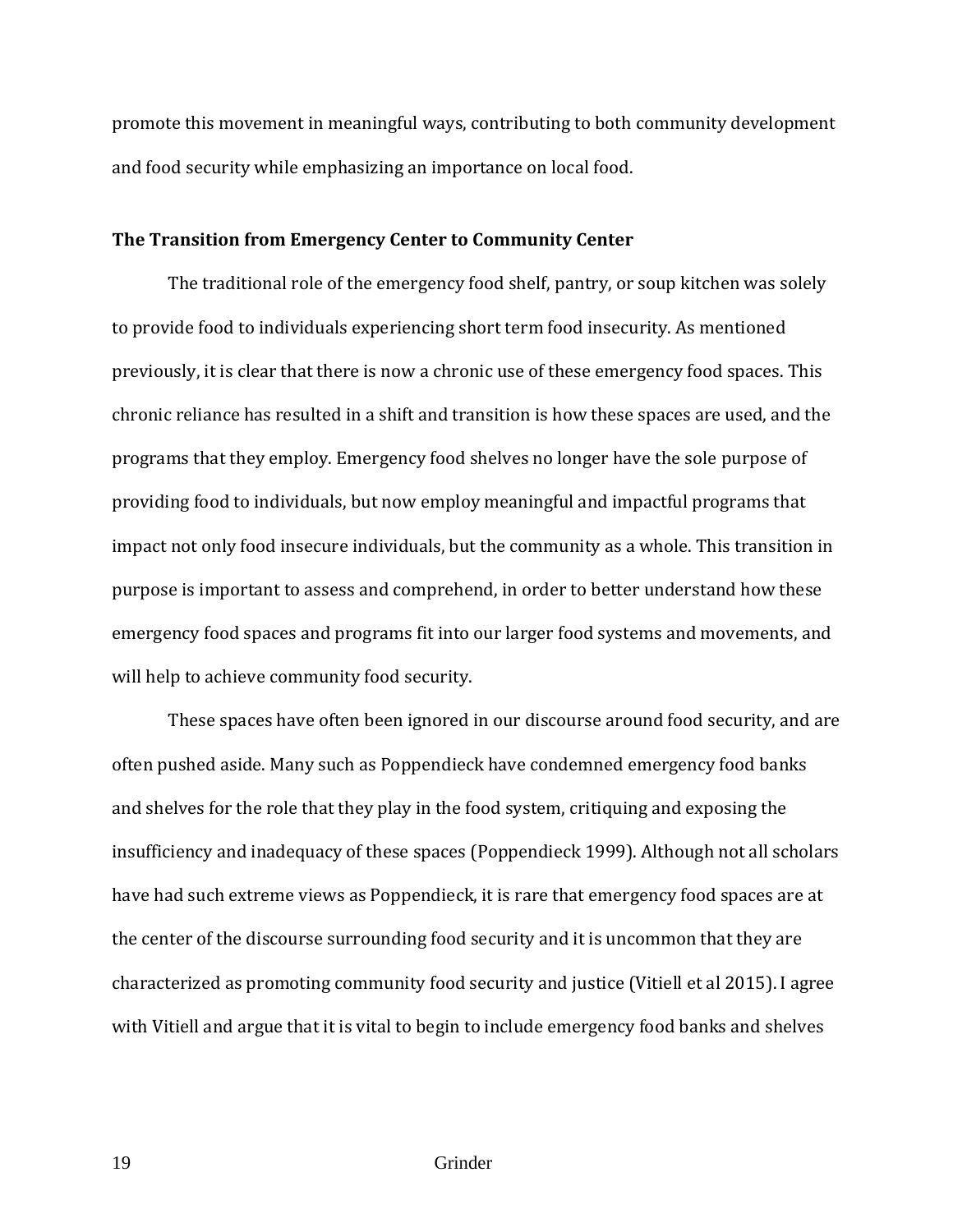in our discussions and our mission of community food security due to the transition in purpose they have had and for their meaningful impacts on communities.

Scholars have discussed various aspects relating to this change in emergency food. In a study conducted by Vitiello, Grisso, Whiteside, and Fischman, a national survey and fifteen in-depth case studies were conducted documenting practices of gleaning, gardening, and farming by and for food banks. One of the findings discussed was that:

...some food banks are playing new and expanded roles in building community food security and promoting food justice, especially through programs that invest in building poor people's capacity to garden and farm (and cook) themselves. This represents a significant departure from most food banks' traditional missions, operations, and politics (Vitiello, et al 420).

This study concludes with the statement that, "...no longer should we exclude food banks from our visions of community food security." (Vitiello, et al 2015). This is an important finding related to the departure from the traditional role of emergency food banks. An important piece of this, which I will return to in the following section, is the idea of building an individual's capacity through the learning of skills to participate in practices such as gardening and cooking. This capacity building works to promote community food security in new ways. Based on my own research and findings, I agree with this sentiment. It is time to include emergency food spaces and programs in our discourse and vision around community food security, based on the unique community centered programs they are employing.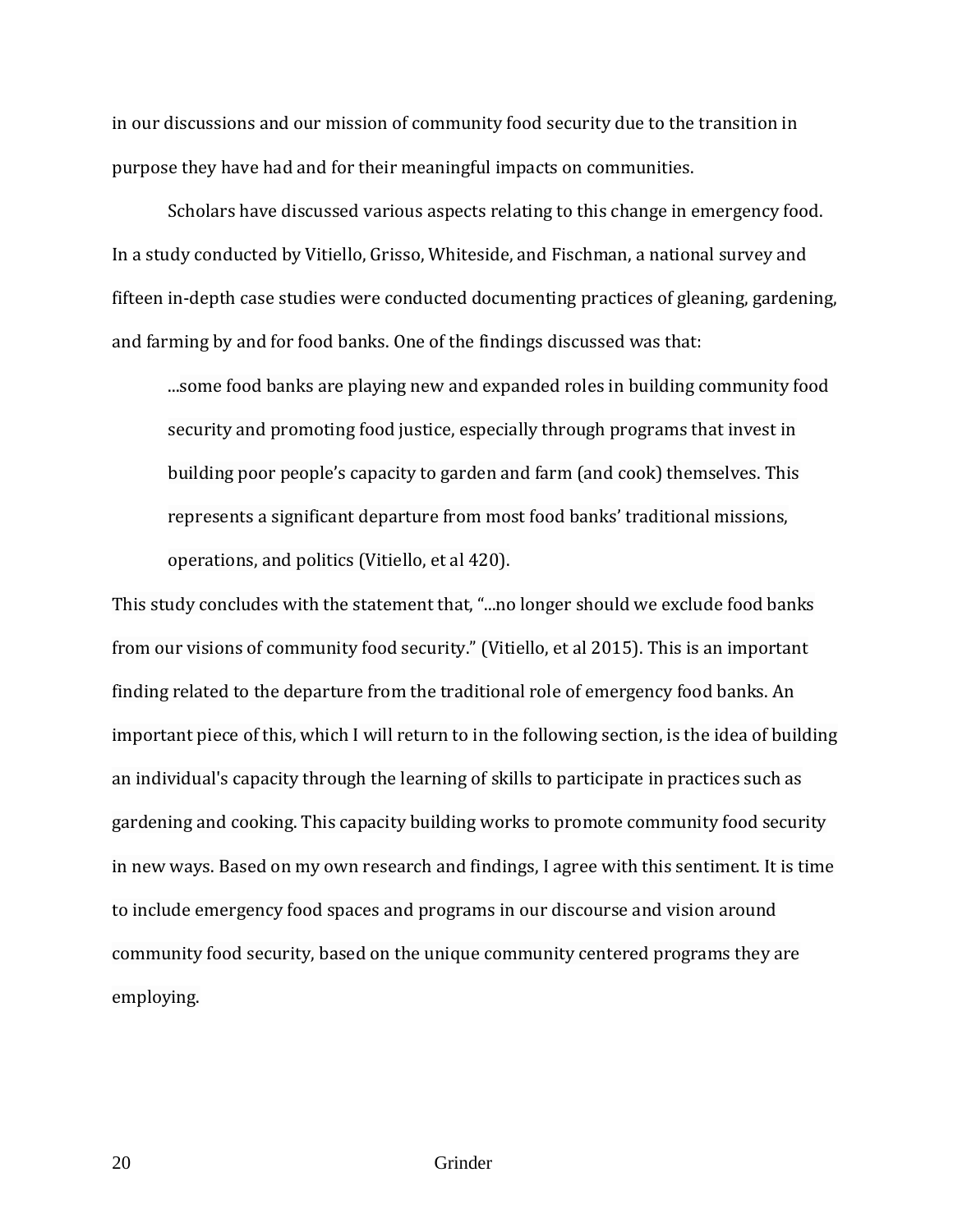# **Food Citizenship and Food Agency**

Food citizenship is a concept discussed by various scholars surrounding food movements. It is the idea that all power in the food system should be in the hands of the consumer and the citizen. It is defined specifically as, "the practice of engaging in foodrelated behaviours (defined narrowly and broadly) that support, rather than threaten, the development of democratic, socially and economically just, and environmentally sustainable food systems." (Wilkins 271). One of the key elements of food citizenship is the idea that, although public health professionals and policy makers set healthy guidelines and standards, it is up to individuals and communities to make healthy and sustainable choices regarding their food, which will then foster a sustainable food system. In order for citizens to become food citizens they must be supported and empowered (O'Kane 2016). In this way, being a food citizen refers to an individual's capability and obligation to make educated choices regarding food that will have positive impacts on the greater good of the community, through promoting a sustainable and relient food system. Citizen in this definition, is not referring to the right to food from the government, but rather the right to make impactful food choices. I will argue in the findings section of this thesis that one of the impacts of the CKA program is that it turns citizens of the Burlington community into food citizens.

One of the central ways the CKA program turns its students into educated food citizens is through providing them with the skills they need to possess food agency. Food agency highlights the individual and their acquired capacity to actively employ skills related to food and meal preparation while navigating societal structures such as finances or mobility. Amy Trubek 2017, et al. describes how, " Thus, to have 'food agency' is to be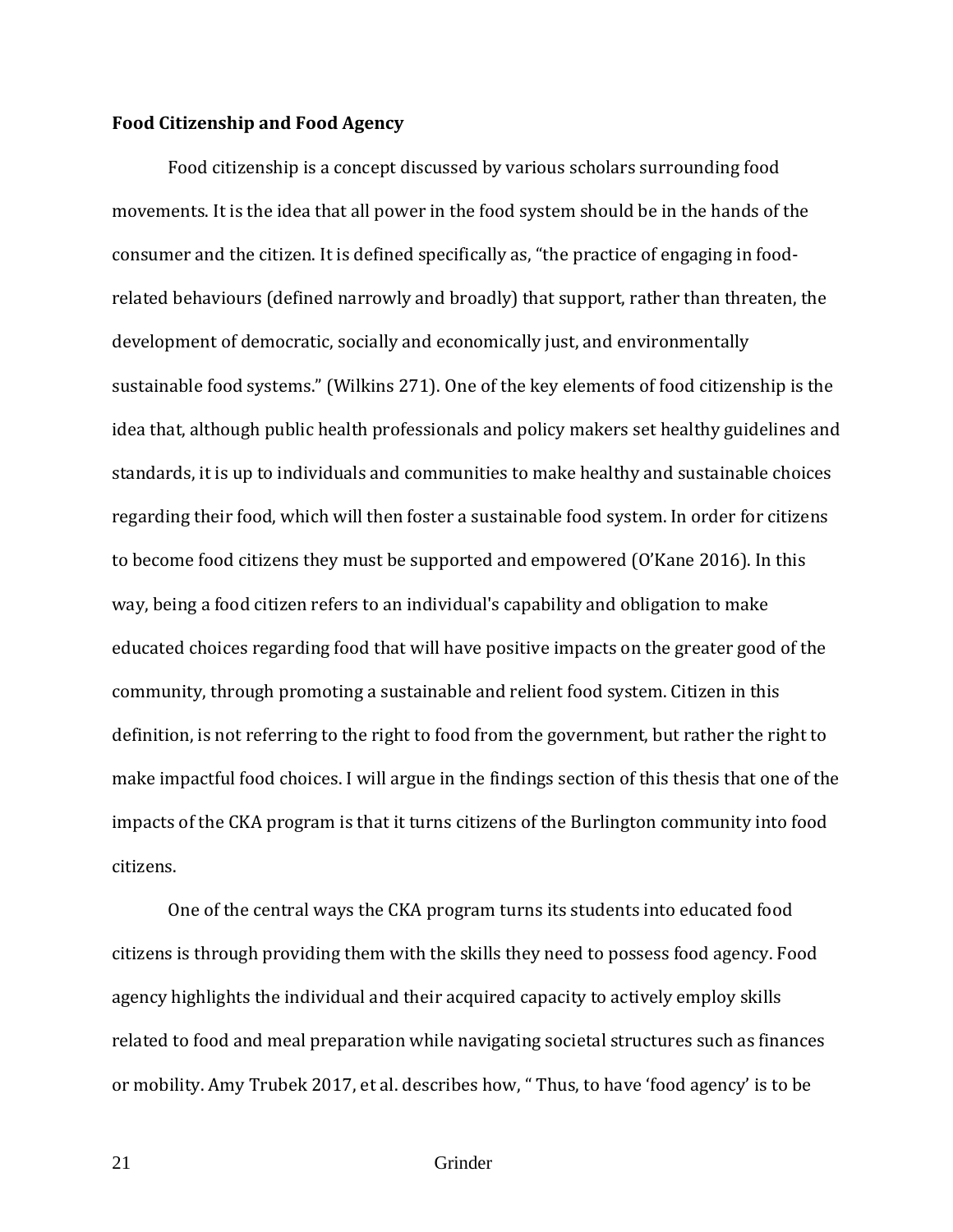*empowered to act* throughout the course of planning and preparing meals within a particular food environment" (Trubek et al. 298). CKA provides students with the education of practical skills relating to food and food preparation. The food agency they possess after completing the program allows them to have a higher capacity in relation to food. Not only does this result in an acquired capacity but also turns them into active food citizens- community members who have the agency and capacity to make educated, skilled choices regarding their food preparation and consumption.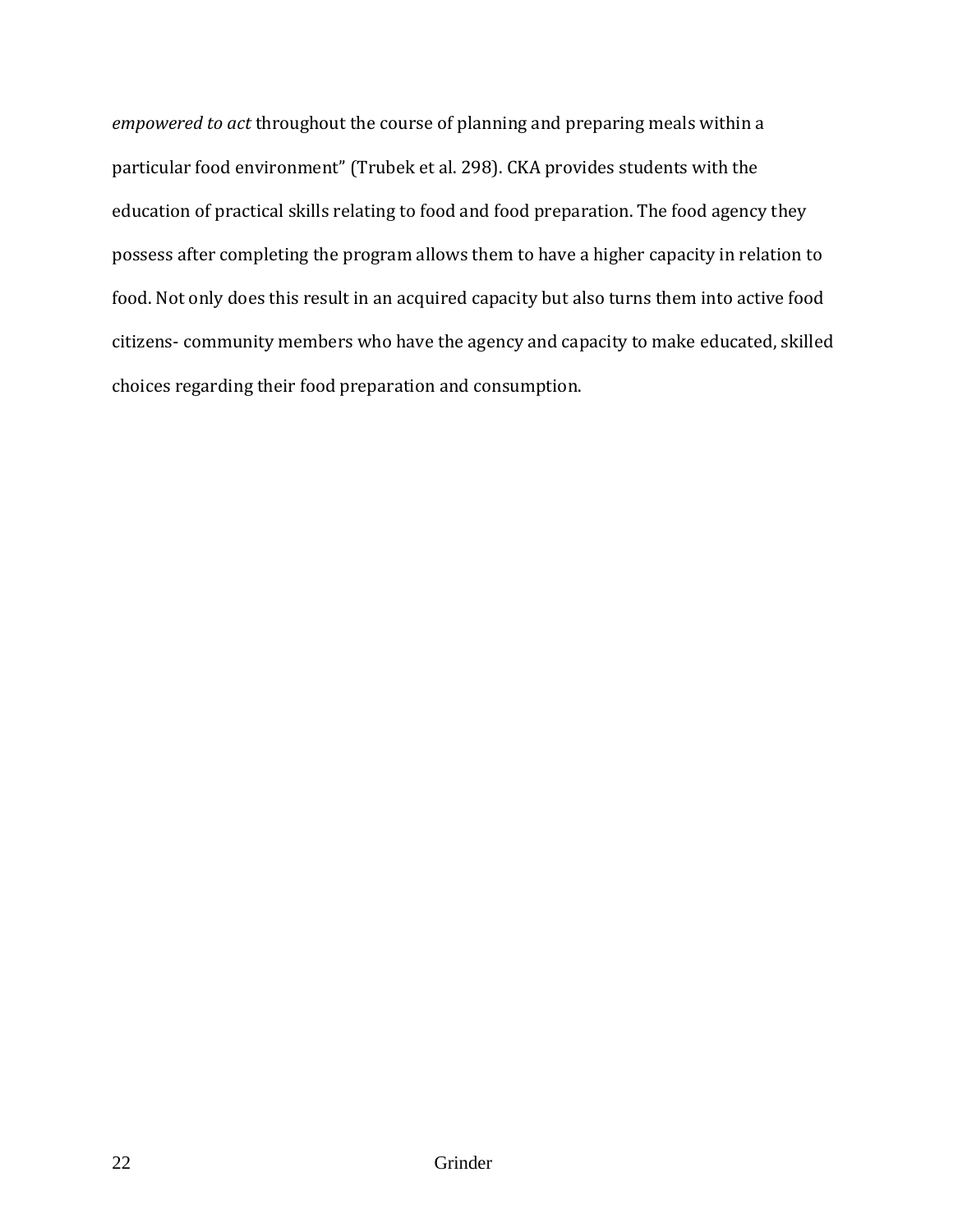# **Chapter 3: Methodology**

The fieldsite for this research was Feeding Chittenden in Burlington, Vermont. Feeding Chittenden was initially launched as the Chittenden Emergency Food Shelf, and is an organization that works to alleviate food insecurity in the community through various programs such as the food shelf, the hot meals program, and the homebound delivery program. I initially was introduced to Feeding Chittenden through a UVM student club titled the Food Recovery Network at UVM (formerly the Campus Kitchens Project). Through this club, student volunteers have the opportunity to participate in food recovery in the community. These students take the recovered food and then transform it into a hot breakfast on Sunday mornings at Feeding Chittenden, where they serve it to clients of the food shelf. My experience with this club introduced me to the space, to the staff members, and to the clients of Feeding Chittenden.

 As I began to think through potential research topic ideas in the fall of 2018 with my thesis advisor, Dr. Teresa Mares, Feeding Chittenden seemed like the perfect fieldsite to further explore my interests in food insecurity and emergency food programs. I submitted my thesis proposal for review by the College Honors committee in the spring of 2019. After my proposal was approved I applied for IRB approval in order to ensure I could begin conducting research in the summer of 2019. My plan was to conduct participant observation and interviews with clients of Feeding Chittenden. With these methods determined, I submitted an IRB protocol that was determined to be exempt. I completed all changes recommended to me by the IRB, until my protocol was approved.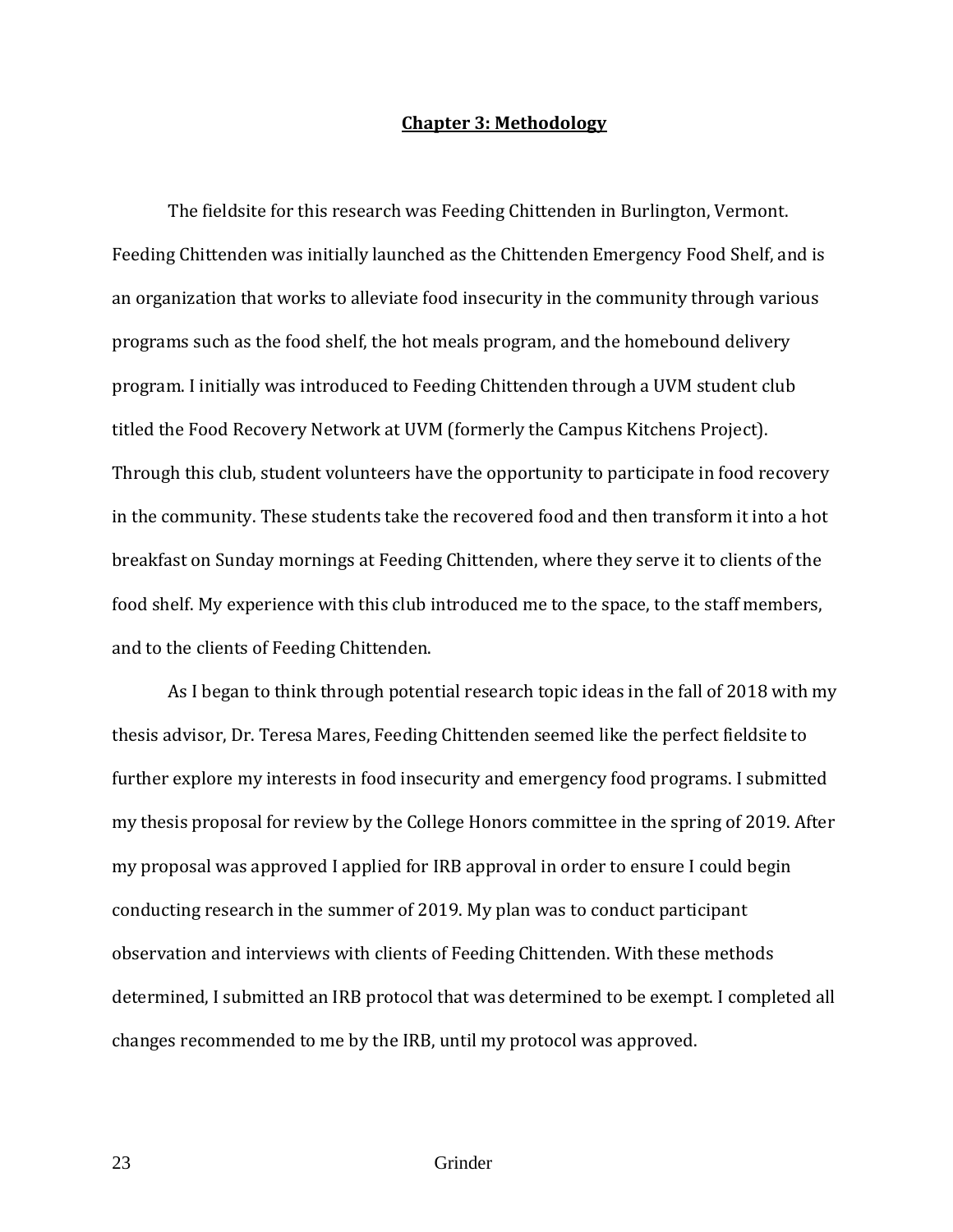After my research was approved by the IRB I began conducting research in the summer of 2019. I initially reached out to the Volunteer Coordinator at Feeding Chittenden, explaining my research project and questions. She suggested the best way to conduct participant observation would be to volunteer throughout the summer. The idea was that through this volunteer work I would have the opportunity to get to know more staff and clients, identifying potential clients to interview. Throughout the summer I conducted participant observation for an average of 5 hours per week. This participant observation consisted of volunteering in an aspect of the food shelf called receiving. In receiving I assisted with weighing and organizing food donations, and distributing them out into the pantry. This distribution of food into the pantry allowed me to get to know the space as well as get to know some of the clients. I interacted with various clients through this process, answering any questions they had or chatting with them about their day. This also allowed me to observe the interaction of clients with one another and with the staff members. Along with receiving, I assisted with food recovery, going out into the Burlington community with the Food Rescue Coordinator, picking up food from various grocery stores that would have otherwise been wasted. I continued this participant observation into the fall of 2019 and have conducted approximately 110 hours of participant observation.

I initially struggled to identify clients to interview. Over the summer of 2019 my research questions remained broad, making it challenging to find individuals to interview and to answer my original research questions. After expressing my challenges and concerns to the Food Rescue Coordinator, she introduced me to another staff member who she thought would be helpful, Hannah. I discussed my research project with Hannah and we thought through potential options and avenues to focus my research in a meaningful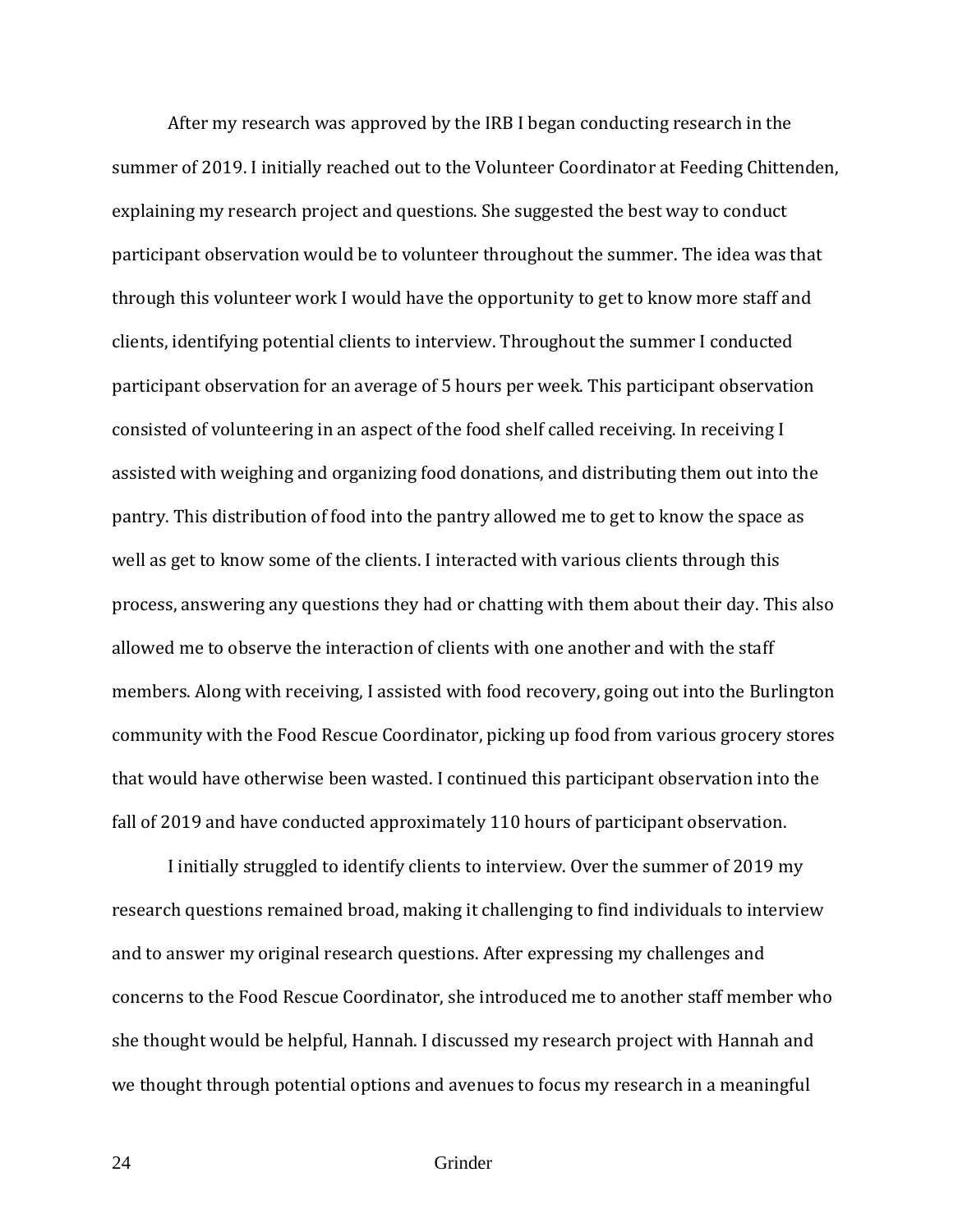way that could be of use to Feeding Chittenden. She introduced me to a program that Feeding Chittenden runs called the Community Kitchen Academy (CKA), which is a culinary job training program. We decided that this would be the perfect group of individuals to interview. Hannah expressed that it would be extremely beneficial to Feeding Chittenden to have qualitative data regarding the CKA students' experiences with the program. This data could help highlight the impact of the program on the students' lives as well as in the community, as a branch of the food shelf. This conversation with Hannah inspired me to shift my research focus slightly in order to highlight the Community Kitchen Academy, and to learn more about how traditional emergency food shelves are shifting from spaces that solely provide food to spaces that promote community food security in meaningful ways.

### **About Feeding Chittenden and the Community Kitchen Academy**

Feeding Chittenden was originally launched as the Chittenden Emergency Food Shelf in 1974, in Burlington, Vermont. The goal of this organization and space was to fight hunger and food insecurity in households throughout Chittenden County. When the Chittenden Emergency Food Shelf first opened it was a small pantry that provided a few days of groceries to a few dozen families, once a month (Feeding Chittenden 2019). As food insecurity in the community grew, the Chittenden Emergency Food Shelf relocated twice, moving to its current location on North Winooski Avenue in Burlington, Vermont, in 1994. After this move the food shelf began employing more programs aside from the pantry, such as the hot meal program (Feeding Chittenden 2019). The programming offered has been expanding over the years. The most recent change that this space has seen is a name change to the space, going from the Chittenden Emergency Food Shelf to Feeding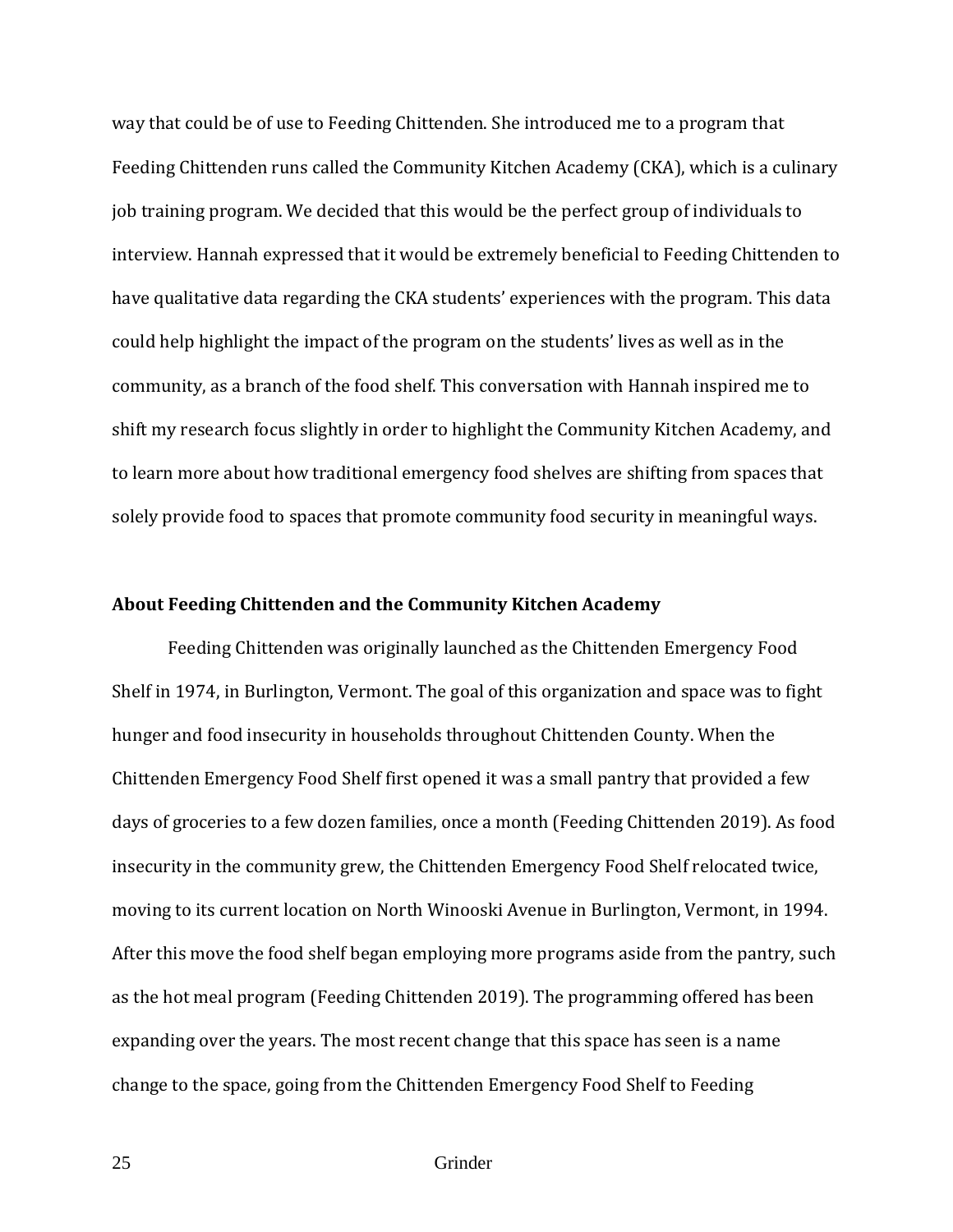Chittenden in September 2019. This name change will be discussed further in the Findings section.

 The Community Kitchen Academy is a culinary job training program that Feeding Chittenden offers. I interviewed a group of students from this program to gain insight regarding their experience and the impact that this program has had on their lives. The CKA program began in 2009 and is a statewide program of the Vermont Foodbank. Along with its operations at Feeding Chittenden, this program also has been operating in partnership with an organization called Capstone Community Action, in Barre, Vermont since 2013 (Vermont Foodbank). This program is intended for unemployed and underemployed Vermonters to gain culinary skills required to secure jobs in the food service industry. When describing the program Feeding Chittenden states:

The combination of this specialized culinary skills training and the work readiness training provided through the integrated life skills program ensure that upon graduation, students will be certified professionals who are ready and qualified to gain employment in the food service industry. In addition to job training, Community Kitchen Academy performs another function, rescuing produce, meat and other foods that would otherwise be wasted from restaurants, farms and food service companies (Feeding Chittenden).

In addition to rescuing food that would have otherwise been wasted, the meals that the CKA students prepare are distributed back out into the food pantry, helping to combat food insecurity as well.

26 Grinder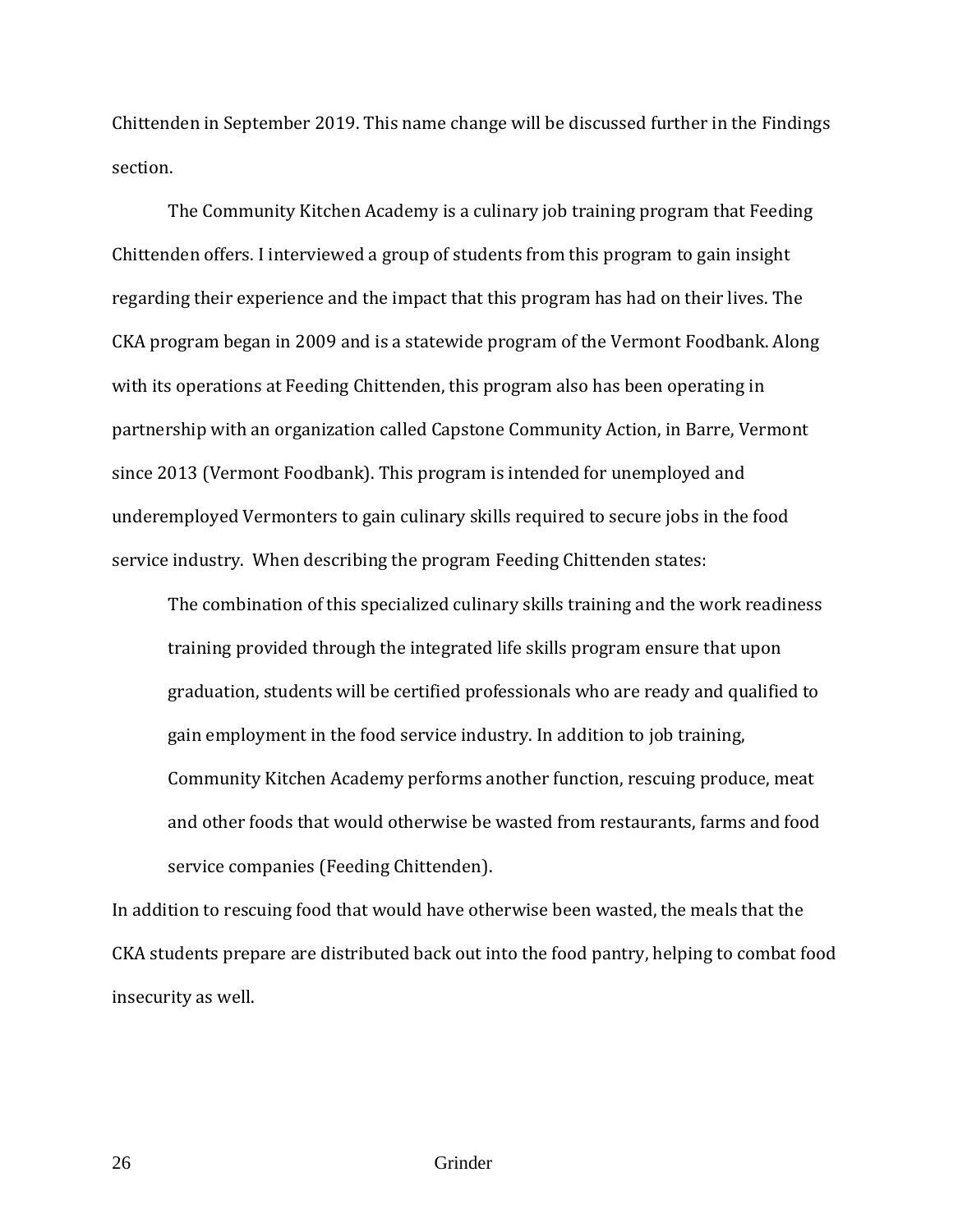### **Background with Feeding Chittenden and Emergency Food**

 Throughout my life I have had a passion and fascination with all things related to food and nutrition. I was lucky to grow up surrounded by supportive parents that too had a passion for food, championing healthy eating, and always encouraging my foodie interests and tendencies. This passion for food grew into an academic interest in food and nutrition when I moved to Burlington, Vermont and began my undergraduate studies at UVM. I was exposed to courses in both food anthropology and anthropology related to global health, as well as in nutrition. These courses opened my eyes to various food and nutrition related issues such as food insecurity.

 In the fall of 2016, in my first year as a student at UVM I joined a club that at the time was called the Campus Kitchens Project (now titled the Food Recovery Network). This club focuses on simultaneously fighting food waste and food insecurity in the Burlington community. We recover food from various producers and farmers of the Burlington community, and use the recovered food to prepare brunch at Feeding Chittenden on Sunday mornings. My experiences with this club have exposed me to the realm of emergency food, and how it fits within our larger food system. It has given me the opportunity to interact and connect with peers, professors, and professionals doing work and research related to food insecurity. More importantly though it has allowed me to connect with community members who are experiencing food insecurity and relying on emergency food and Feeding Chittenden specifically, to meet their needs. These experiences and bonds created have been vital in informing my research and remaining dedicated to my research .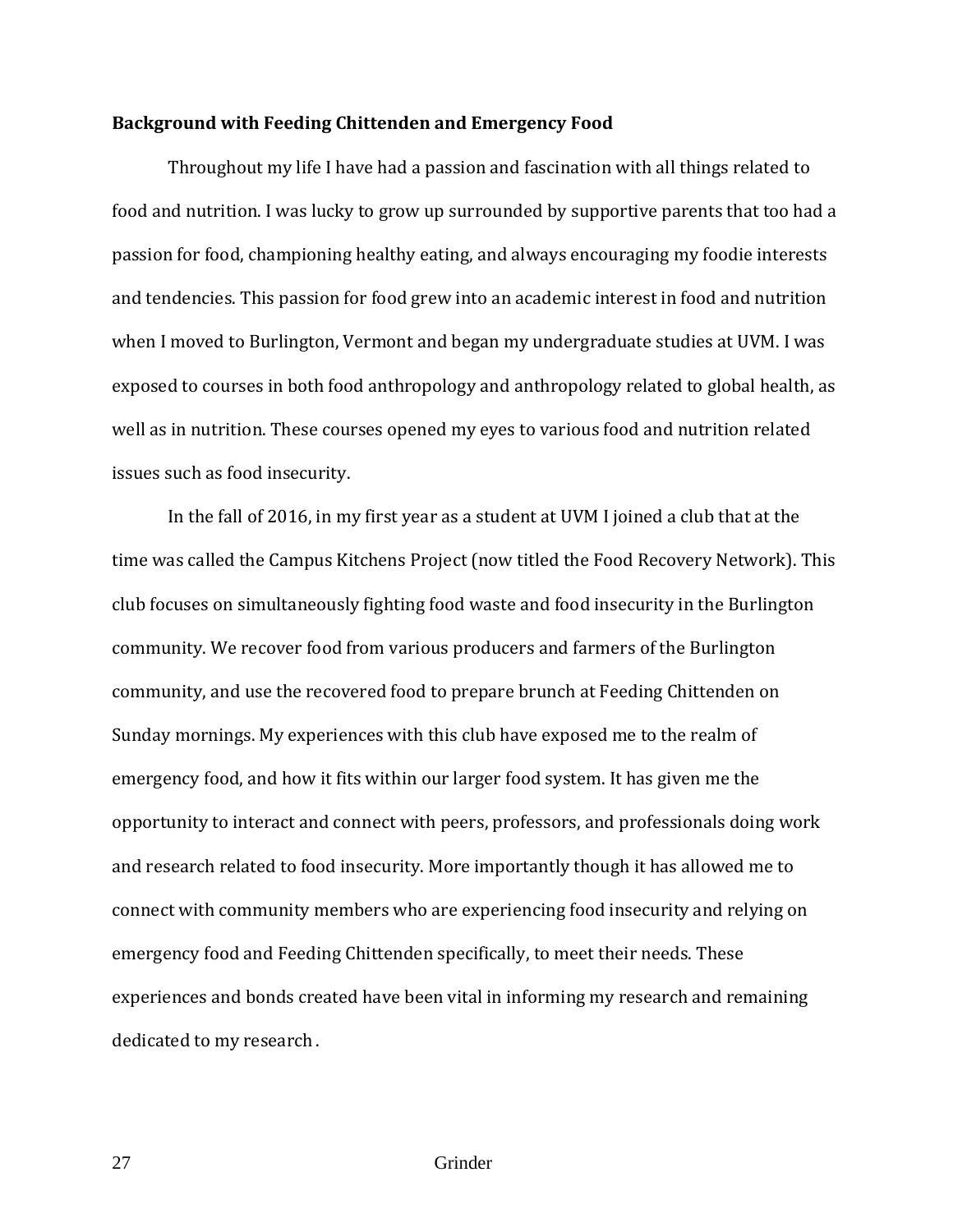Although I have not personally struggled with food insecurity and have never had to rely on emergency food to meet my needs, over the past four years I have had the opportunity to observe first-hand the challenges of individuals who consistently have struggled with food insecurity and rely on emergency food. I have connected with these individuals and each time I go to Feeding Chittenden I see familiar faces. It is important for me to acknowledge my identity as a researcher in this space, as it informs how I observe and react to what I learn. As I said previously, I have never experienced food insecurity or a need to rely on emergency food, but through interacting with individuals who have, I have gained some insight regarding these experiences. I understand the importance of community food security and feel strongly that emergency food pantries and shelves are capable of being extremely impactful in the community through the programs that they employ.

# **Gaps in the Methodology**

 An important acknowledgement in regard to this research is that I did not have as much time to conduct participant observation and interviews as I would have wished I had. Throughout the summer of 2019 while I was conducting participant observation I also was required to work in order to afford to live in Burlington, VT. The hours I spent working are hours I wish I would have been able to spend more time at Feeding Chittenden, interacting with clients.

 I did not begin interviewing students from the Community Kitchen Academy until the fall of 2019. At this time I was still working part time, along with being a full time student. These activities took away from hours I would have liked to spend conducting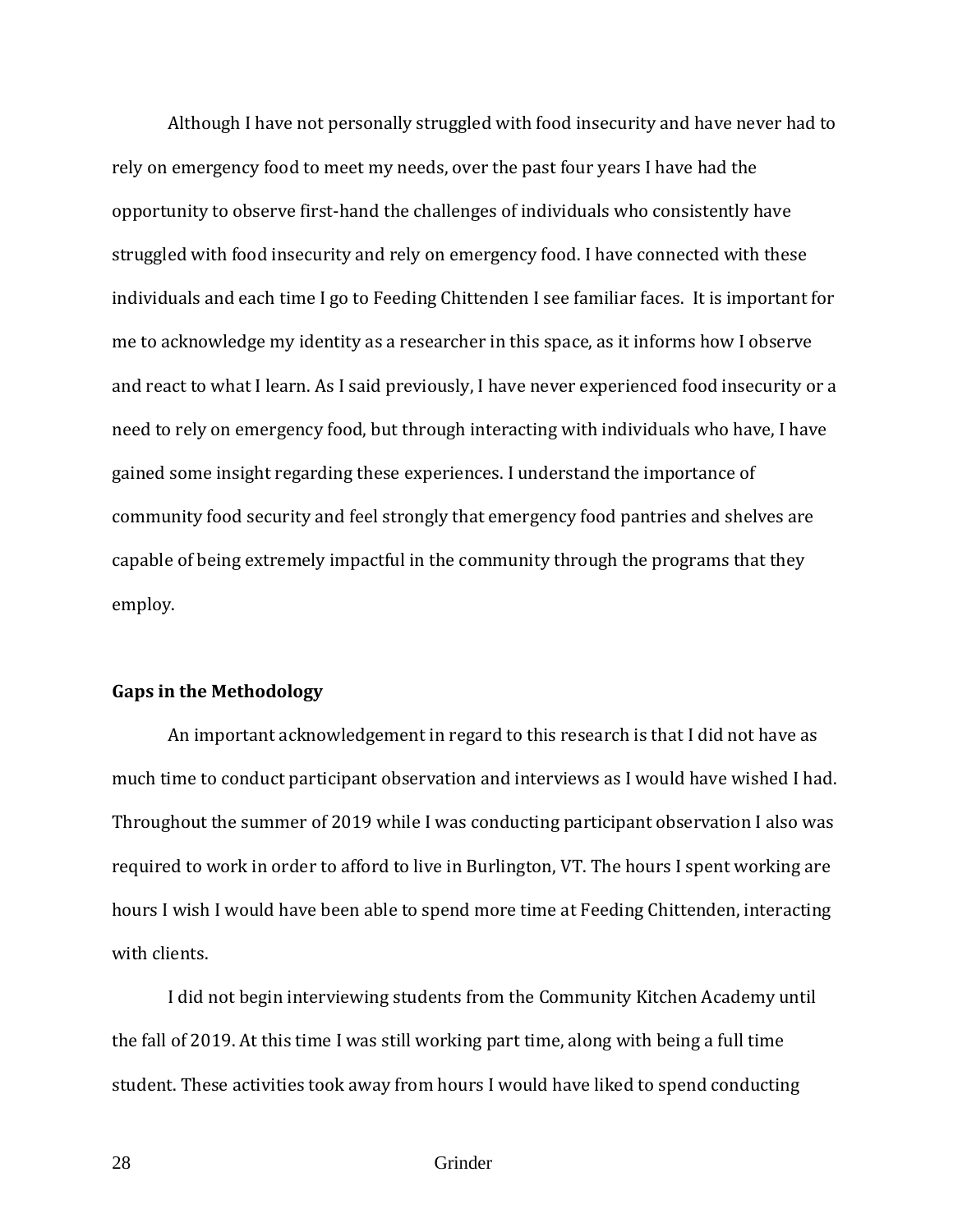interviews. My required courses on campus at UVM also made it so it was challenging to conduct participant observation with the CKA program specifically. The CKA course was held Monday through Thursday beginning in the morning and ending around 4:00 p.m. each day. I typically was required to be on campus for class during these times, making participant observation with CKA specifically challenging.

In terms of interviews, there were minor setbacks along the way. At times students were not in class when I was conducting interviews, or were busy and had to be pulled away and back into the kitchen. At the end of the session when I planned to conduct final interviews there was a snowstorm in Vermont resulting in the students not being able to come in for the course that day. Unfortunately this set back made the final set of interviews that I was hoping to conduct challenging to obtain from each student. Despite these minor challenges and setbacks in data collection I am confident that I still collected an adequate amount of rich data from the participant observation and interviews that I conducted, that was able to inform my findings and conclusions.

# **The Study Sample**

This research draws upon various interactions with staff members and clients of Feeding Chittenden. The findings presented are drawn from a culmination of participant observation focusing on clients' interactions and experiences with Feeding Chittenden, as well as a group of semi-structured interviews conducted with Community Kitchen Academy students both at the beginning and the end of the CKA session. I interviewed six of the CKA students at the beginning and the end of the session, for a total of 12 interviews. I also conducted an interview with the assistant chef of the CKA program at the time, who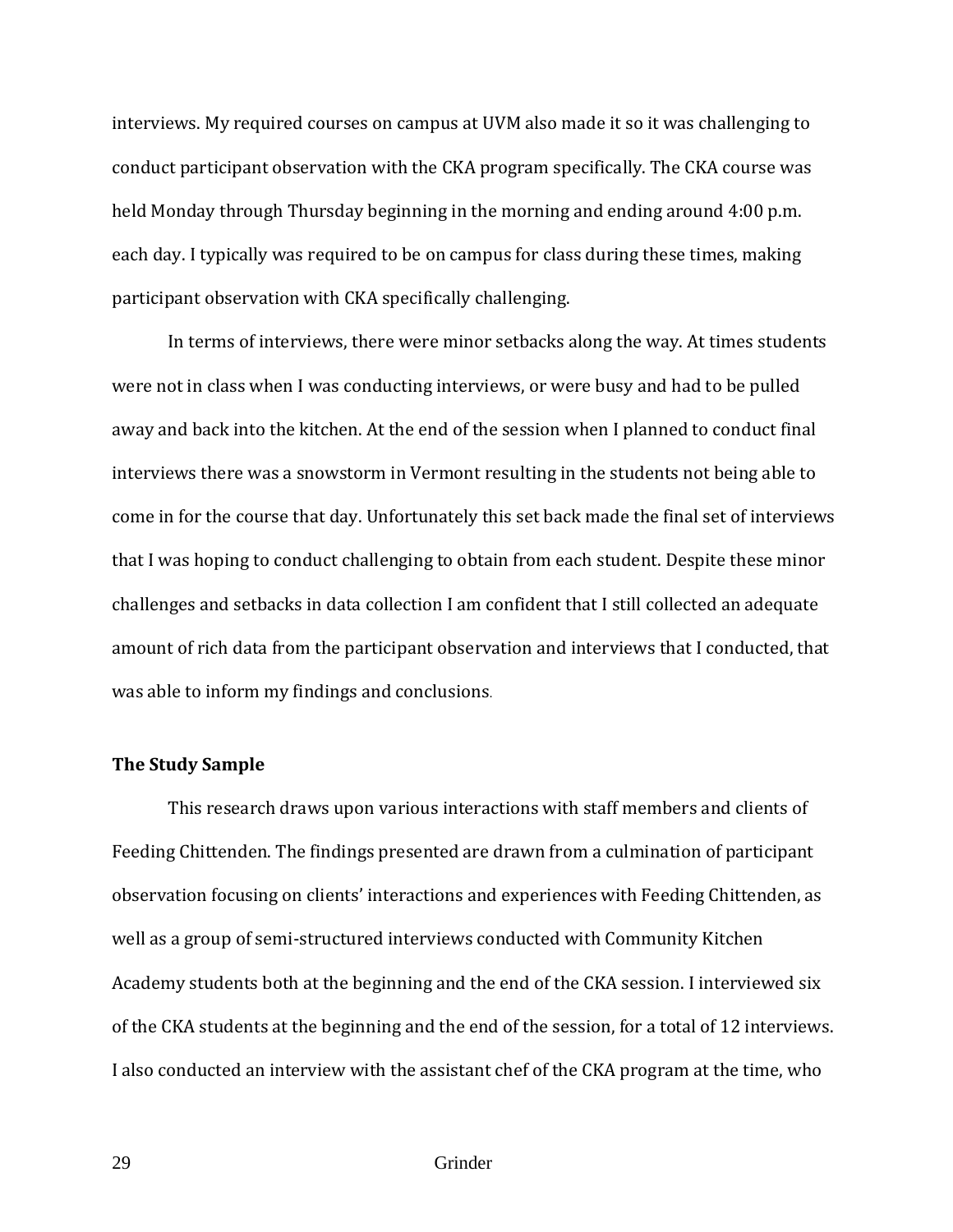had completed the CKA program during its previous session. Lastly, an interview was conducted with a staff member at Feeding Chittenden who works closely with the students of the CKA program. Everyone enrolled in this program are adults, and in keeping with IRB protocol, all names have been changed and all information has been de-identified.

 Sadly, at the end of January of 2020, one of the participants I had conducted two interviews with passed away unexpectedly of natural causes. I have fond memories of my conversations and short time spent with her. When we were not talking about her experiences in the kitchen, she was telling me about her experiences being an artist, and her most recent art show. She was kind, and always happy to share with me, which I will forever appreciate. I have chosen to include quotes from my interviews with her in this thesis, as they are powerful and help to tell an important story. Like all other participants, any information has been de-identified.

# **Goals of the Research**

 With this thesis I am contributing to the conversation surrounding emergency food and the Community Food Security movement. I am hopeful that my findings will add a meaningful contribution to the discourse surrounding these topics, and that my argument for an inclusion of emergency food in our mission and vision of community food security will be impactful. It is my main hope that the findings of this thesis will have tangible impacts on the Burlington community and for Feeding Chittenden. Prior to beginning interviews, Hannah expressed to me that there was no qualitative data on the Community Kitchen Academy and the student's experiences with this program. My goal is that the qualitative data I have provided from interviews with the students will be of use to Feeding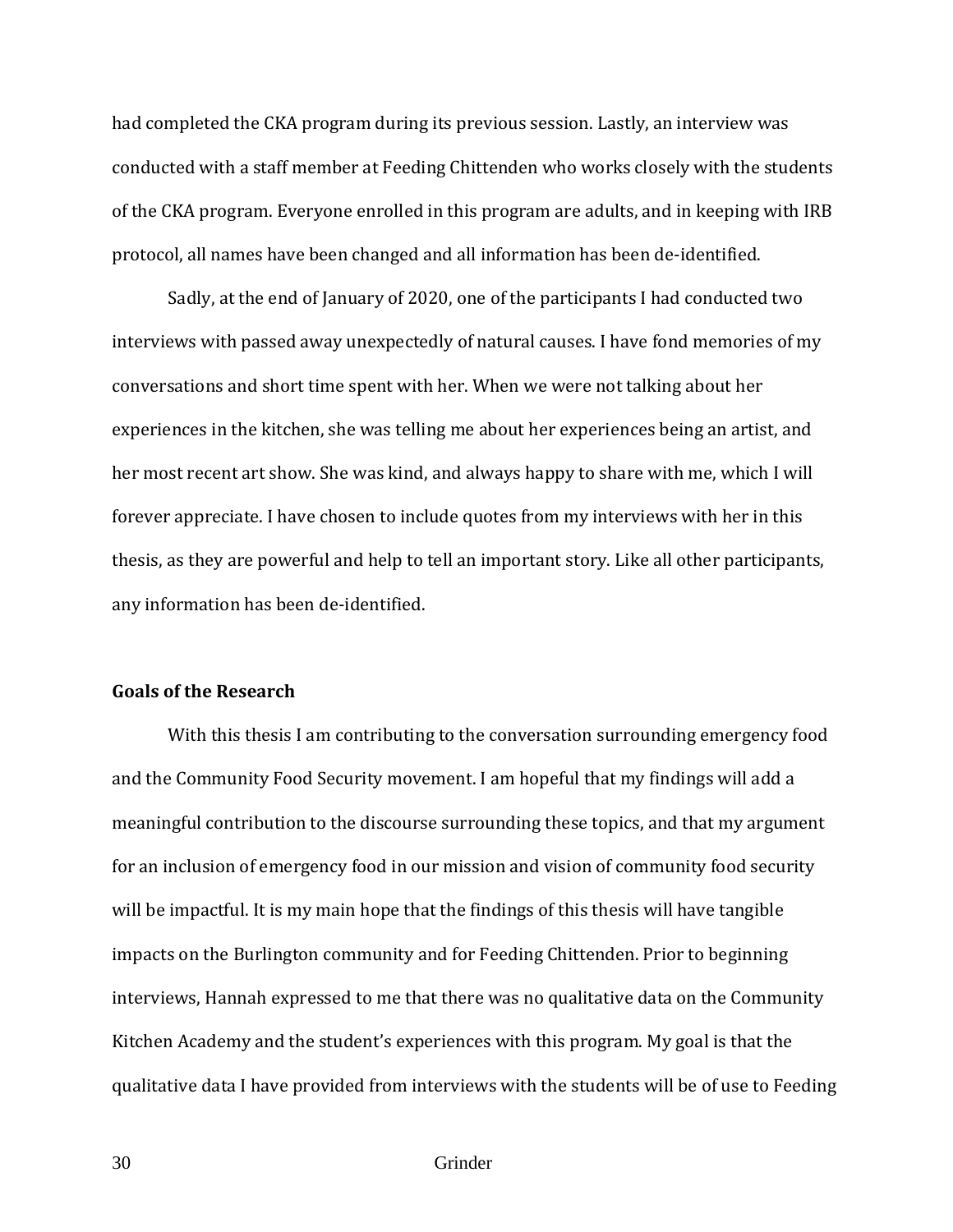Chittenden, as well as to other emergency food pantries and shelves looking for examples of how they too can contribute to community food security in meaningful and impactful ways. I will do my best to make sure my research is distributed to participants and to Feeding Chittenden, in accessible ways. It is my hope that this research continues and inspires future research and collaboration between student researchers and Feeding Chittenden.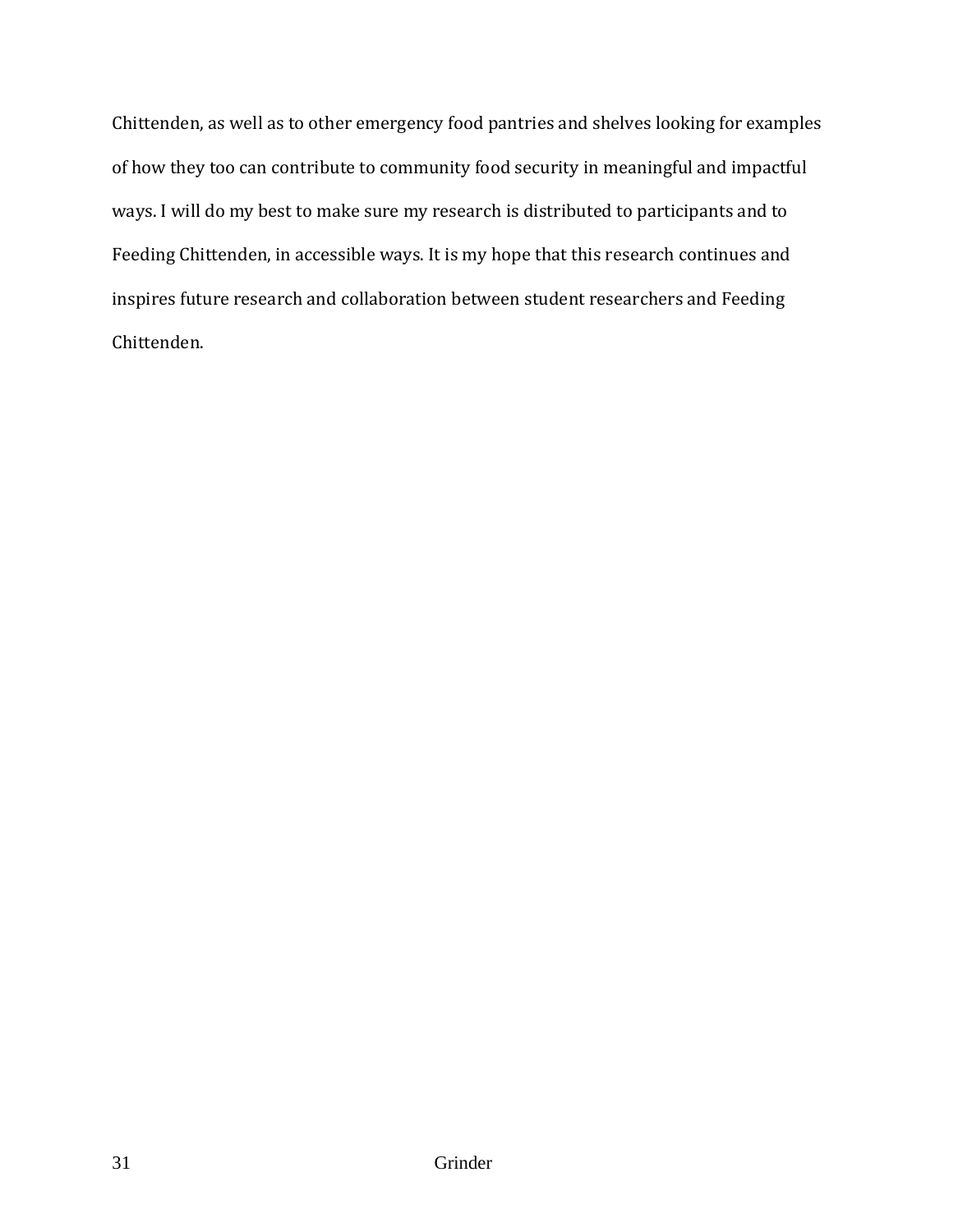### **Chapter 4: Findings**

# **The Traditional Role of Emergency Food**

Before I began conducting research at Feeding Chittenden, I had a very narrow and straight forward vision regarding what an emergency food shelf or food pantry looked like, and what types of things went on in these spaces. This idea was gathered from the small amount of time I had spent in food shelves when I was younger, perhaps volunteering on a school trip or with my mom, or from what I had read about in articles about these spaces very briefly in my nutrition or food anthropology courses.

 I imagined a small room, with shelves stacked with pantry items and canned goods. I pictured a small number of community members quietly walking around and slowly choosing a few items to place in their bags, because they were struggling to find enough work, and their federal assistance programs had failed them. I assumed that this was the extent of what took place in these spaces- that these community members would have few interactions with any staff and volunteers, and that they would take what they needed from the small room and leave quietly. Perhaps some emergency food shelves look like this and operate in this way, but when I began research at Feeding Chittenden I quickly realized that they did not fall into this traditional role of emergency food that I had envisioned.

 My intent for this research was not necessarily to unpack how emergency food shelves have shifted away from their traditional roles, because this is not what I expected to observe or discover so deeply. I began to realize through my time spent at Feeding Chittenden, that the spaces of emergency food that I read about being critiqued by scholars such as Poppendieck or Carney were not the same spaces that I was experiencing or interacting in or with at Feeding Chittenden. The programs and experiences at Feeding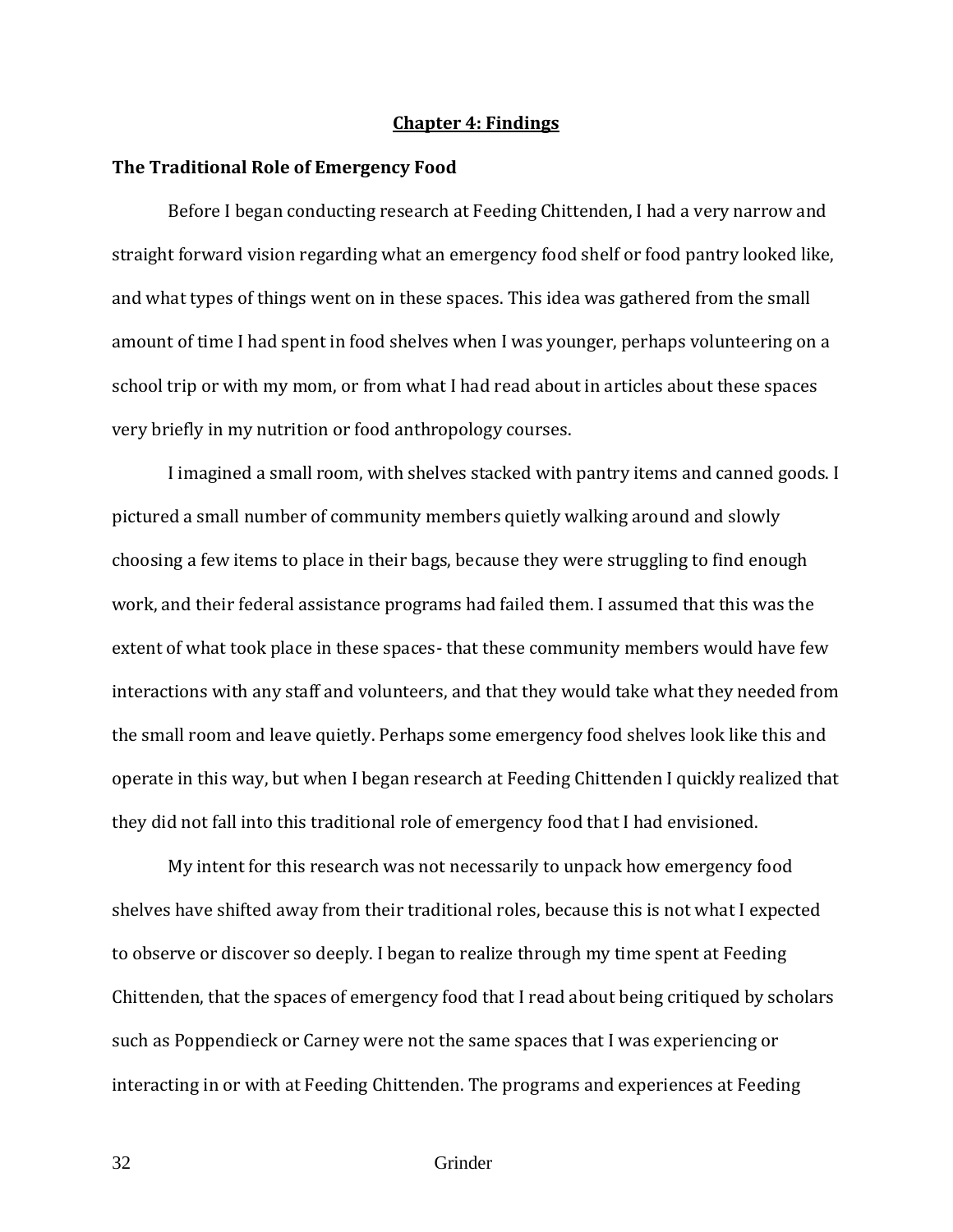Chittenden broke through traditional mold and expectation of emergency food offering more to clients and the community, then just food alone. This section of the findings aims to rebuild the concept of emergency food shelves and pantries, providing an example through Feeding Chittenden of how these spaces have been reconstructed to operate in positive and complex ways resulting in meaningful impacts for community food security.

# **A Transition from Emergency Food Center to Community Center**

When I first began research at Feeding Chittenden, I soon realized all of my initial assumptions regarding the space and the purpose of the space were wrong. Although I had spent some time in the kitchen with the UVM student club that I volunteer with, I had not spent any time thinking about or experiencing other aspects of the space. When I first walked in to meet with the Volunteer Coordinator to discuss my research plans, I realized how much bigger the building is than I initially thought.

When you walk in Feeding Chittenden, just past the front door to the left is an office space with various desks for staff members. Walking further in you see the dining room that is often set up with lines of plastic folding tables and chairs. Making a right from the dining room is the kitchen, stocked with various kitchen utensils and tools. This is where the morning breakfasts are prepared, and where the Community Kitchen Academy students train every day throughout their session. On the other side of all of this is the food pantry. Clients check in at the front desk sitting right outside of the pantry entrance. They are then able to enter the space, choosing various items in set quantities. In the pantry items are categorized- the bread sits on one shelf organized by criteria such as sliced, baguette, etc. Coolers and freezers contain other items such as frozen meats, dairy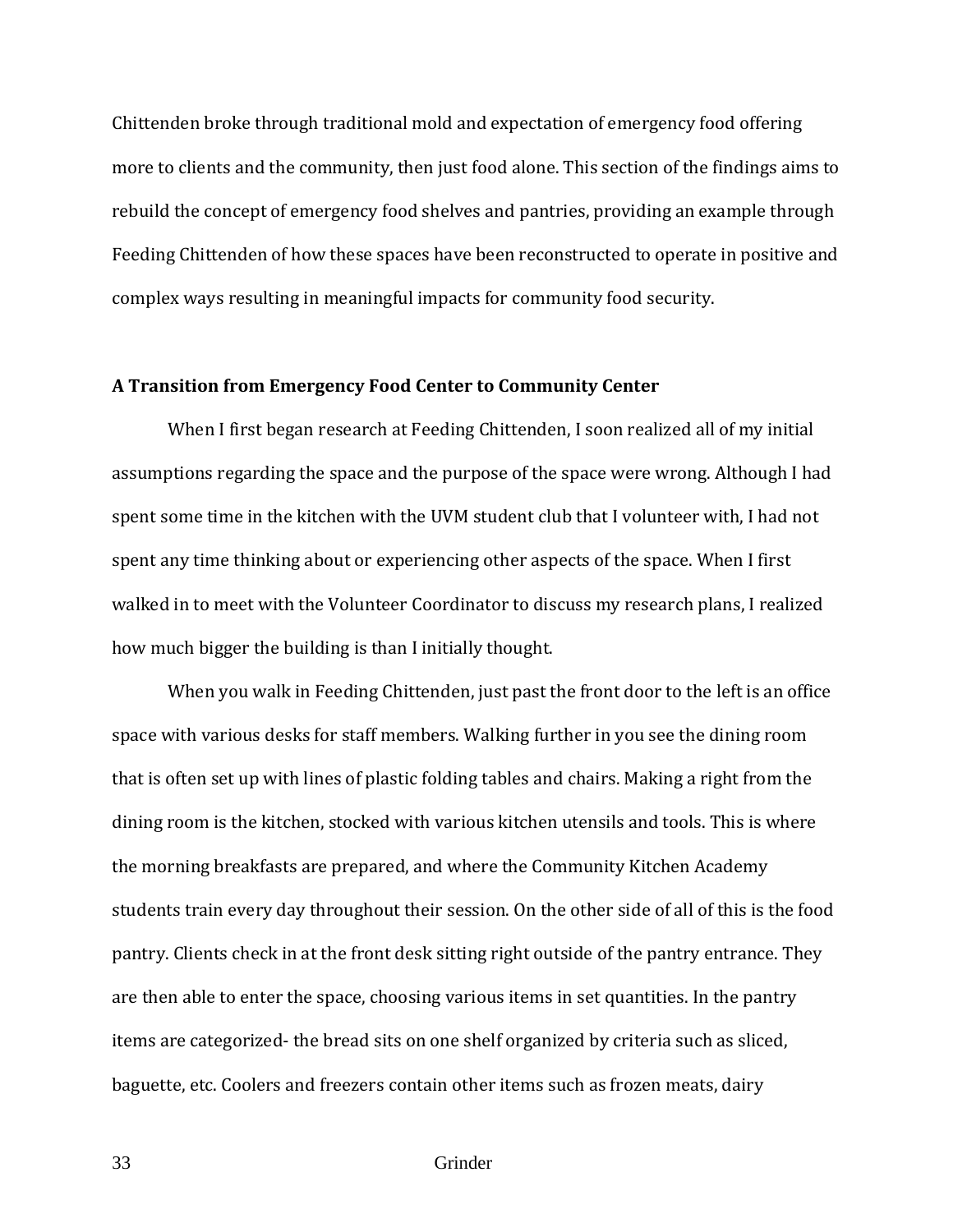products, or packaged fruits and vegetables. On another shelf, typical canned and pantry items such as beans or pasta, line the shelves, ready for clients to grab. Sitting outside of all of this is a clear client favorite, the produce rack. This cart is rolled out and filled with fresh produce as it is received through donations and food rescue drop-offs, and is often what clients are seen waiting around for and asking about. Through two large swinging doors at the end of the pantry is a room for receiving. In this room volunteers work constantly, weighing and organizing food that has been rescued or donated, categorizing it into bread, cooler, or produce, and then distributing it out into the pantry.

Each of these rooms of Feeding Chittenden is dedicated to its own complex task that results in some aspect or program of the food shelf functioning, and is kept running through the dedication and hands of volunteers and staff members. The space of Feeding Chittenden has proven the extended capabilities of emergency food, widening the possibilities that exist in terms of contributing to community food security, and providing much more to clients than solely food from a pantry.

As I recognized this shift for myself over my months of participant observation, I realized that the food shelf did as well, re-labeling and identifying themselves in a very important and distinct way. When I first began volunteering in this space and then conducting research in June of 2019, the food shelf was named the Chittenden Emergency Food Shelf. This is a very traditional name for an emergency food shelf and makes it extremely clear what the purpose of the space is- to provide food as a last resort option for 'emergency' circumstances. In September of 2019 though, a distinct transition occurred. The food shelf renamed itself from the Chittenden Emergency Food Shelf to Feeding Chittenden. Not only was this a change in name, but a change in branding. Like I had, staff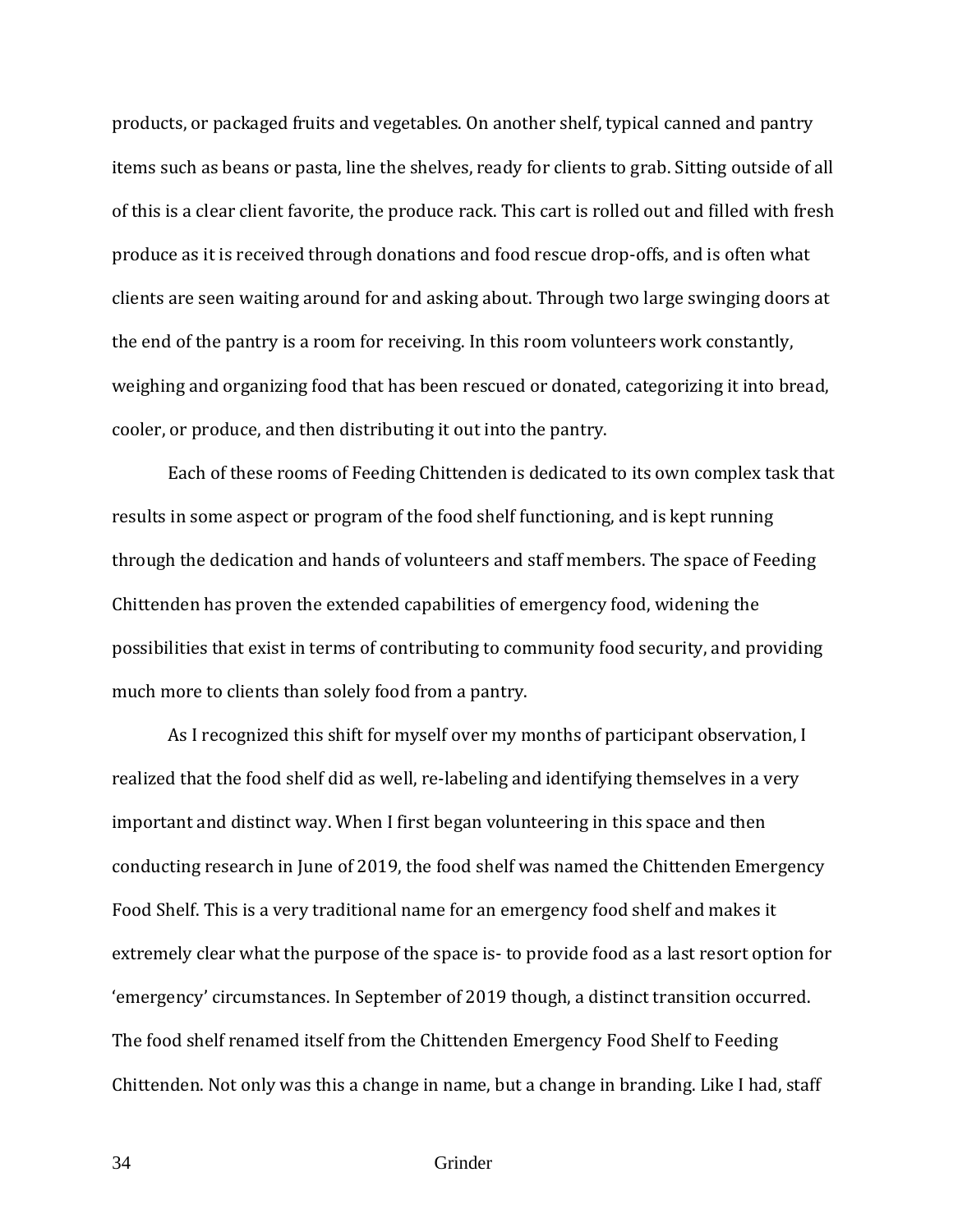and community members realized that this space had moved away from functioning as a traditional emergency food shelf, and was providing many more community benefits and programs, aside from solely food to individual clients.

In an article in VT Digger, Kelly Saunders, the Feeding Chittenden Development Director, was quotes as saying, '"We've heard for years from our supporters and partners that we're 'more than just a food shelf,' and that our name didn't reflect all of the work that we do."' (Saunders 2019). The Feeding Chittenden Executive Director also commented on this name change in the article saying that, "...the new logo reflects the diversity of Feeding Chittenden and characterizes the brand as community and service-oriented." (Meehan 2019). By renaming and rebranding themselves and the space, Feeding Chittenden gave themselves a new identity that has moved away from a focus on emergency food to a focus on community development and education through the promotion of food security and the creation of opportunity for clients.

This transformation of the space and the distinct acknowledgment of a transition by the food shelf itself is extremely important when thinking about the new role that these spaces play in our communities. Through the employment of various programs that have been developed over the years including, the food shelf, the hot meals program, the Community Kitchen Academy, and the homebound grocery delivery, amongst others, community food security has been promoted in unique ways. These programs have not only provided food assistance to clients, but have provided opportunities for education and job training. Through my participant observation it has become clear that this space is much more than a pantry with food available for individuals. It is diverse, it is loud, it is vibrant. Community is experienced here, and it is developed here. In the following section I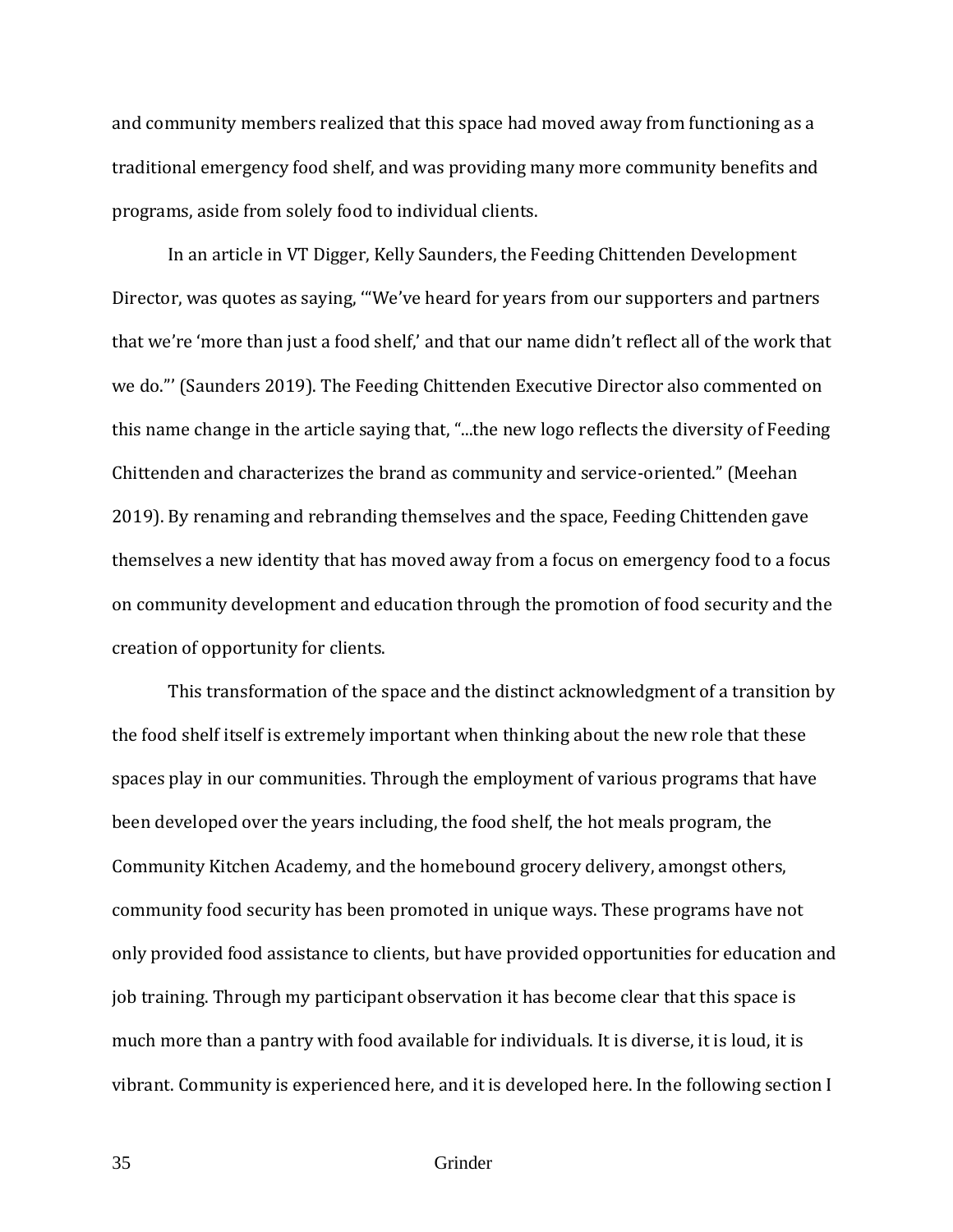will discuss in depth the complexity of the space, bringing in examples from participant observation data regarding how clients experience and interact with various aspects of Feeding Chittenden. Although this space is complex and multi-faceted, one thing remains starkly clear- it must be included in our vision and mission of community food security. Emergency food shelves such as Feeding Chittenden are evolving and transforming, meeting community needs and providing opportunity in unique ways that have more meaningful impacts on the community than a traditional emergency food shelf ever did. It is for this reason that these spaces must be included in our discourse surrounding community food security, and can no longer be excluded in our discussions and missions.

# **Feeding Chittenden: A Community Hub**

Throughout my hours conducting participant observation at Feeding Chittenden in both the pantry and the dining room during Sunday breakfast I observed countless examples of community being experienced by clients of the space. A part of me had hoped and imagined I would walk in the door and see a clear, idealistic image of community, where everyone always knew each other and always helped each other, but this is not what I experienced. Instead I experienced a version of community that is complicated and nuanced, and that at times contradicts itself, but one that is rich with meaning and connection.

 One of the first things I noted and have countless memories of are friendly interactions amongst clients with one another, volunteers, and staff members. Although the pantry space is often chaotic with volunteers quickly putting food on the shelves, and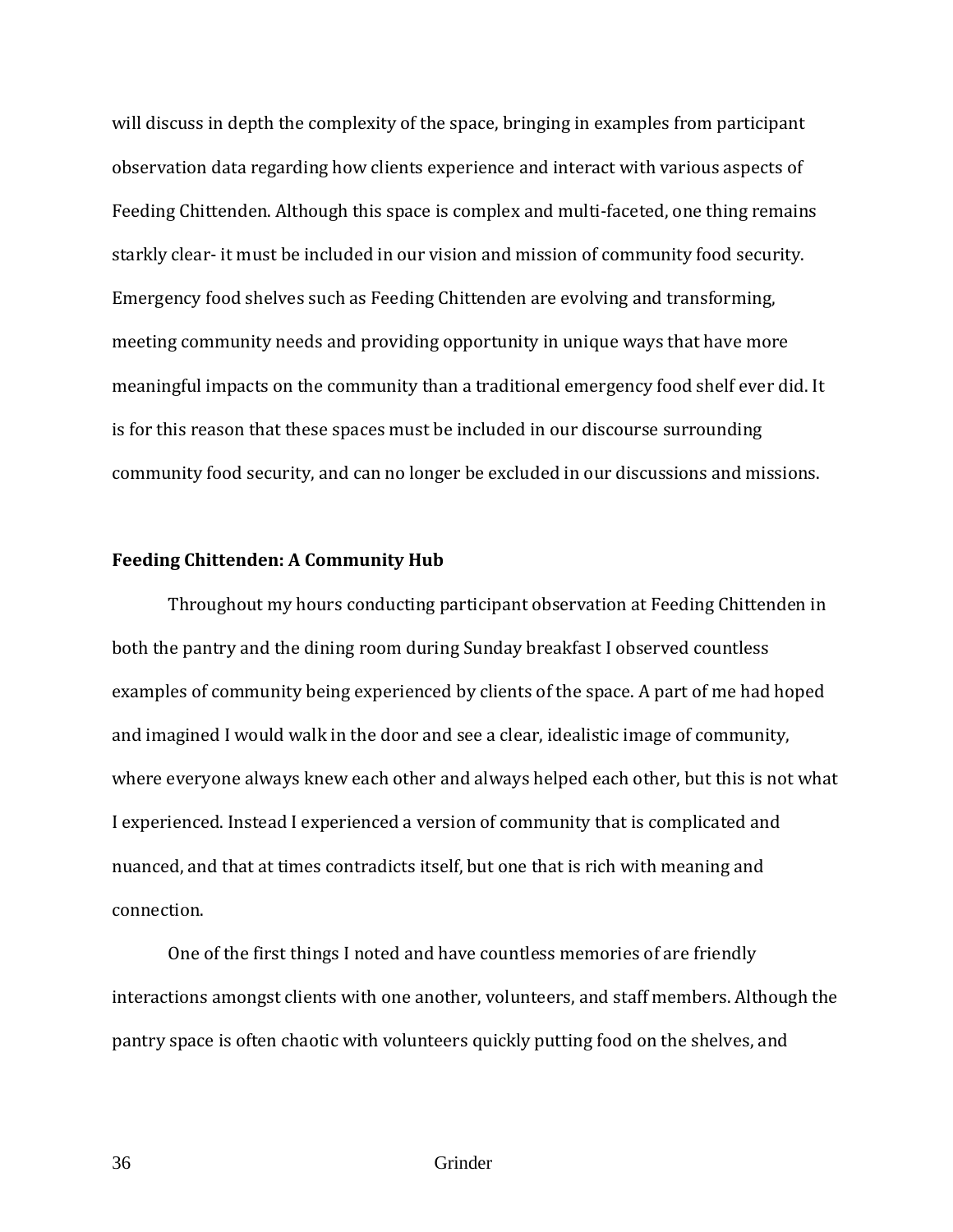clients rummaging around for the items they want, I am confident that every time I walked in Feeding Chittenden I observed some friendly interaction amongst community members.

 Occasionally these friendly encounters among clients turned into new friendships or acquaintances. I recently was putting out sliced bread that had been donated, into its spot on the shelf in the pantry, when I overheard one older male client talking about, "the good ole days…" to the other clients around him. One woman in particular was laughing at his stories, and joking around with him, as he discussed his travels and past romantic flings he experienced back in the day as a young man. When his story concluded everyone had a good laugh, and the two clients shook hands and introduced themselves. Although it was a quick interaction, the man's friendly storytelling led to a potential friendship or connection being formed. It is moments like these that happen all the time in Feeding Chittenden, that are important to take note of and remember. Individuals are not just receiving food from this space, but hopefully happiness, laughter, and maybe a new friend in the community.

On Sunday mornings when I show up around 8 a.m. to begin preparing breakfast with the other UVM student volunteers, clients are often waiting in groups outside in the parking lot. Although it is early, and everyone is ready for a warm meal, they are often still loud and joking around with one another. On one particular Sunday I heard rap music coming from a small portable speaker, and friendly banter between a group of men waiting for breakfast to be served. "Yeah, he's a riot," one client said, referring to the rapper Eminem and the live version of his music. Their conversation quickly shifted from rap music to the universe and aliens, and I provided my opinion as I walked by stating that there is no way aliens exist.

37 Grinder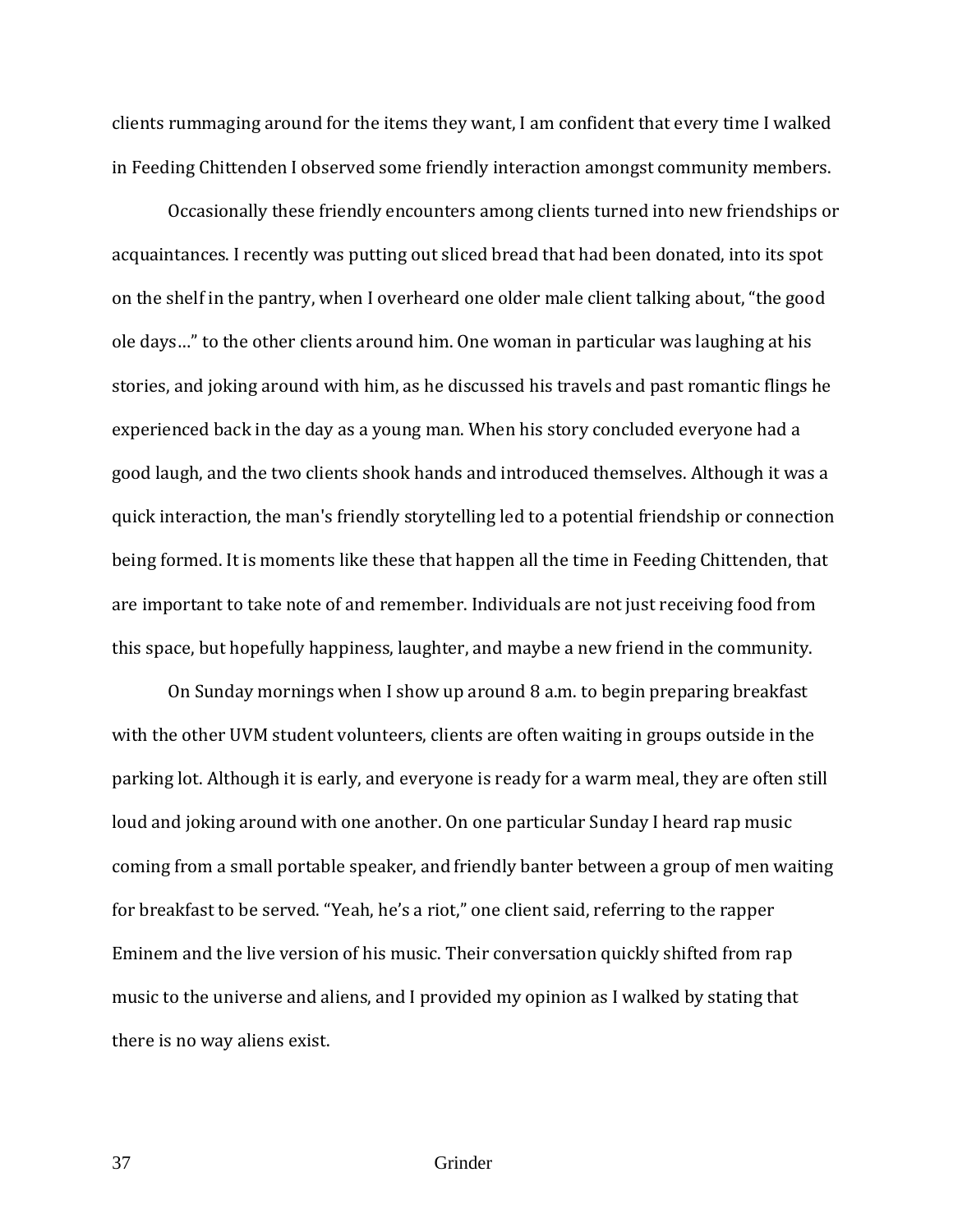I recognize these men, and have gotten to know them over the years through their joking and banter out in the parking lot, and in the dining room of Feeding Chittenden. Though our relationship is not personal, it is fun and it is natural. Through these men and through clients like them and who are friends with them, I have observed community through humor and through mutual interest. Although these clients may not have known each other outside of this space they have connected through shared interests and fun conversations ranging from the existence of aliens to favorite actors and movies. They each arrive at Feeding Chittenden with the motivation of acquiring pantry items or a warm meal, but while they are there they find connection and community through humor and friendly banter.

 In other moments I have observed how food is deeply connected to personal experience and symbolizes various different things for different people. One Wednesday morning a woman and a boy, maybe around the age of 8, came in together. They were looking for a birthday cake for the boy's mom. Boxes of desserts are often donated from large grocery stores so I was able to find a birthday cake in the back and bring it out to them. They thanked me, clearly joyful that they now had a cake to celebrate the special day with. At this moment I was reminded that food is not just sustenance or nutrients. Food symbolizes joy, it symbolizes celebration, it symbolizes family. It is often much more than the calories and nutrients that it is made up of. The pantry at Feeding Chittenden not only allows people to acquire food that they need for their caloric intake needs, but for a greater purpose, that feeds their soul as well.

 Another important aspect of Feeding Chittenden that I have observed is how conducive the space is for sharing and exchange to occur, surrounding food and education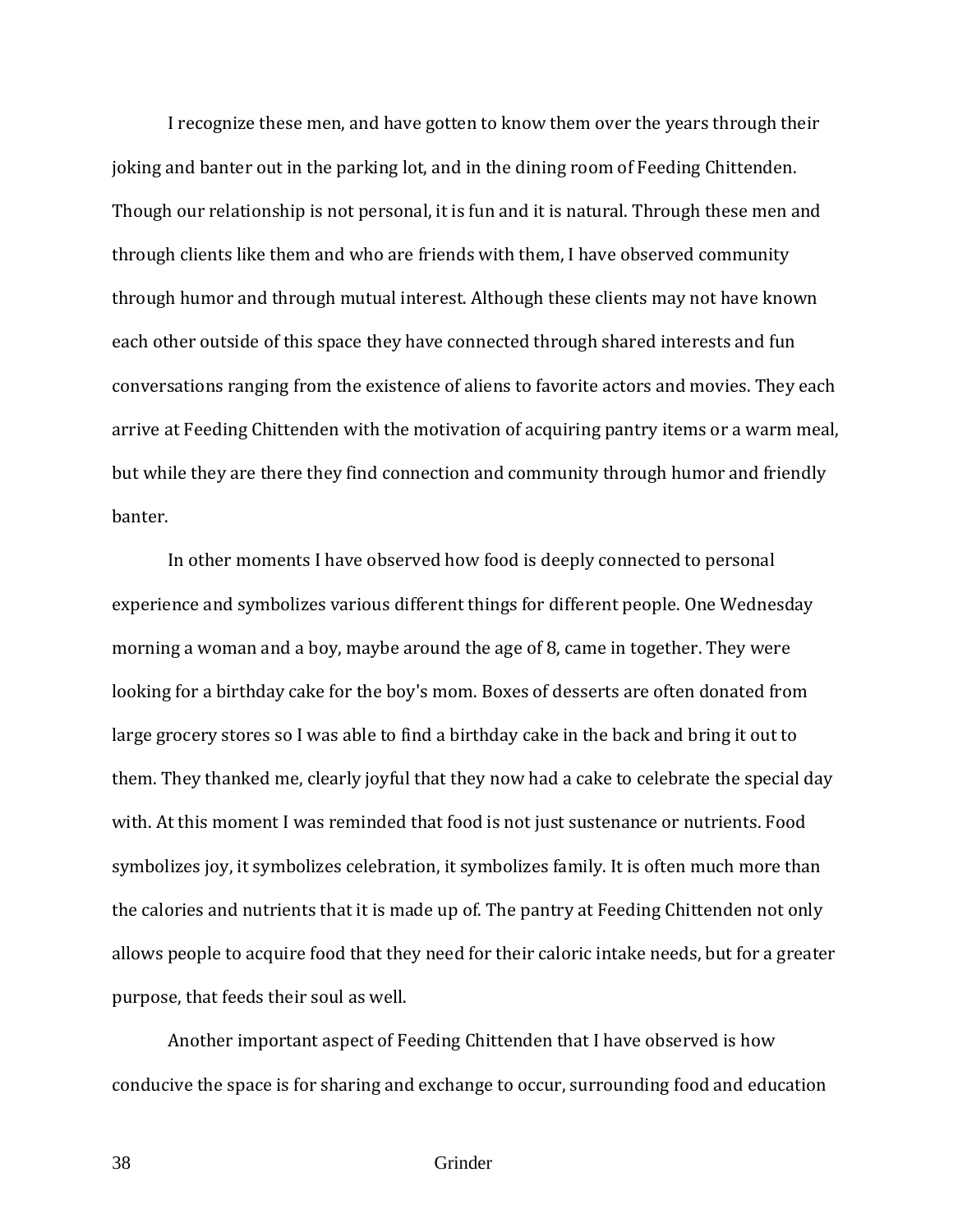regarding food. Clients are often sharing what they know with those around them. Sometimes it is the sharing of recipes that occurs. On a warm summer day one woman grabbed the blackberries I had just put in the cooler, explaining to me how excited she was to make a berry cobbler. She happily described the steps in the recipe, after I had told her I had never made a cobbler before, and encouraged me to try it out this summer. I learned something new from this exchange and was inspired by her and her recipe idea.

 Other times clients may not share entire recipes, but are often heard sharing tips and advice regarding the food around them. "Can I freeze this ham?" a man asked those around him- a woman next to him responded, "Yes, I've done it before." There is a consistent exchange of knowledge and advice in this space- clients are often seen giving and taking this knowledge throughout their time spent in Feeding Chittenden. This sharing and exchange of knowledge surrounding food, contributes to this idea of food citizenship, discussed in the literature review. Through this exchange of knowledge, citizens, who are in this case clients of Feeding Chittenden, are gaining information from those around them. This helps them to make more informed and educated choices regarding food. With more educated choices being made by the individual, a more sustainable food system will be fostered and supported.

 Aside from knowledge, the food itself is often the thing being shared between clients, and is something I observed many times when in the pantry. One day I had put out blocks of various cheeses in the cooler. One older woman took a few, and then noticed another client who was sitting in a wheelchair and had not yet gotten to the cooler. The woman offered her some of the cheese that she had taken. She was saying things like, "...don't worry about it, I want to share with you. We're all in the same boat." This saying,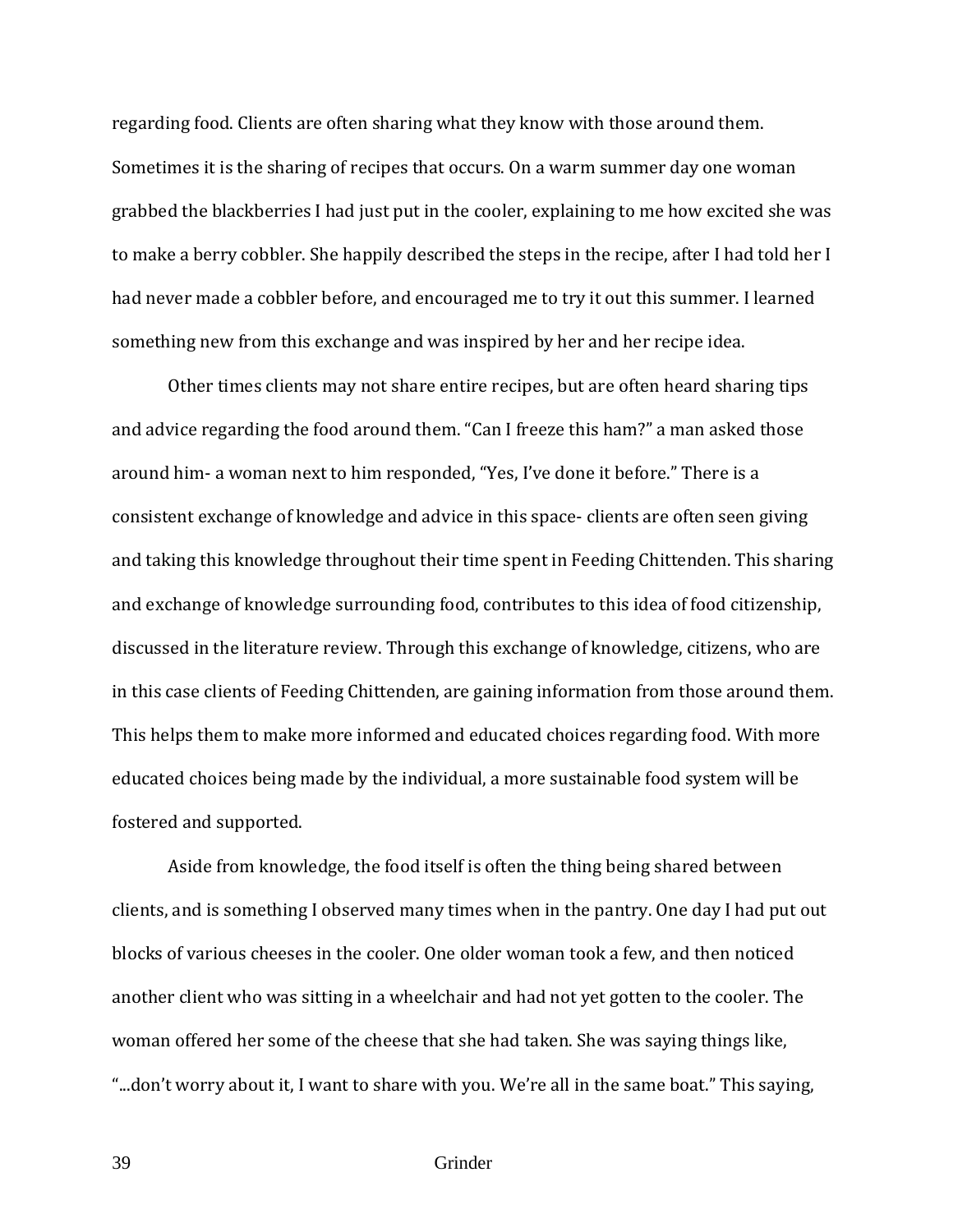"We're all in the same boat," stuck with me. Regardless of circumstance or experience, every individual that walks into Feeding Chittenden is there for the same reason and with the same goal, to meet their basic need of having enough food for themselves and their family. This common goal and this shared experience allows clients to relate to one another and understand one another on a basic level, that I do not think can be fully understood if you have not shared the experience of food insecurity and a need to rely on an emergency food source.

 Despite the new friendships and the sharing of food and knowledge though, it is important to understand that the space of Feeding Chittenden is not constantly a positive and happy environment where everyone is sharing their food and making friends. This sense of community that is experience based on all of these things does occur, but it is not stagnant and it is constantly changing. There is not one cohesive community here like I had initially imagined, but a version of community that is fluid. The sense of community that clients experience ebbs and flows. The space is often tense and competitive, and clients are not always friendly or wanting to talk to anybody else. Oftentimes people want to get their food as fast as they can and get out. Sometimes clients take more food than they should, refusing to share with others, angering those around them. When the produce cart is rolled out filled with fresh fruits and vegetables, clients can be rude, grabbing as much as they can before others get their chance. Although these moments are not positive, and are not what we like to think of when describing this space, they are important nonetheless. They point to the reality of hunger as it is experienced and lived by these individuals. There is a duality here that is necessary to recognize in order to better understand the complexities of the space and of clients' experiences in the space. This environment can be traumatizing, tense,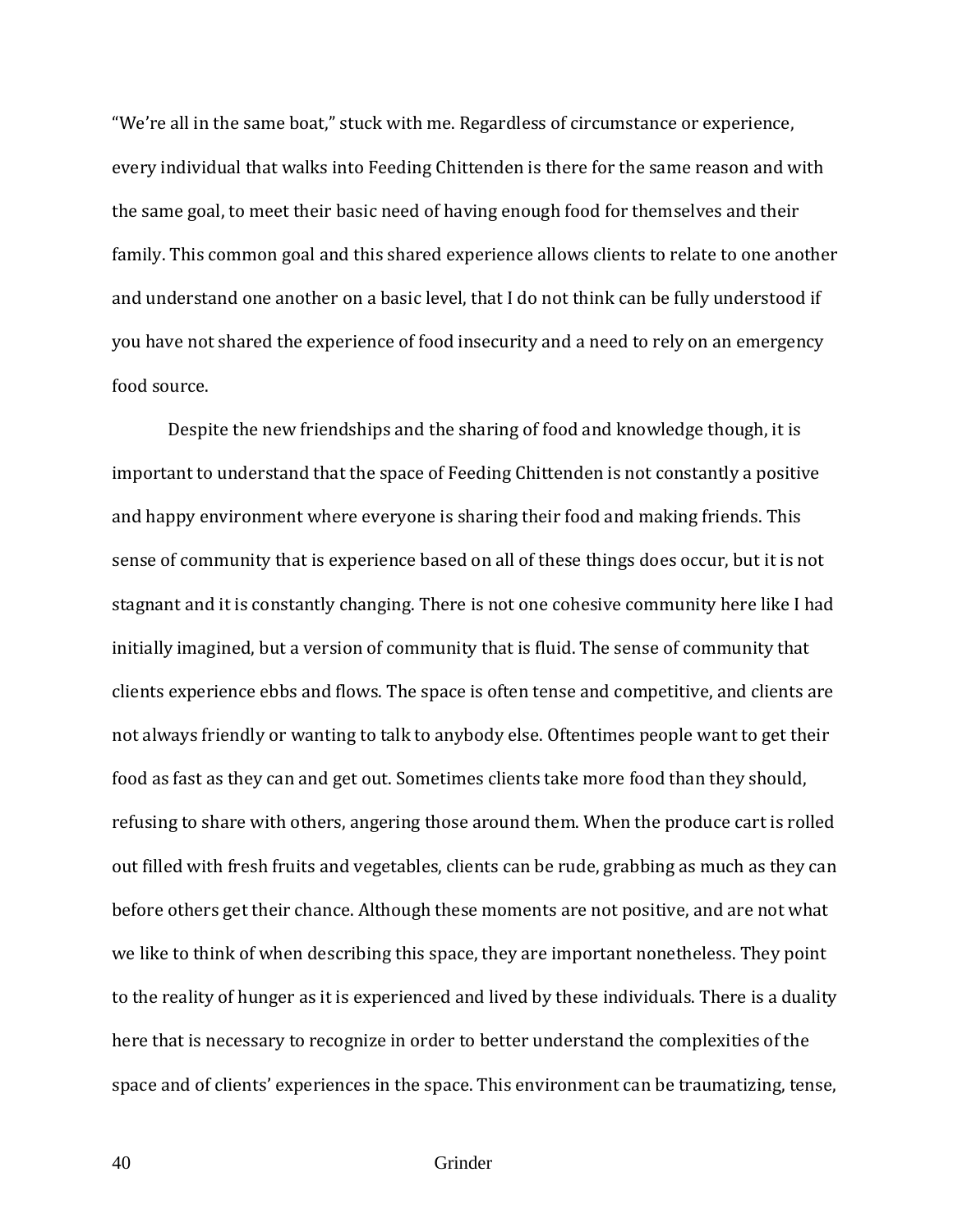competitive, and angry, while simultaneously being collaborative, welcoming, and a place for people to connect and bond. Community here is complicated and nuanced, but it exists, despite the competitiveness and tension that exists as well.

 At the end of the day, clients come to Feeding Chittenden because they need to acquire more food. Perhaps their income is better served for other needs or their SNAP benefits are not enough to provide enough food for their family. Regardless of circumstance, there is a need for food that must be met. This can lead to a competitive environment where individuals are only thinking of themselves. On the contrary though, this shared experience and shared goal when coming to Feeding Chittenden can lead to meaningful bonds and connections being formed, and a sense of community being experienced. Clients have the potential to make friends in this space, or to have their day brightened through laughter and storytelling. Knowledge is shared and exchanged here. It is not just a place to acquire food but to acquire knowledge and education surrounding food. Although there is not one cohesive community that can be easily observed in this space, it is a version of community that is nuanced and meaningful. People are gaining something more from this space, than just food alone. It is for these reasons that it is vital we begin thinking about the role of emergency food in our communities, including these spaces in our vision of community food security.

## **The Community Kitchen Academy**

On a chilly Saturday morning in February I walked from my house in downtown Burlington through the snow to Feeding Chittenden. After a snowstorm had cancelled the last few days of the Community Kitchen Academy session, postponing the students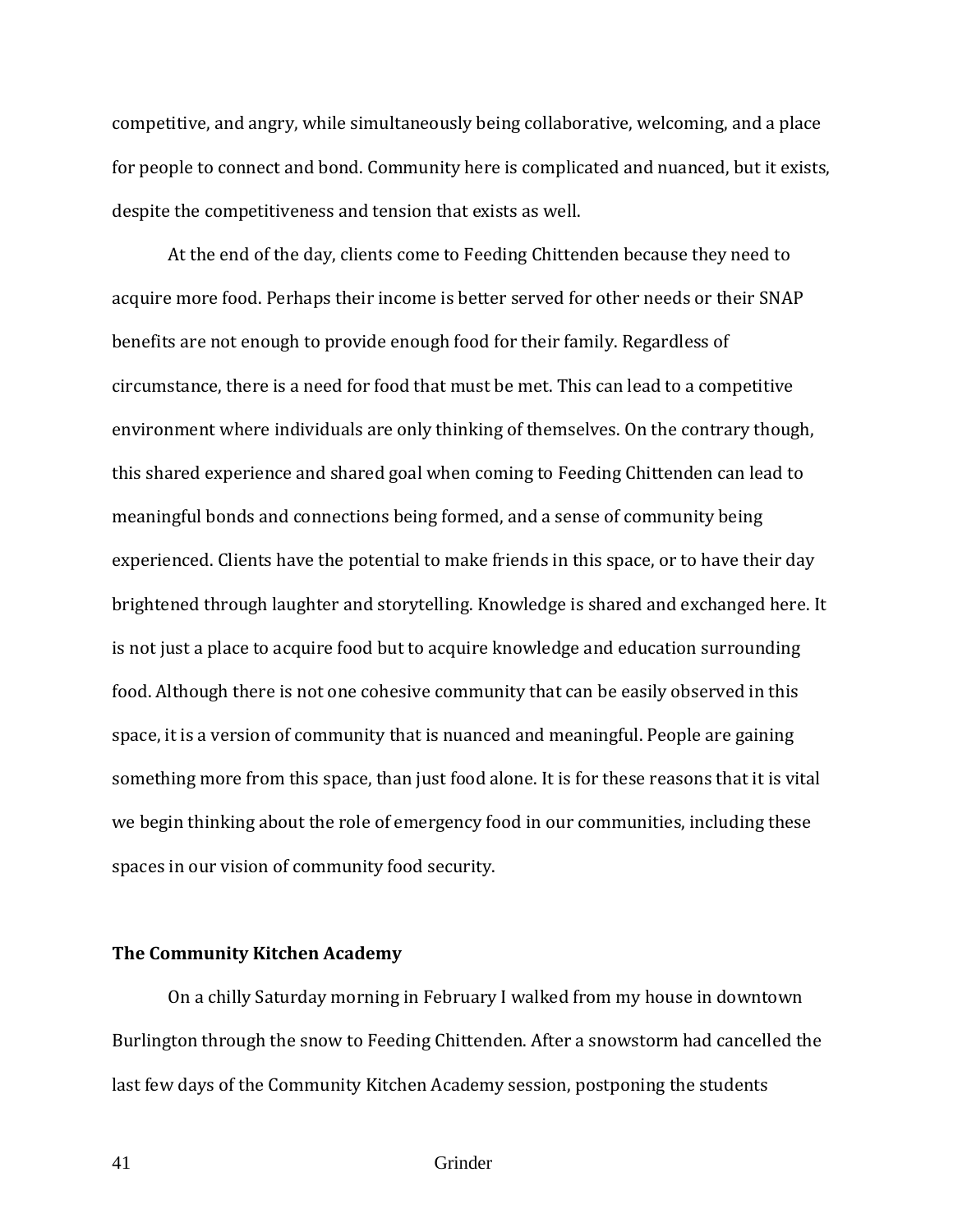graduation, the day had finally come to celebrate their commencement. As I walked into the dining room I noticed the chairs had been repositioned to face a table that was set up with yellow flowers and a microphone. The graduating students were happily in the kitchen finalizing the food they had prepared for the guests, and laughing as they took selfies. Their friends and families filed in talking amongst themselves, and finding their seats. Everyone was in good spirits and seemed excited to celebrate the accomplishments of the graduates. Up until this point I had observed these students throughout their session, interviewing them at the beginning and at the end of the program. The positive impact that this program has had on both these students and on the community, which I will discuss in great detail in this section and the following sections, is tremendous. It is through employing unique programming such as the CKA that community food security is supported, leading to multidimensional community benefits.

 I first was introduced to the CKA students during the first week of their session in November of 2019. I waited to conduct an initial round of interviews while they were finishing up the lunch that they were preparing that day. The kitchen seemed busy as everyone cooked and finished their dishes. I sat with them after lunch was finished and they had joined together to eat. That day they had cooked a variety of veggie dishes such as pot pies, potatoes, and rice and vegetables. A lot of the discussion during lunch that I overheard centered around the food that they were eating and had prepared. They made comments about the dishes, describing ingredients and textures. Everyone was friendly and welcoming towards me as I sat and listened and shared lunch with them. These shared lunches and experiences in the kitchen are something that the students of this program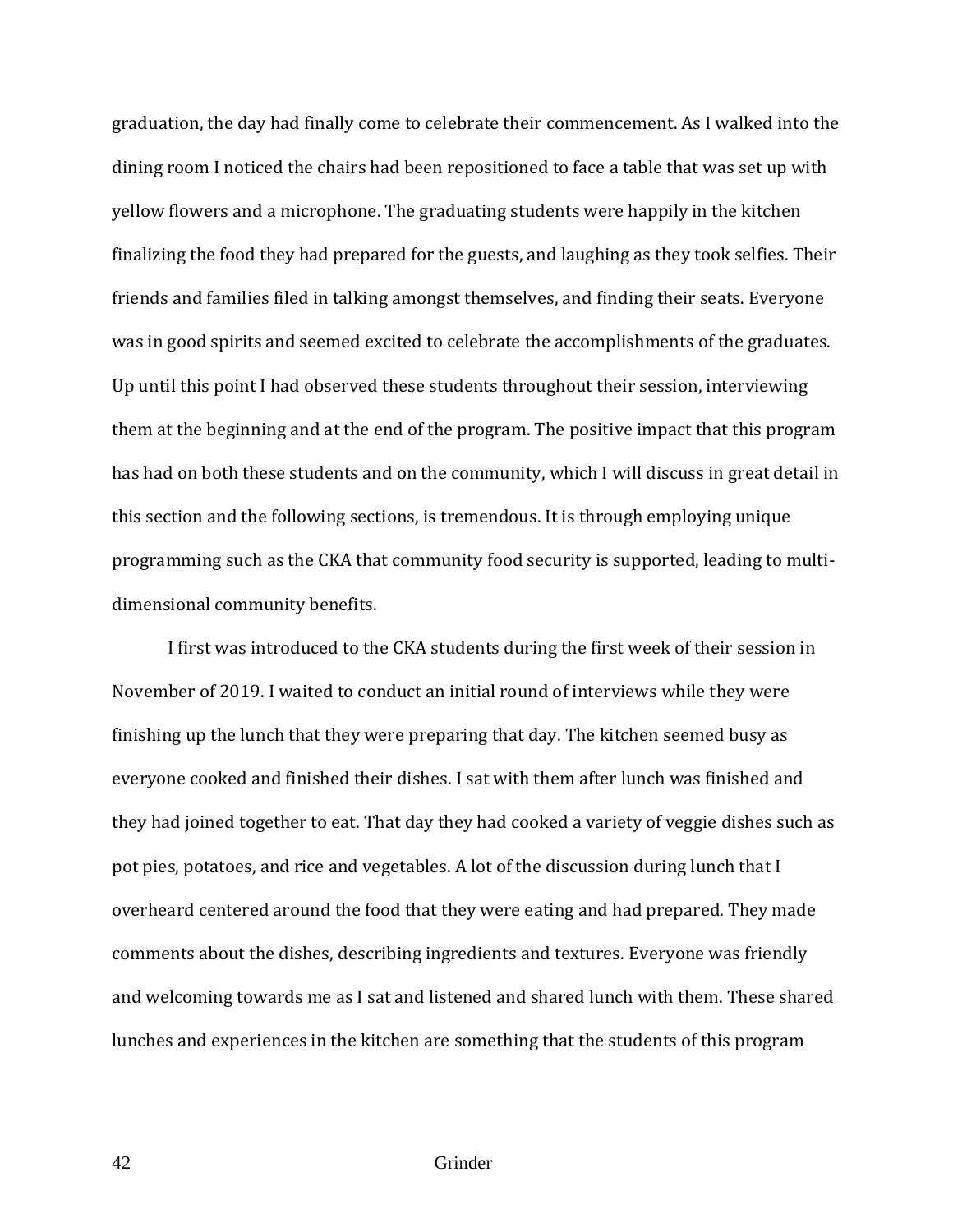took part in full- time for three months of their lives, beginning in November and ending in February.

 I gained a deep level of insight regarding the overall importance and impact of the CKA program from my discussions with the Service Coordinator at Feeding Chittenden, Hannah. Hannah is who first introduced me to this program when I came to her with my initial research ideas. She described to me that one of her main roles with the program is to work with the students one on one to identify needs and help alleviate those needs in whatever ways she can. Interacting with the students every day, Hannah also explained her role as serving, "...as an advisor...someone who's a friend, who's an advocate." Part of her position is also to work with the enrollment process. "I am often the first person that the students meet from here, and that has helped us develop really strong friendships. So I'm lucky that they come, they say hi to me, we chat…" An important aspect of the CKA program that I identified early on is that it is so much more than just a job training program. The students and their needs are supported from the moment they walk into Feeding Chittenden, and they are guided not only in the kitchen but in their personal lives as well. Some of the additional things that Hannah supports and assists the students with are 3SquaresVT applications, child care needs, working with a program called ICAN to ensure that costs a student might incur while doing this training are covered, as well as questions about jobs. In the past students have received support in finding new housing. Hannah explained, "So we've had students go through the course, start as homeless, living in a shelter, and end in their own apartment, which is very cool."

 When asked about her favorite part of working with the CKA students she explained the following.

43 Grinder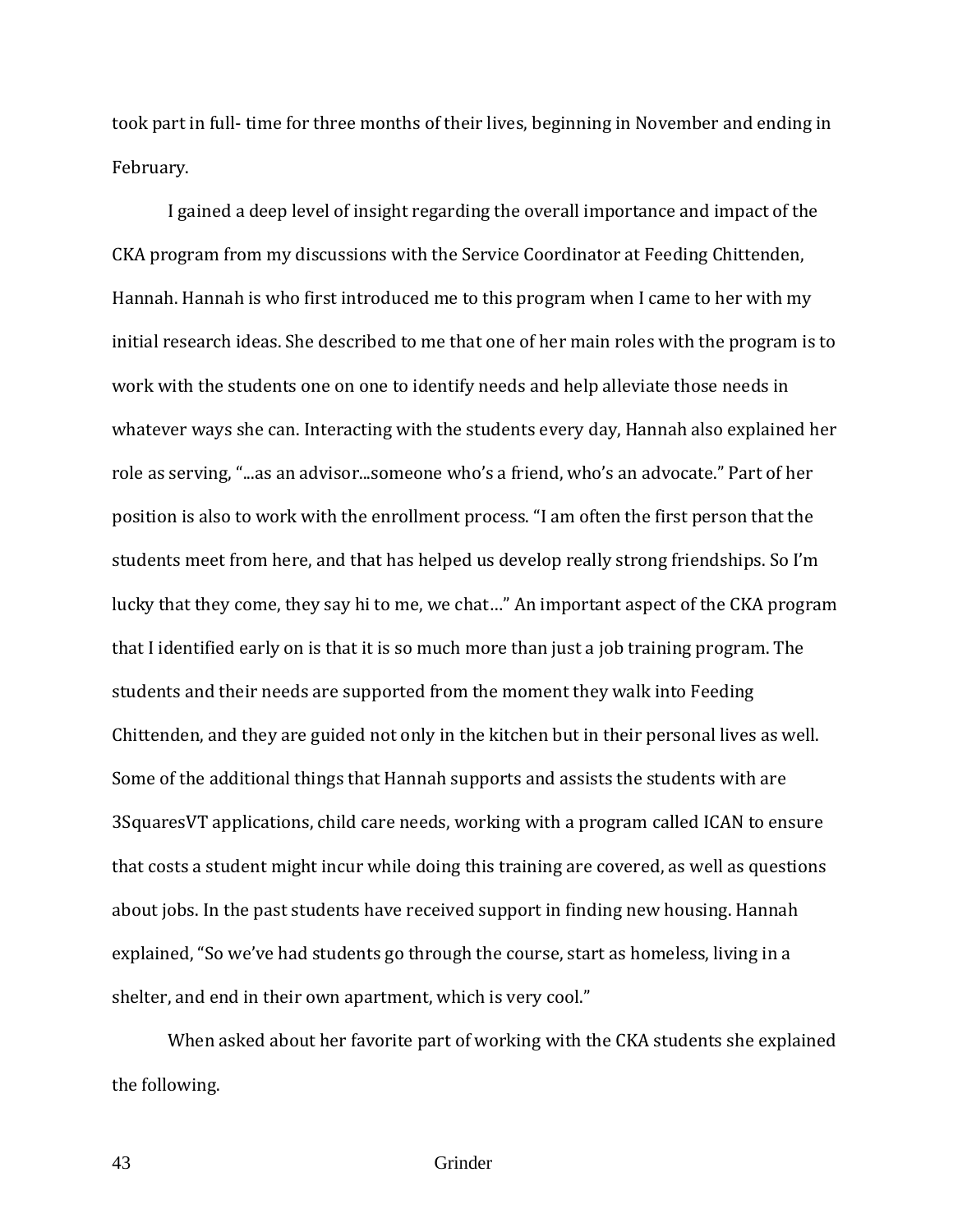"I love working one on one with people. It's so inspiring to me to see people working hard to achieve that next step. That's something that really resonates with me and connects with me, I love that, I get such an adrenaline rush from that kind of goal oriented work. This is not easy, I mean the day and the life of CKA is not a breeze. You're on your feet, you're hustling, you're cleaning up...so it's really cool to me to see so many people defying the odds really against challenging life situations, working really hard, for no pay, they're really doing it just to take that next step in their lives, so I find it very inspiring and I love how much I get to know people."

The students that enter the CKA program are doing it because they want to take that next step in their lives. This is a full-time program and each session is three months long, so it is a big step to take, and often a very challenging step to take. Although I only observed one session of the CKA program, I share this sentiment with Hannah and understand the passion she feels towards this program.

 An important aspect of this program is that any community member, with any skill level or experience in the kitchen, can enter this program and make it work for them and their needs. Each session is filled with a wide range of students all from different backgrounds, who are at different points of their lives. "So we're talking a group of people that have never met before, from many different backgrounds, they speak many different languages, they are all different ages, and are dealing with very different things in their personal lives." This range of students allows for a collaborative environment, where each individual is bringing a new set of skills and experiences to the kitchen. Although many may not have much in common, they regardless are able to work together and support one another through this shared experience. When describing her personal observations of this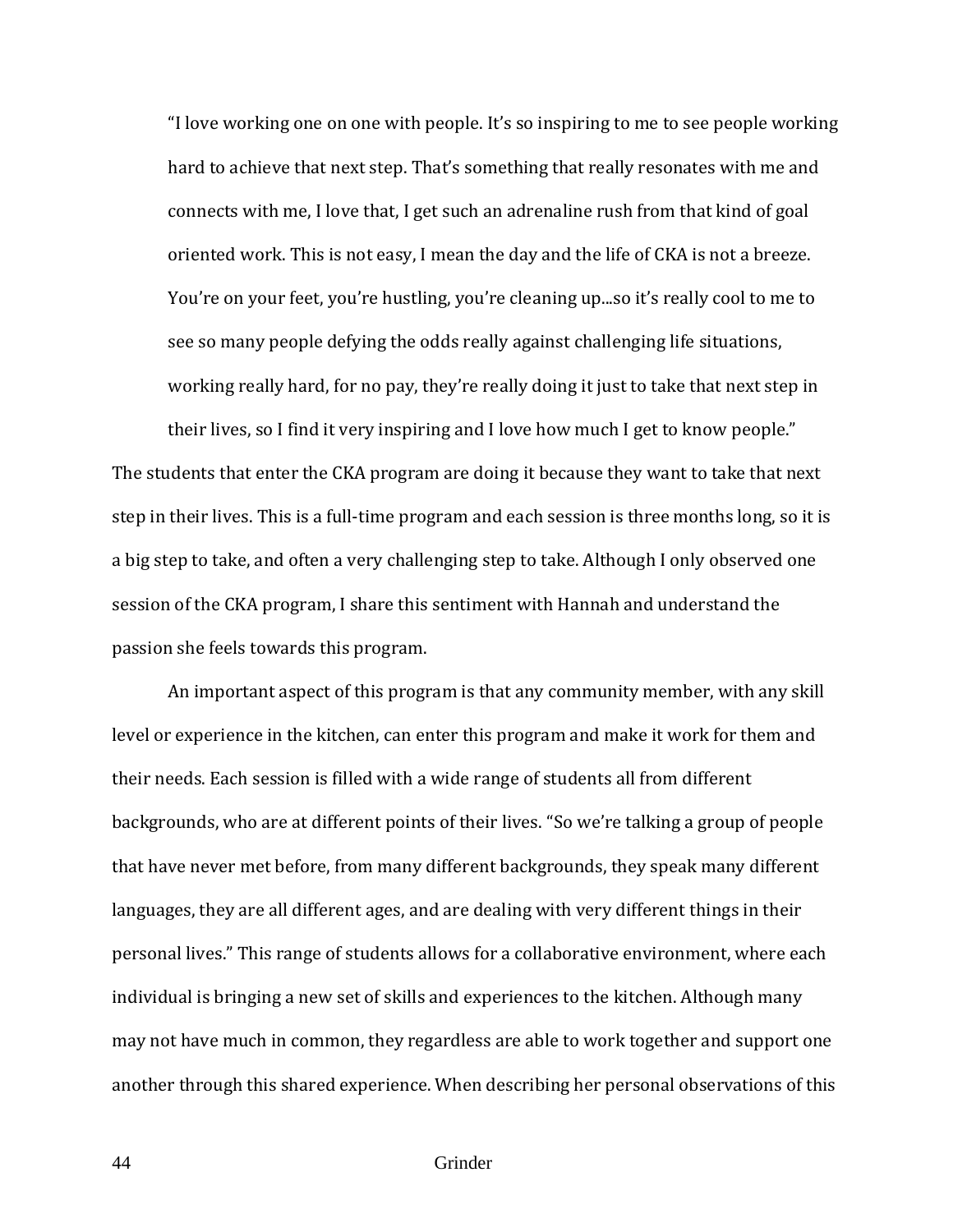Hannah describes how, "it's so cool to see them support each other, because some things are harder for others and it really is a compassionate group of people, who some of them have stronger skills in certain areas, but… everyone's like we're working together to do this." Each student enters into the program hoping to improve upon different things. Depending on their skill level, and what they hope to accomplish and get out of the program, their goals vary. The special thing about this program is though, that each student is provided with the support they need to achieve their specific goals, both in the kitchen as well as in their personal lives. When talking more in depth about this Hannah provides her perspective.

"... a big step for them is simply perfecting or working towards perfecting knife skills, and that is pretty elementary but for some, that's a big step for them to get that down, and for others, it's to be able to put together a four course meal or something. So improvement depends on who you're talking to, which I think is a great thing because we're able to..because we don't define it as achieving x y and z, we're able to support many different people who are in many different places in their lives, and help them take that next step, whatever it is for them" This ability to tailor the program to what a student needs is important and impactful.

 Having the CKA situated within the Feeding Chittenden food shelf is another important aspect of this program. When I first began participant observation over the summer, and before I knew what the CKA program was, I would see CKA students moving throughout the foodshelf- cooking meals in the kitchen, looking for fresh produce back in receiving, or distributing meals out into the pantry. Although they are a part of a separate program, they are completely integrated within the space of Feeding Chittenden. The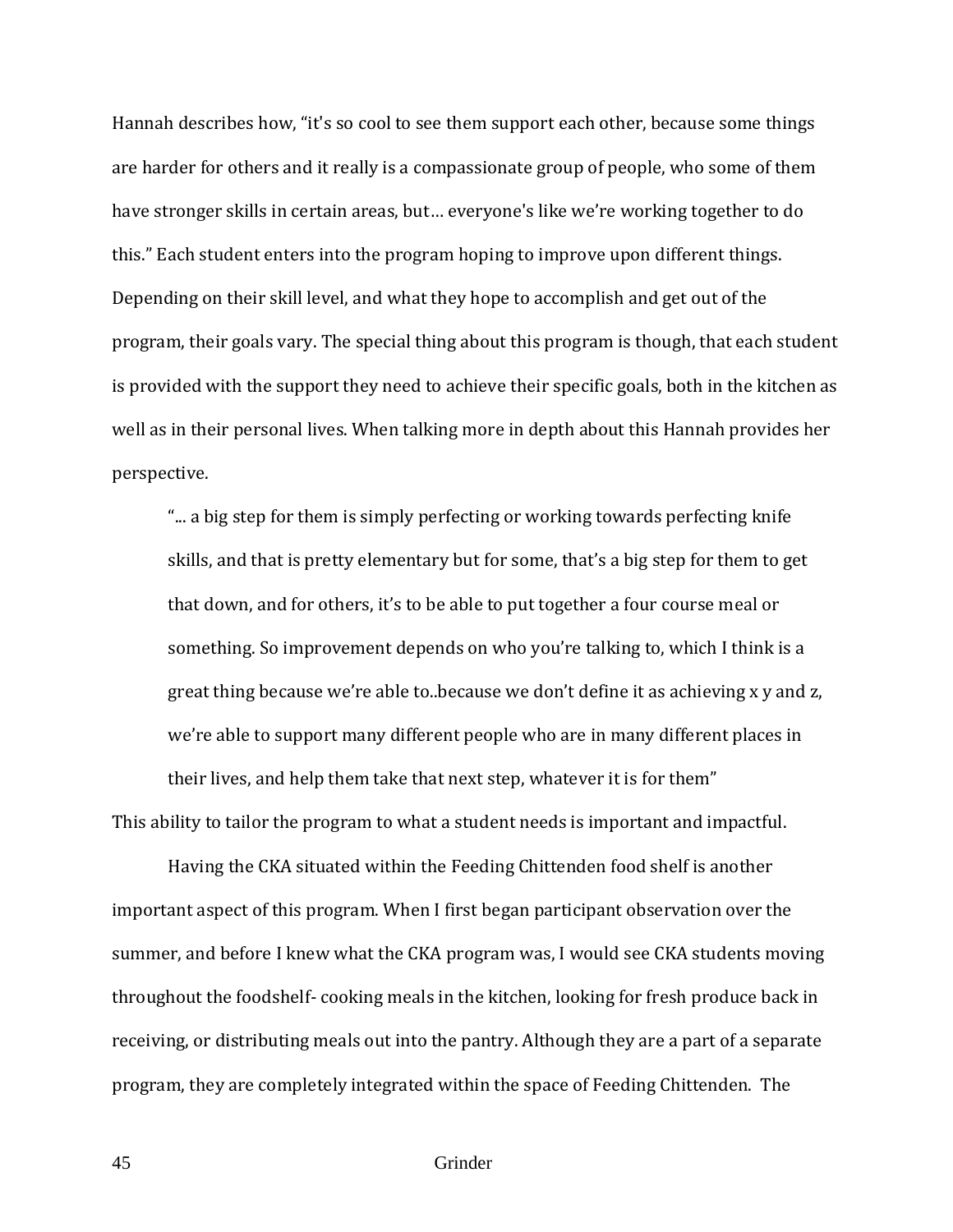program centers around skill training and education, but it is very different from a typical classroom setting that most students are used to. The students might sit for one hour a day, but the other six they are up on their feet, working in the kitchen. This type of learning through active cooking and participation inspires a strong and solid foundation of education as well as promotes community amongst the group. In this setting they are forced to constantly work together and communicate with one another. When commenting on whether or not she thought a sense of community was experienced through this program Hannah explained the following, after mentioning how a speaker at one of the last CKA graduation ceremonies spoke about the power of food to inspire community.

"...the power of food to inspire community and to strengthen community, and I would add food and cooking food in with that because, when you think about it, you take ingredients, you work together, you create something...everyone is making one piece of this, and you sit down and you enjoy it together...this is a pretty gratifying experience I think, I think being in a kitchen, especially in a class setting has the power to create strong team dynamics, strong community bonds, and honestly lasting friendships really…"

The kitchen for education is conducive for learning and community building. It prepares students with the skills they are required to learn in order to have a job in the culinary industry, and allows them to gain a sense of confidence in these skills and in their place in the kitchen.

Based on this overview of the elements of the CKA and the remarks from Hannah, it would appear that this program is entirely a positive one. Although I wish that were to be true, it is important to recognize and acknowledge the shortcomings and downfalls that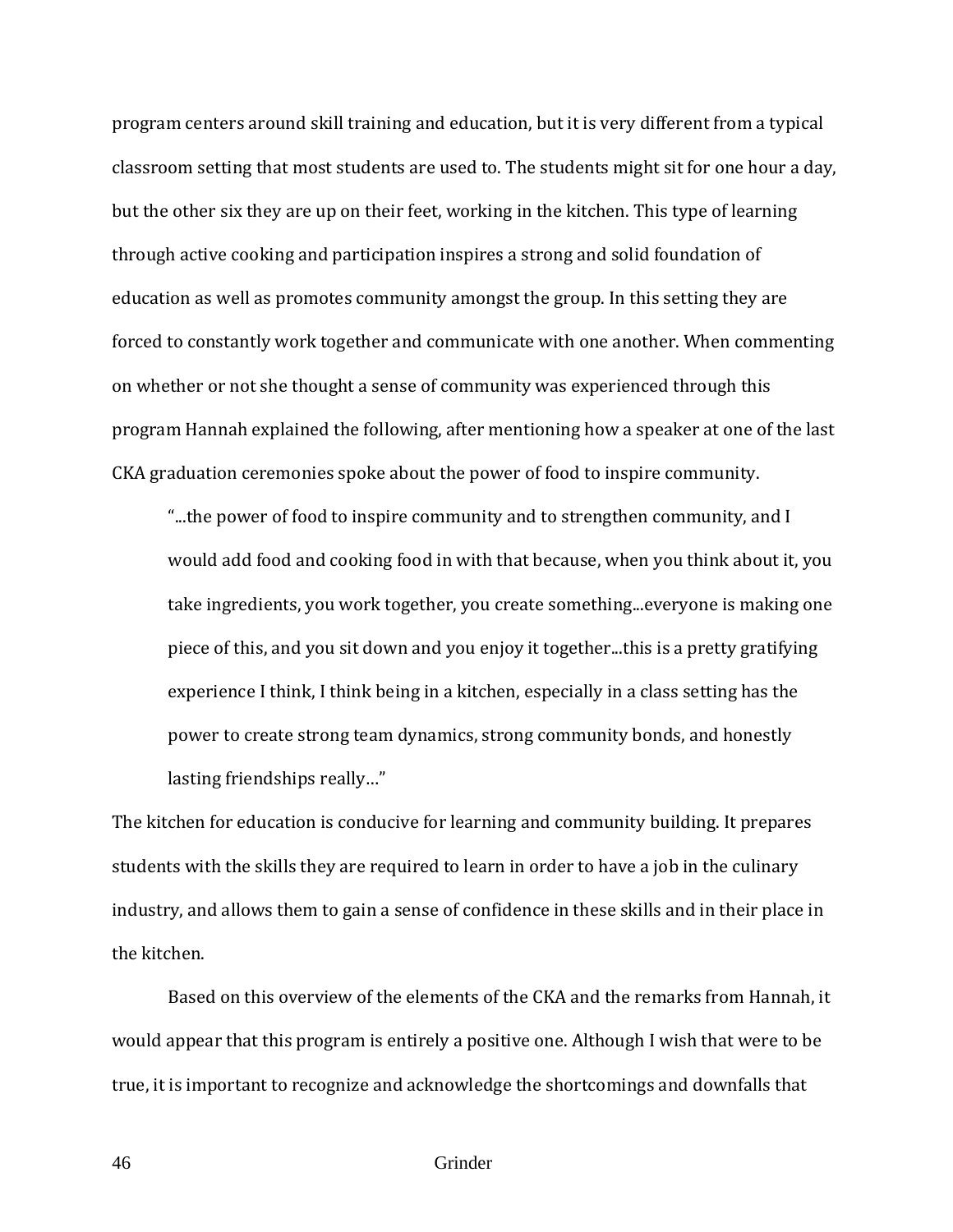exist as well. Like other community development or job training programs, there are always nuances and complexities revealing moments of conflict or negativity within. Each student experiences aspects of this program differently, based on their own assumptions or expectations meaning that it is impossible for the session to be a completely positive one at all times, for each student involved. These moments and experiences will be discussed in more detail in the following section.

Addressing my own positionality for the purpose of transparency, my experiences and time spent at Feeding Chittenden prior to this research beginning resulted in a connection and bond to be formed with the space, and inevitably a slightly biased perspective. My relationship with Feeding Chittenden is a positive one. I believe in the work that they are doing, and the programs they are employing, such as the CKA. This is where my positive outlook and tone that is present throughout this thesis stemmed from. When discussing the CKA and student experiences specifically, I focus heavily on the positive impacts of this program on their lives. This is because these are community members who have been marginalized, and who have likely had many negative experiences surrounding food due to their personal experiences with food insecurity. The CKA program is such a distinct experience from this marginalization, and an experience that brings a lot of positivity to food for the students. This has influenced my own discussion of these experiences, focusing on this positivity as it is so distinct from the students' previous experiences and marginalization in the community. Although I argue that this program results in positive impacts for the students and the community, it is important to acknowledge that not all experiences throughout are always positive ones.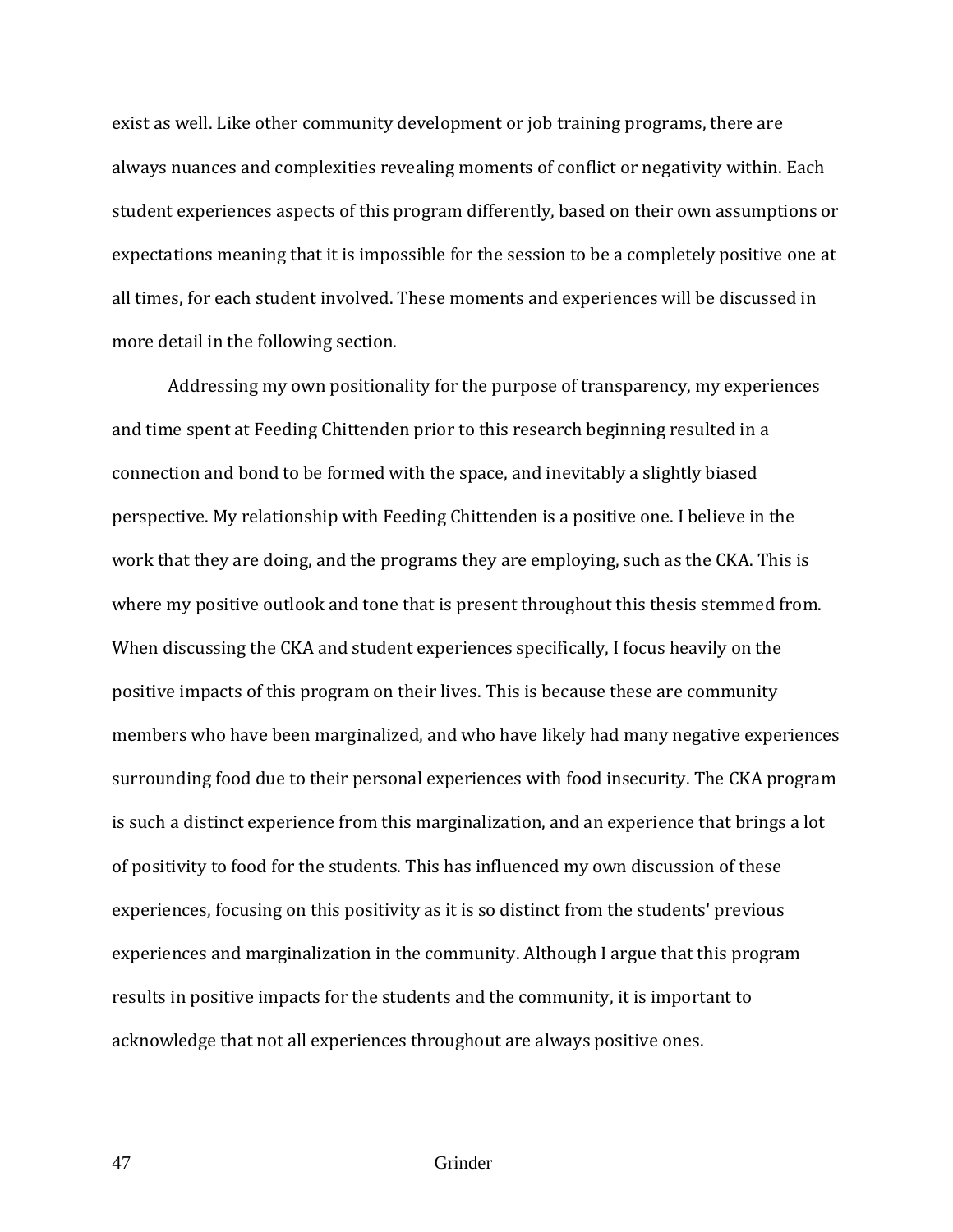In the following section, I present and discuss specific experiences and thoughts from the Community Kitchen Academy students from the November 2019-February 2020 session. Based on the general remarks from Hannah regarding her observations of CKA, it is clear that this is a program that provides more to students than solely job training. It is a holistic approach to ensure that students are fully supported in all aspects of their lives, and results in positive impacts not only for the students but for the community as well. The employment of the CKA contributes to community development and food security in Burlington, VT. It is because of programs like these that are branches of emergency food pantries and food shelves, that it is vital we begin including emergency food in our discourse and mission surrounding community food security.

# **The Students**

 The students who partake in the Community Kitchen Academy are extremely diverse. They range in age, job experience, kitchen experience, they speak different languages, and they come from very different backgrounds. When asking Hannah who should sign up for the CKA program, although first stating that having the time and energy is important due to the rigor of the course, she replied with the following: "...anyone who doesn't like their job. Anyone who can't get a job or can't get enough hours or is unsatisfied and uninspired by the job they're in and loves to cook, should come take the course." Although the students have many differences, they share a love for cooking, and are each taking an important step to better their lives and their potential in our community.

I conducted two sets of interviews with six of the CKA students. My initial interview with each student was conducted at the beginning of the session, in mid-November of 2019.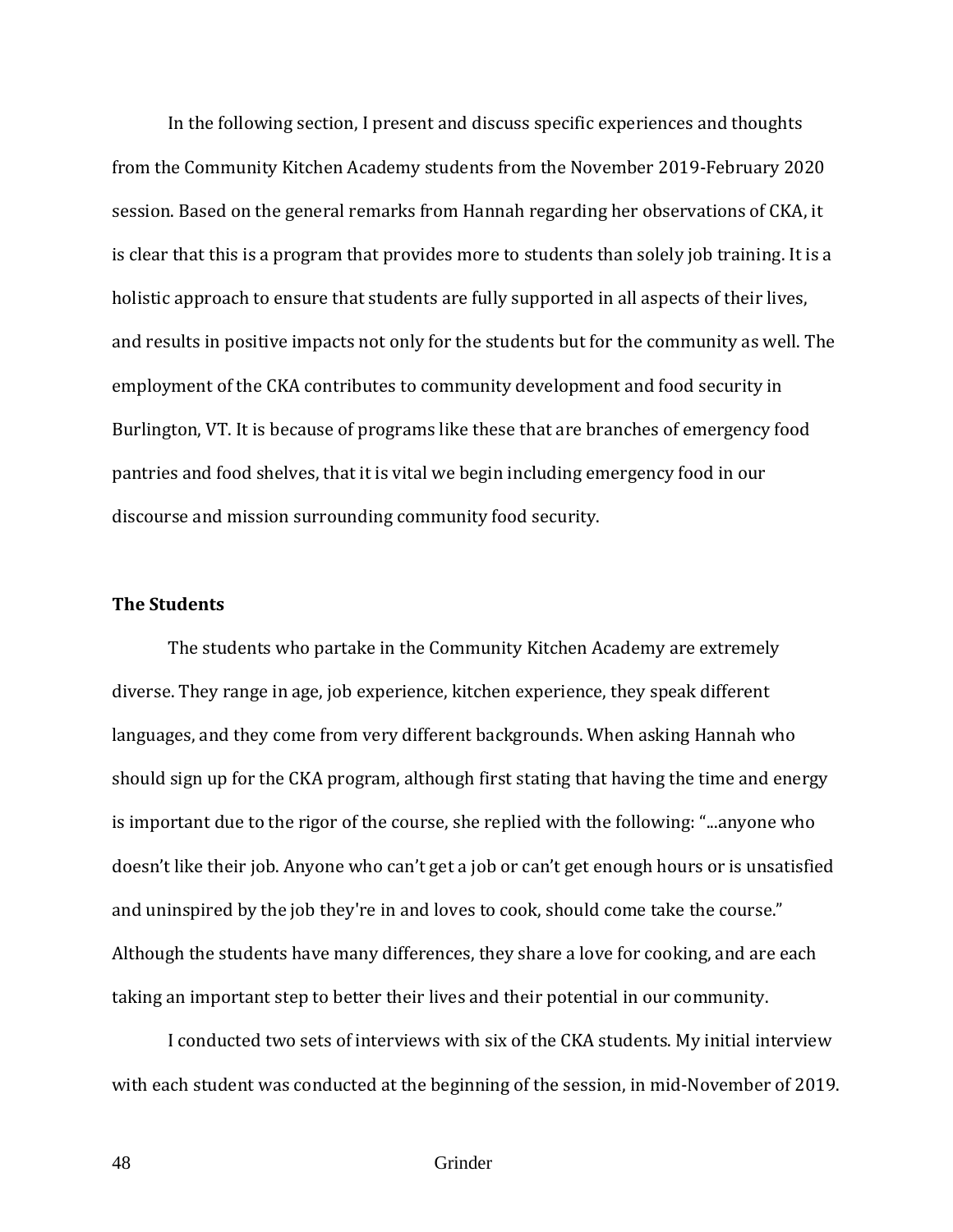My second interview with each student was conducted towards the end of the session, at the end of January of 2020. I chose to conduct interviews at both the beginning and the end of the session in order to gain insight regarding the impact of the program on the students and to better understand how and in what ways this experience has influenced their lives. The first set of interviews I conducted was when the students were almost done with their day, and had sat down to eat the food that they had prepared in class. It is important to note that elements such as time of day, may influence interview responses. When students are happy that they have successfully finished their dish, and have finally had a warm meal, their responses to my questions may have been more optimistic and positive. My interview questions focused on various topics related to the program such as, what inspired them to join the program, what they hoped to get out of the program, what goals they have for themselves, are there any challenges they are facing, and what are their hopes for the future. These same questions were asked in the initial interview as well as in the final interview, and were tailored based on when they were being asked. For example, when conducting the final round of interviews I asked students what inspires them to keep coming back every day, rather than what inspired them to join the program. The responses from each student were insightful, and I am grateful that they took time out of their busy days in the kitchen to discuss their personal experiences with me.

When asking students what inspired them to join the CKA, most of the answers revolved around loving to cook, having some experience cooking, and needing to find a job. Past experience ranged from some having worked in restaurants before, while others had just enjoyed cooking at home with family or friends. One woman, Sarah, responded with, "...I just love cooking...I mean that's the first place I make myself comfortable in anyone's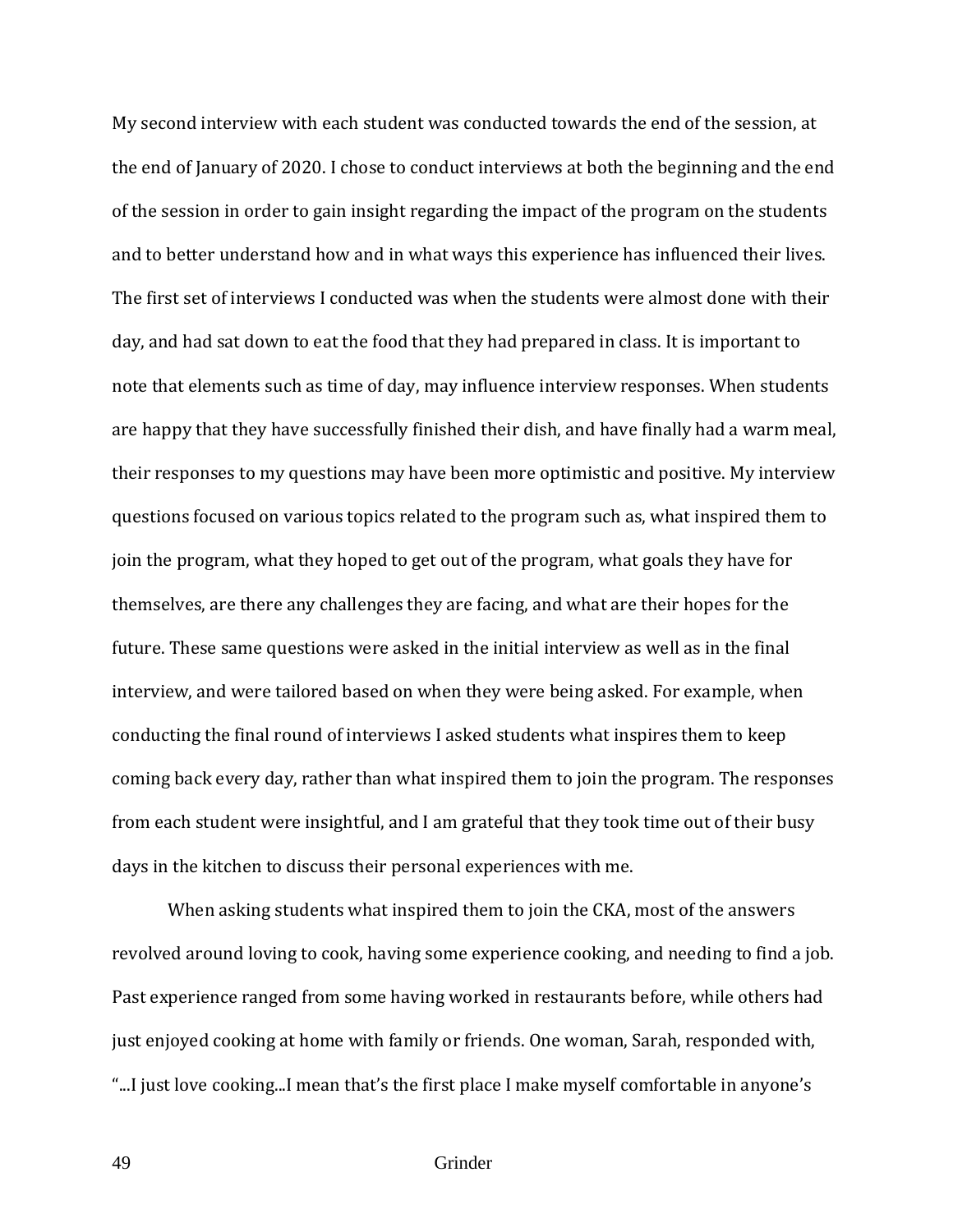home is the kitchen." On a similar note another woman, Danielle, discussed how although she did not have work experience in a restaurant, "I have a lot of fun cooking food with my family mostly." A younger student who had some previous cooking education at a technical school described how he did not think college was for him, and he wanted to get more knowledge around food and cooking to build upon what he had already learned. One woman, Jessica, who did have some experience working in restaurants explained why she thought doing this program would be a good idea.

"I've been working in fast food, quick service restaurants for 8 years or so, and a couple bakeries and I've learned some skills along the way but I wanted to get sort of a concrete education on how to do fine dining skills in the kitchen...to have a formal cooking education that isn't too expensive...and yeah like I was saying it's nice to be busy because I've been sort of slowing down work, where I work now, which is a pizza restaurant and there isn't that much opportunity to learn new

things so I wanted to see what new skills I could learn and try and go elsewhere." Although each student comes from a different background and level of experience, the CKA program is able to teach them the skills that they in particular want to learn and improve upon. For Jessica who had more experience, she wanted to learn fine dining skills, but for others who had less experience working in a kitchen, they were just inspired to learn the basics. Either way, the CKA program works for all of them and their varying hopes and needs.

When discussing what they want to get out of the CKA program, most were hoping that this program would result in better job opportunities. Many had goals of finding jobs in kitchens, and some discussed wanting to improve their culinary skills. "...well I definitely,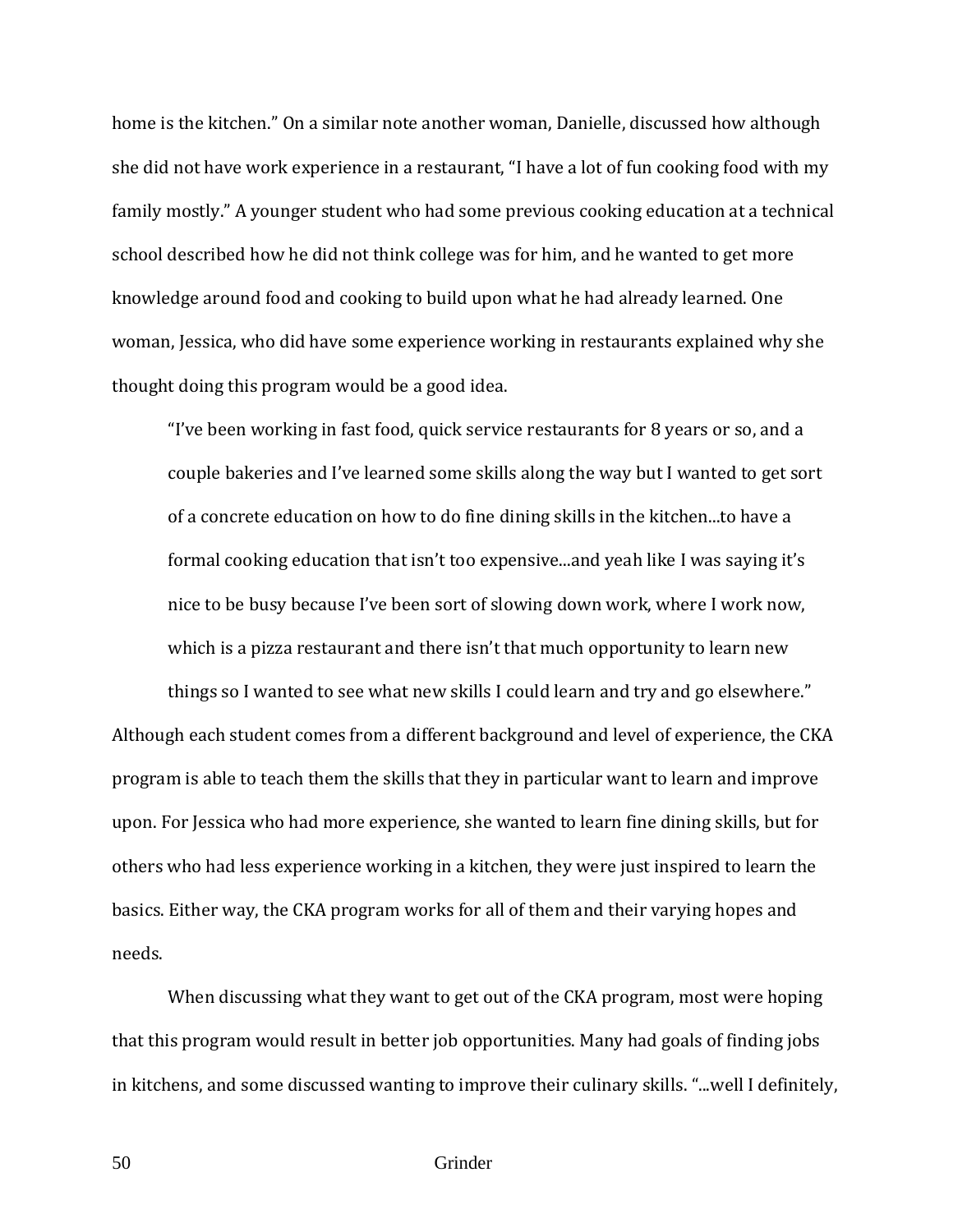to be more efficient when I cook in the kitchen, and also hopefully to lead to you know a job maybe in a bakery, catering, you know, or maybe a small restaurant." The opportunity to gain skills in order to get a better job, I observed, is one of the most appealing aspects of the program to the students. Although additional benefits are gained that have positive impacts on other aspects of the students' lives, the appeal of a good job is a huge pull for why students are inspired to join this program.

Many of the students came into the program with hopes and dreams that extended beyond just learning how to cook, or getting a job in the kitchen. They expressed hope for better lives for themselves and their families- getting out of bad living situations, or finally being able to say they finished something. When I asked Sarah what her hopes for the future were she responded with the following, "Happy, comfortable, and fulfilled. Content. That's all...I've had enough hustle and bustle and chaos. It's time for calm, cool and collected." Due to unsteady careers or financial situations many of the students have been dealing with chaotic and tense situations, and many discussed a desire to just be happy, secure, and settled. Some were hoping to achieve personal growth, and Julia, who was fairly quiet and shy when she began the program said, "Mostly bettering myself, being more outspoken I guess," was her main goal. About half of the students commented on a desire to move to a new living situation. Danielle mentioned her dream of moving somewhere quieter, maybe on farmlands, away from the loudness of the city.

"Getting out of the apartment complex I'm in...and into a better place...Also to better myself for my kids mostly. And get them out of, and myself and them out of the apartment complex that we're in. My mom included."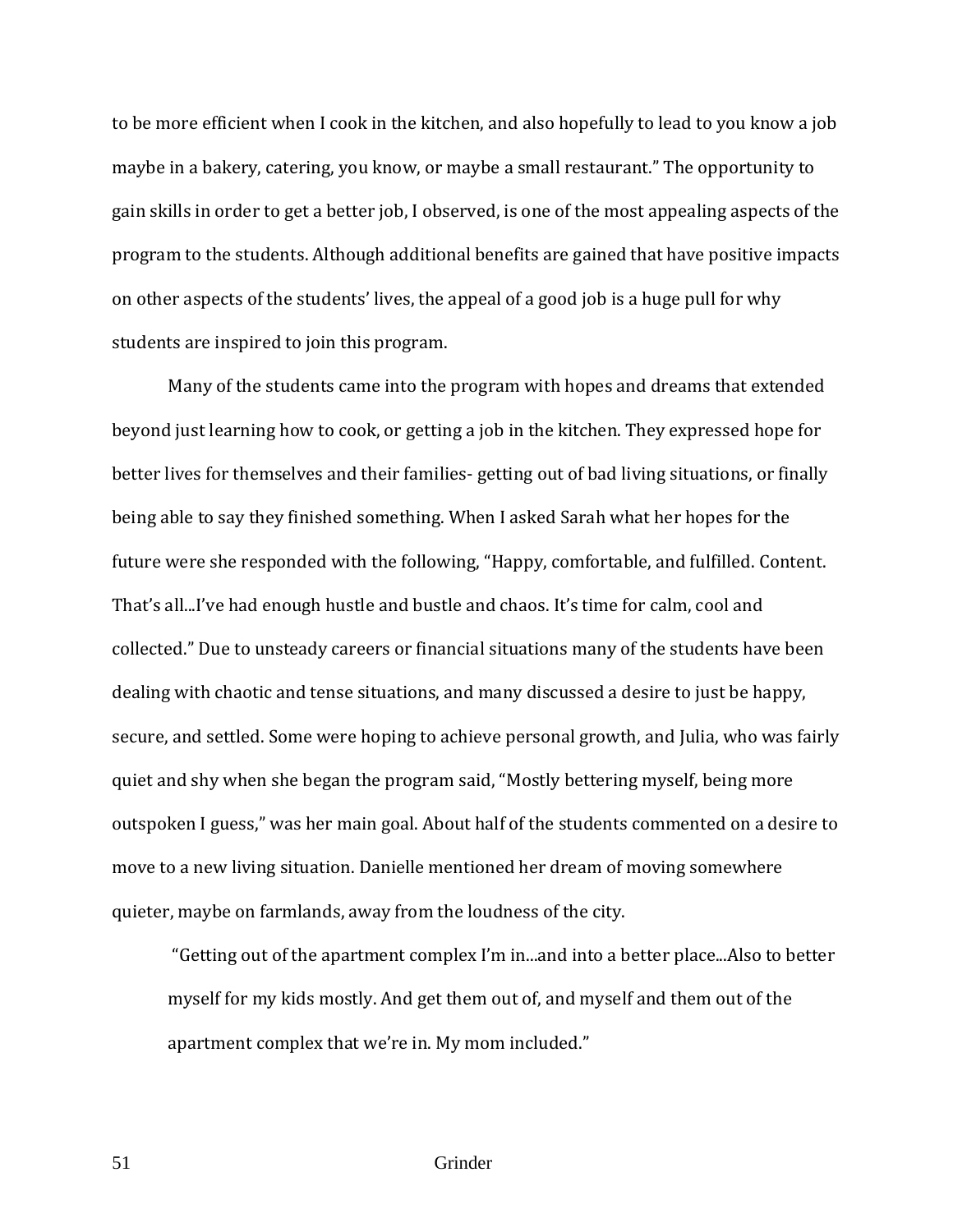Although each student entered the CKA program with varying goals and dreams, regardless, this program functions as a stepping stone for all. It allows the students to gain the skills in the kitchen that will translate to skills that can be utilized in both their future career and personal lives. These skills allow the students to gain a sense of control over their lives, knowing that they have the ability and capability to achieve their goals and desires both in and out of the kitchen. These new capabilities empower students to become food citizens, making educated choices surrounding food and the food system.

 In one fascinating discussion I had with Jessica, she described how her overall goals and hopes for the future extend beyond her personal life, and are aimed at the larger community. She explained the importance of change in the food system, going back to growing more of our own food and eating local.

"Well I mean we were just talking this morning about where we think the food industry is going to go in the next 2, 5, 10 years and I'm hopeful that consumers will start voting with their dollars in a way that we move away from fast food and away from factory farming and more towards local produce and even just growing stuff on our own again would be nice...if we're eating the right food we won't have as high of medical bills so it's like the whole system is a cycle. Food is medicine. That's what I hope will shift in our mentality."

For a student like Jessica who has goals that extend beyond her own personal needs and desires, the CKA program is providing her with skills that will allow her a larger capacity to do the work she wants in our community, to help promote this larger goal. With her new capabilities she is empowered in being a food citizen in the community, and will make educated choices to support a sustainable local food system. O'Kane describes the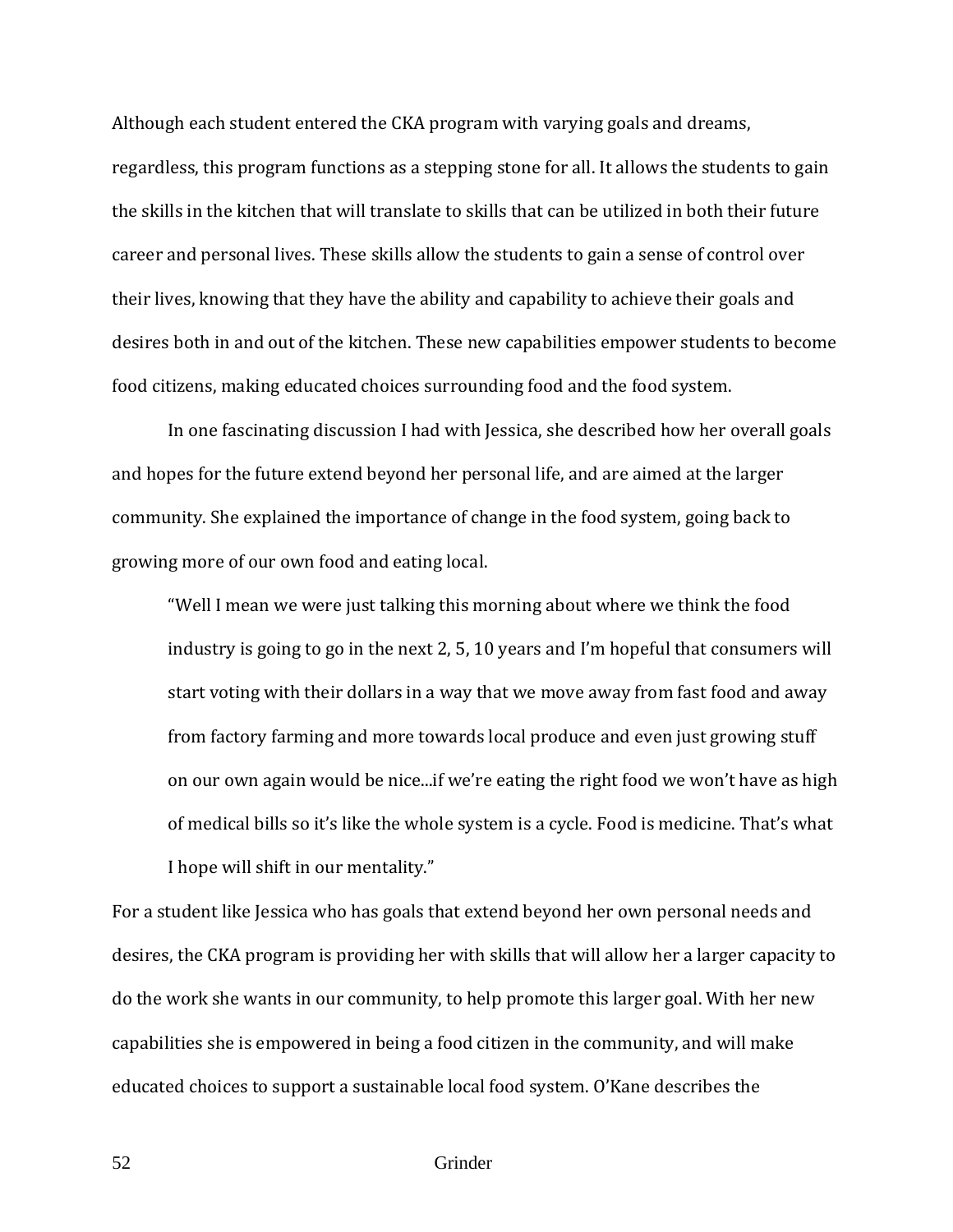importance of food citizens saying we need, "…people who are prepared and able to make food-related decisions that help to improve the sustainability of our modern food system." (O'Kane 674). Having a position in a restaurant or a food systems job through Jessica's credentials gained at CKA, she will be able to influence change, in a meaningful way. It is important to note that although many students have goals for themselves that will lead to positive impacts on their personal lives, they also share larger goals for the community that will extend beyond them and their personal circle, in positive ways, and will be far reaching in the greater community.

After getting the students initial thoughts on the program and their goals and hopes for the future, I had the opportunity to interview them again towards the end of the session to follow up on how the program has been impacting their lives thus far. They discussed with me what inspired them to keep coming back to Feeding Chittenden and the CKA program every day. Many expressed that the prospect of finally finishing something, and now being so close to that goal, was extremely exciting. "It helps to be out and working with people. The prospect of completing the program is exciting. I have to take each week at a time... I can't believe how much I've learned and I'm hoping after I graduate, the cooking skills will stick with me." It is clear that many of the students were confident in the fact that they now knew they could finish the program, which at the start had been a daunting task for many. "I wanted to start something and actually finish something, and I have started it, and I'm about to finish it, so I've completed the goal I've really wanted." This confidence in knowing they can complete such a rigorous course is something of great importance, the students will be able to hold with them as they leave the program and enter into the workforce.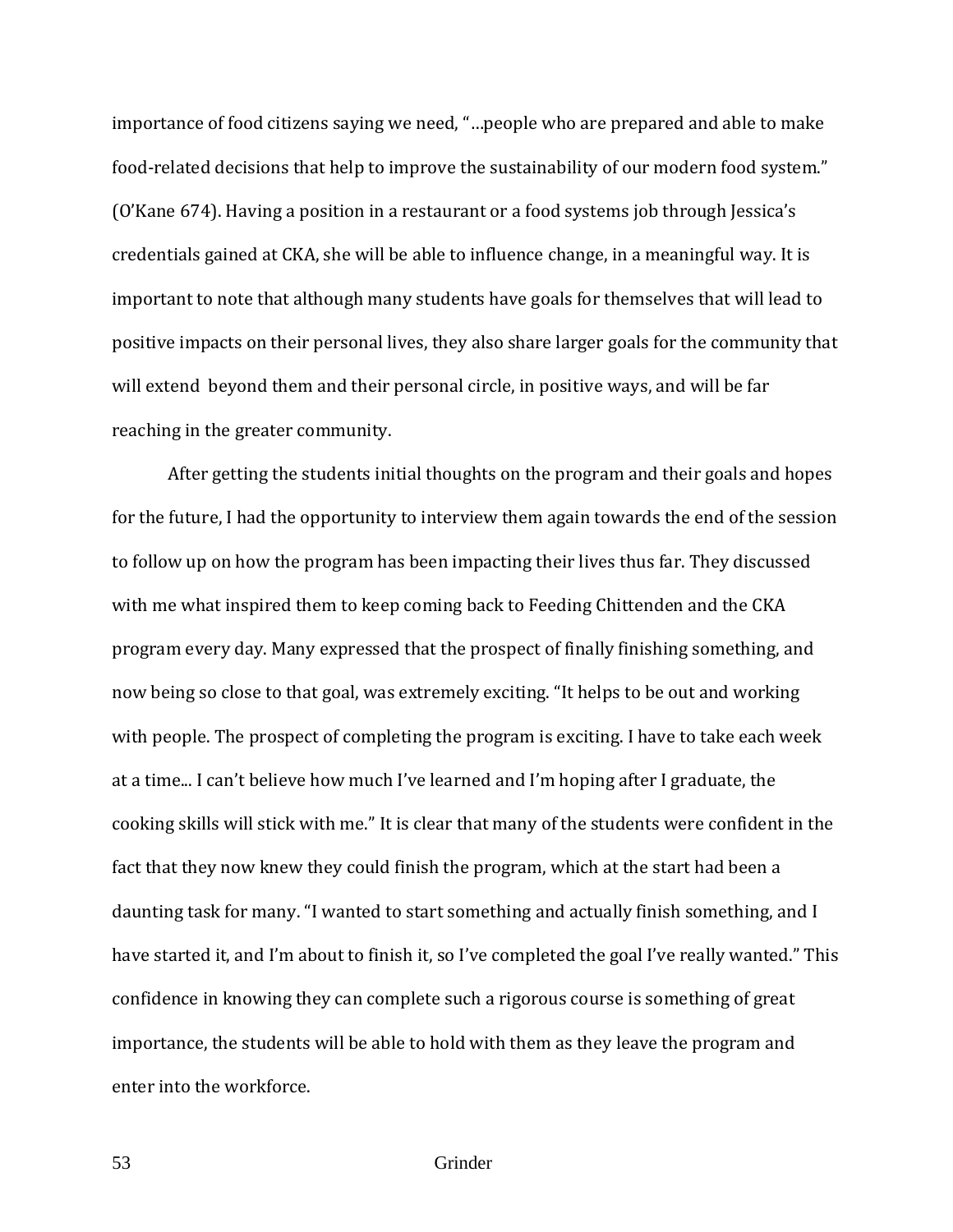When reflecting on the program, some individuals expressed challenges that they faced throughout. Often these challenges were unrelated to the kitchen, but impacted their everyday life. Some struggled with various house or car problems, while others struggled with mental health challenges. "...just personal things. Challenge of getting up every morning...my personal life and social connections in Burlington are fine, I just have to make sure that after graduation I have somewhere to go so I don't just get isolated," Danielle said. She struggled in particular with getting out of her house, and not feeling isolated, but expressed how coming to class every day and being social and around people was really good and really important for her. This program worked as a reminder for her of this important need in her life. It is important to acknowledge that each student faced their own challenges and struggles throughout the program. Regardless, each continued to come every day though until they finished, because they knew that despite the challenges, this program was a positive step that would result in the potential for a better life for themselves and their families, in whatever ways that meant for them.

Along with these challenges, in the second round of interviews moments of negativity and critiques of the program popped up as well. A critique that was mentioned by two students was that often it was challenging to find all of the ingredients for the recipes they were working on. Because the program relies on food that is at the food shelf, there is not always a surplus of options or ingredients available.

"I understand because it is the food shelf and everything is donated but I just, I feel like...you are trying to teach us the prime essentials of the kitchen and cooking but the recipes that we are given and because it is the food shelf, we don't have what we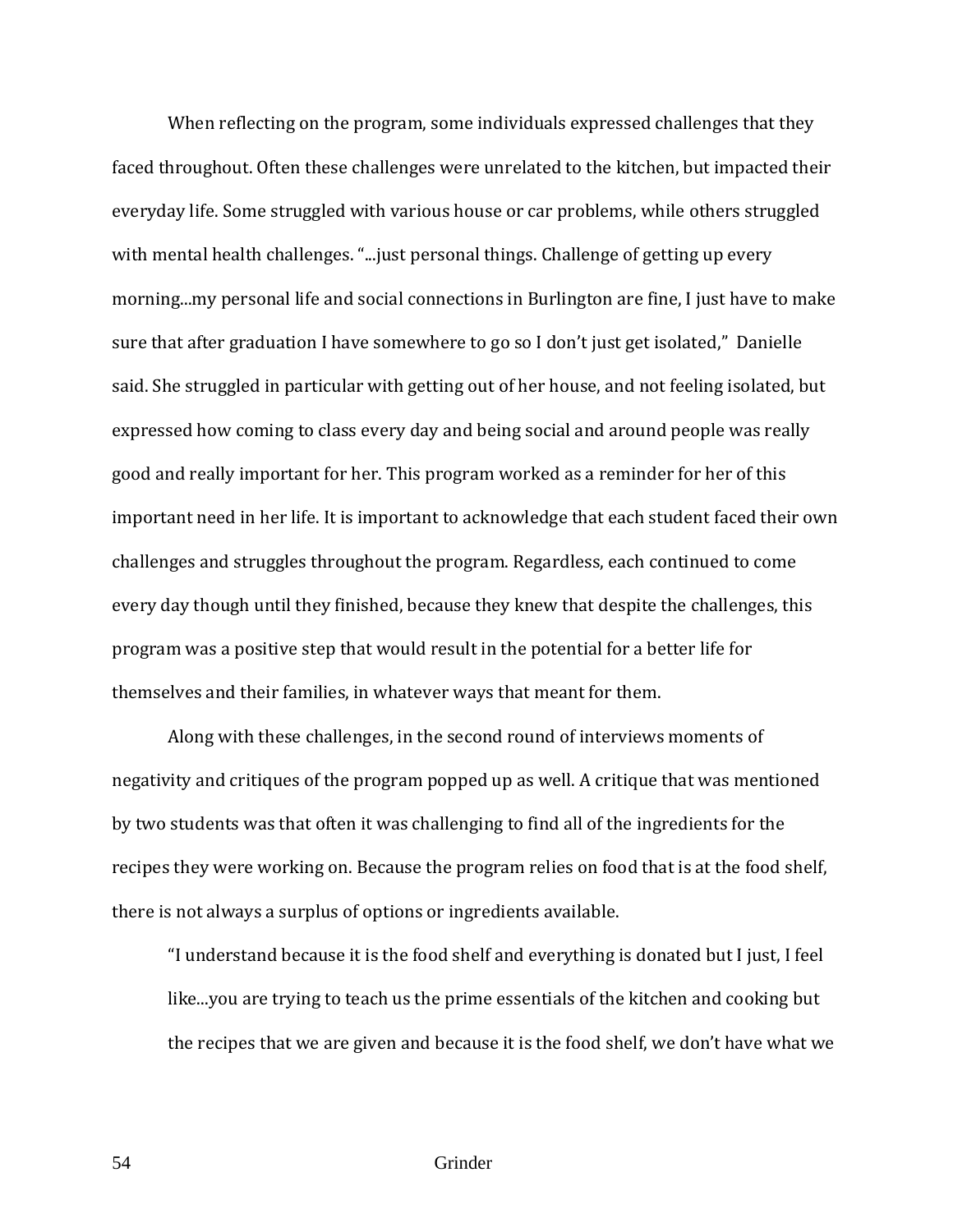need. We're being taught to only substitute...but I love the program. I'm learning and having fun."

This critique was mentioned by two students and seemed to be the central point of frustration in their experience. Although by relying on food at the food shelf, CKA is fighting food waste which is beneficial for the community, it results in shortcomings for the CKA program.

Another point of frustration discussed by students related to the fact that each student came from a different background and a different level of experience in the kitchen. Like I mentioned previously, although this can be seen as a positive aspect of the program, making it work for any community member to help them achieve their goals, it can result in challenges for the students as a result. The youngest student in the program expressed how because there was a large age gap between himself and the other students it was challenging for him to relate to them and their experiences. Where others had a slightly easier time finding community amongst their peers, he struggled more in finding this. He was grateful though that the assistant chef was around his age, so he was able to bond with him and form a friendship. Branching off of this idea that every student comes from a different background, Jessica expressed how this has caused personal frustrations for her own experiences in the kitchen.

"I think my patience is being tested in general...I think just the different learning styles of the people in the class here makes the flow of the class a little different than I'm used to...and there's just varying levels of experience in the kitchen and also levels of motivation to learn...but yeah I find myself taking on an assistant teacher kind of role in a way...it helps me learn too."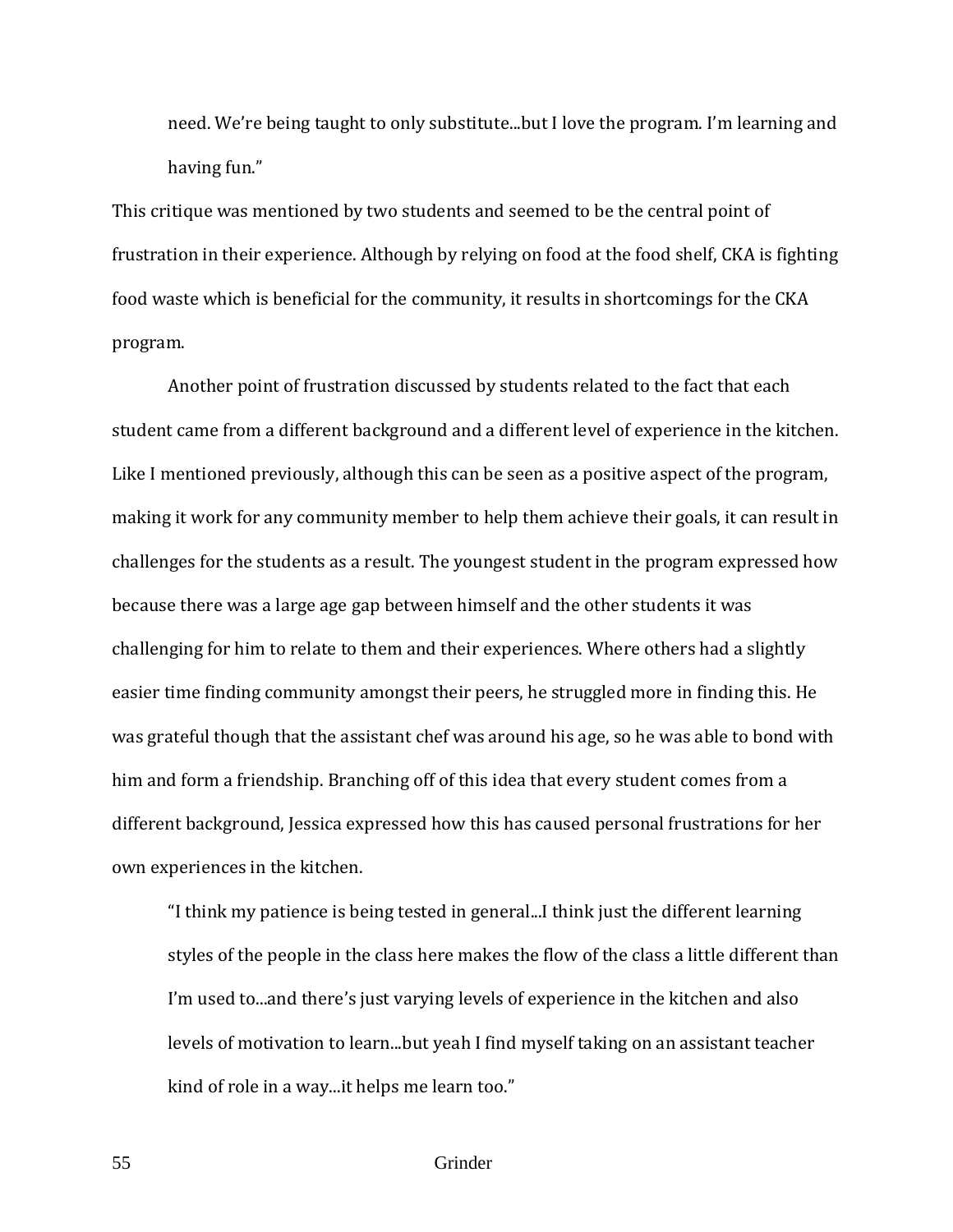Jessica entered into the program with experience working in kitchens. Due to this her level of experience was higher than many of the other students. Although having students from various backgrounds and skill levels make the program much more accessible to all, and may result in a collaborative environment, it also poses challenges for some students. Jessica was able to twist this frustration in a way that benefited her own experience, taking on more of a teacher role and helping other students in the kitchen as needed, resulting in further learning for herself as well. These points of frustration in student experiences are important to acknowledge, in order to portray a holistic overview of the CKA and of student experiences. Although I argue that this program largely results in positive impacts for the students and for the community, moments of negativity and shortcomings of the program, inevitably come up as well.

In reflecting more positively on their experiences with the program, many expressed personal growth as well as growth in the kitchen. Julia told me a story of completing a favorite recipe that she never thought she was capable of before: "...he gave me a recipe for General Tso's chicken which is my favorite, and I couldn't believe I actually completed it in one day...it was challenging but I did it." Another student, Laura, described the more practical skills that she gained that have resulted in growth in the kitchen and career potential. "I have a lot more credentials now than I ever did before. I now have the two-year Vermont liquor license through this class, we're ServSafe certified…and that just opens more doors." These credentials provide students with greater capabilities in the kitchen as well as in potential job opportunities. Jessica focused more on her own personal growth as a result of the program commenting on how she has been exposed to new ways of doing things and new learning styles, due to the diversity of students in the course.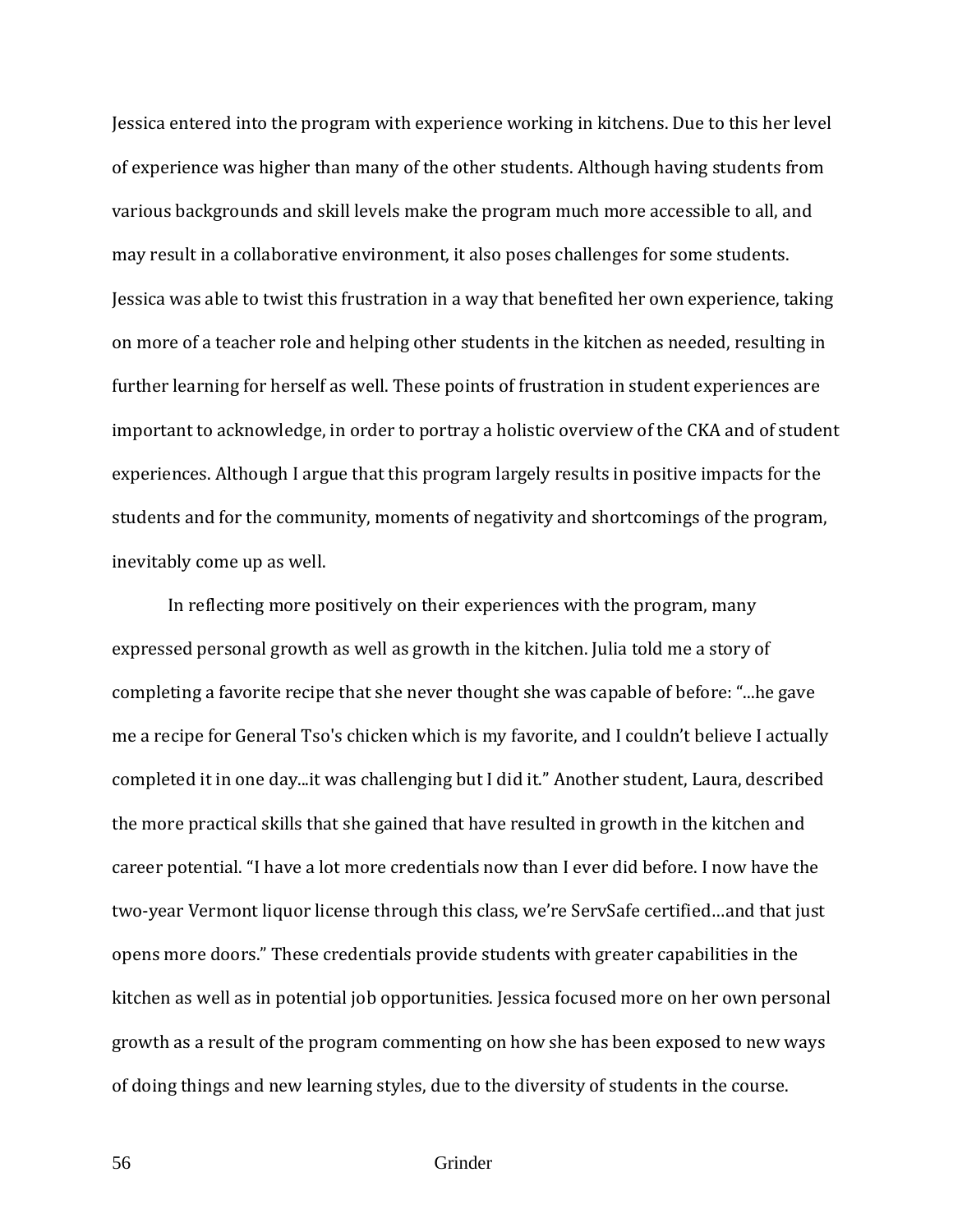"...I've gotten out of my comfort zone quite a bit…" Each of these experiences, although varying have resulted in positive results for each student. It is fascinating to observe how although every student is taking the same course, due to individual differences, everyone will gain something different from CKA based on their own goals and desires. The impacts of the program are multi-dimensional and varying, but are leading to positive change not just for the individual students but for the larger community as well.

Along with the current CKA students, I also had the opportunity to interview Evan. Evan completed the CKA program during the last session and is now the chef assistant to the current group of CKA students. In this role he helps the head chef lead and guide the students throughout the session. It is clear through talking to Evan, that this program allows students to gain confidence in their abilities, and to know their worth. When I was talking to him about his future career plans he said the following. "No dishwashing, because I have higher skill than that so I want to have a decent job." He knows that through this program, he has gained the skills he needs to have a good job, and is confident in that. This confidence is something I noticed the current students possess as well, when talking about their future plans.

When commenting on what he personally gained from the program, similarly to the current students I had talked to, Evan did not mention anything specific to the kitchen or any specific cooking skills. Instead he mentioned a change in attitude.

"It helped me get a better attitude. That's what you need in the workplace. You need a better attitude with people, you can't get upset over little things….being a fast adapter. Fast at adapting with new situations, especially with the kitchen. Especially

57 Grinder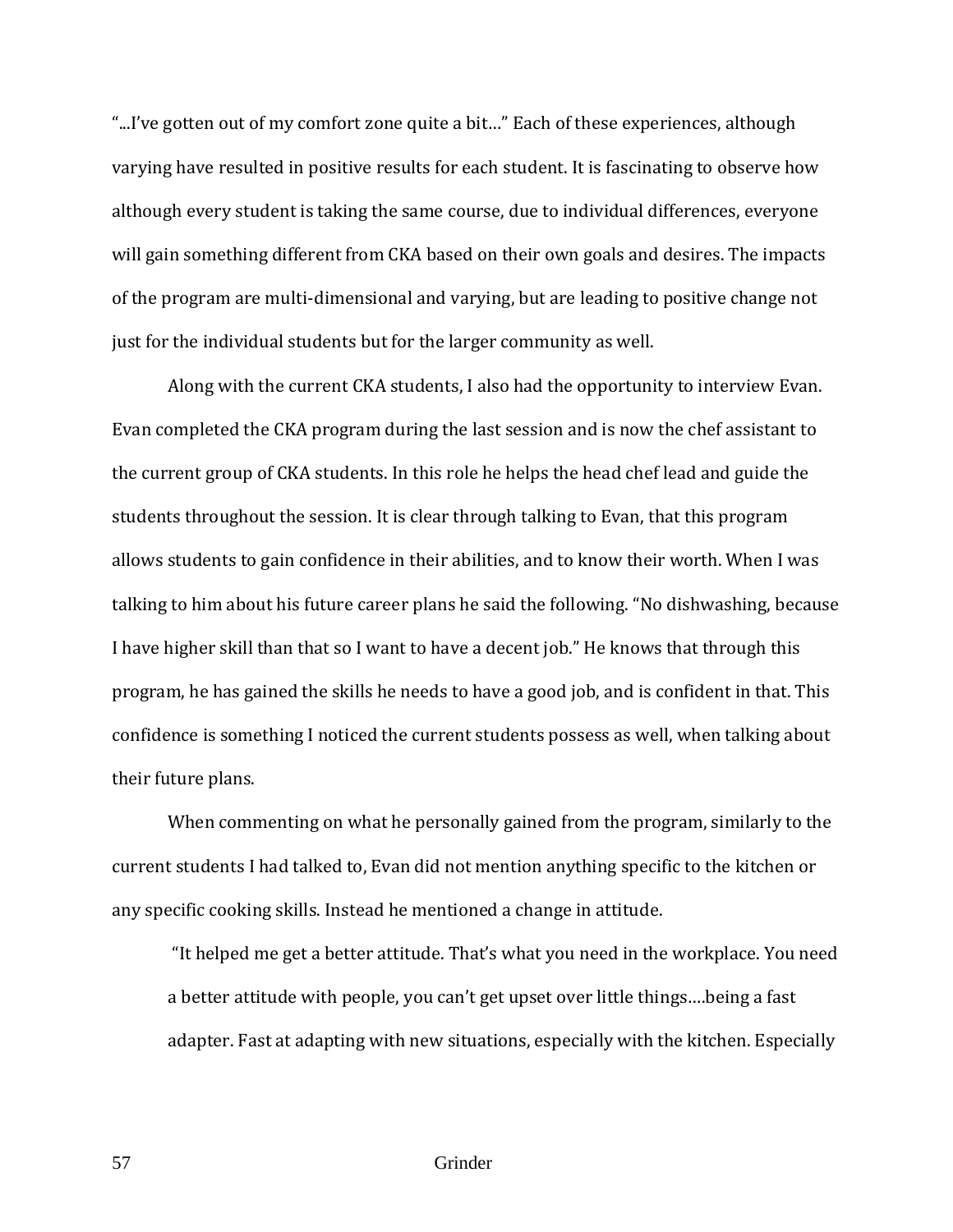with my class we weren't here the whole time because of the renovations here… so

it was very hectic, with that it really changed the workplace environment for me…" Evan noted a very important aspect of the CKA program here. Although it provides students with skills to prepare them for a job in the culinary industry, it provides much more than that as well. For many, like Evan, it results in an attitude change, which can be translated and utilized in any career he decides to pursue, as well as in his personal life. The ability to be fast adapting in new situations will allow for resilience. This resilience that CKA students gain ensures that even when things get tough, they know they now have the skills they need to be okay and continue being productive in the community.

In my discussion with Evan he pointed out the importance of this program, outside of just career and job related opportunities, but for the families and for the home. He commented on how so many people rely on ordering food out, and do not know how to cook for themselves or for their families anymore. The CKA program provides people with the skills they need to take back and acquire their food agency, and cook meals for themselves and their families from scratch.

"I think it's important because not a lot of people these days cook at home, most people these days go out and they just get fast food. Like my family for example, every night they get fast food, and I can't do it. My mom is like 'Do you want McDonalds?'and I'm like I just got out of work I can't eat McDonalds, like I can't do that. So this experience, is really nice cause it just teaches the well rounds so, someone can learn how to make a meal and they'll bring that home and they can share that with someone else, and then they can make that meal, and it's literally like \$10 to make it instead of going out at McDonalds and spending \$10 on one

58 Grinder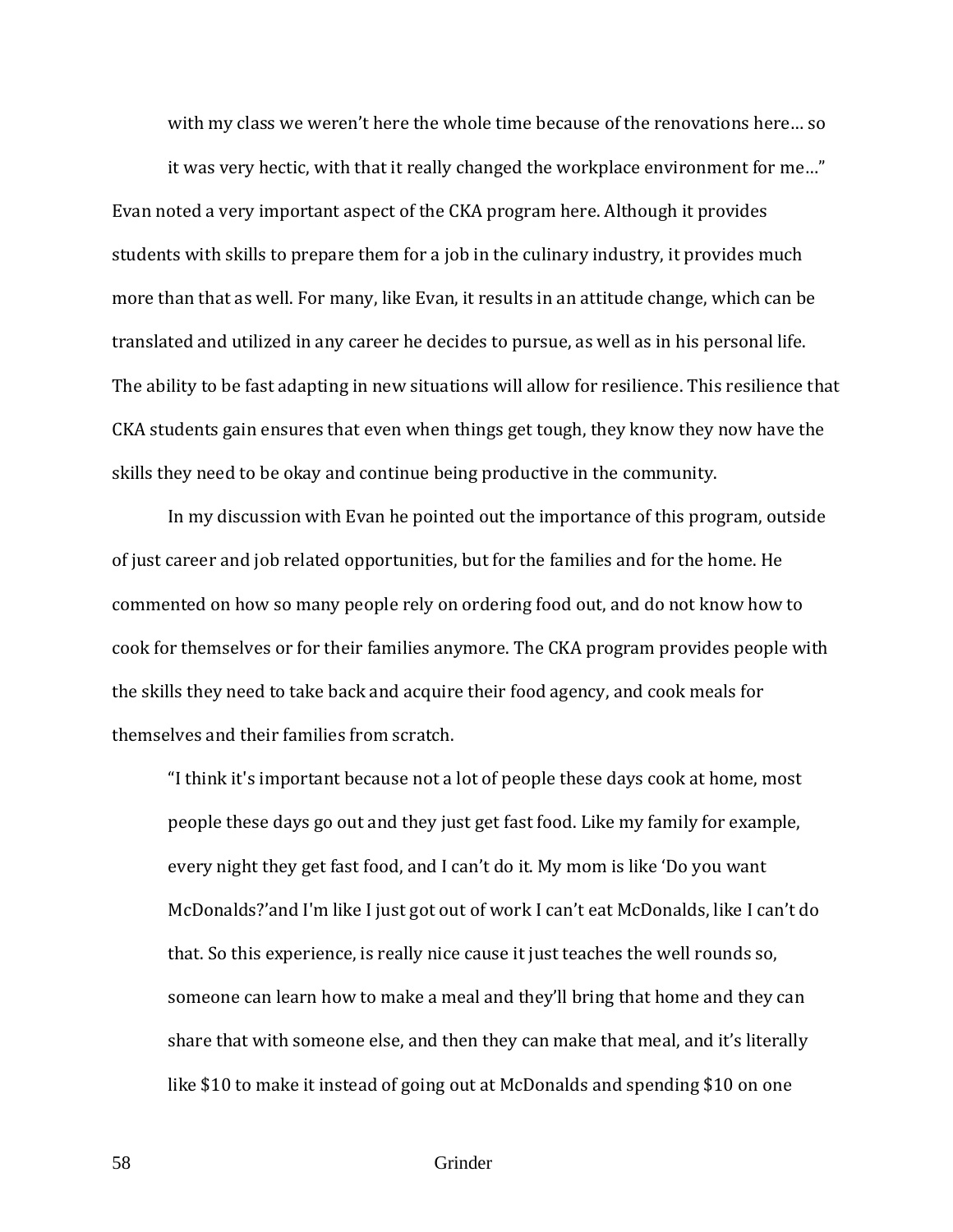person. \$10 and you make the whole family a meal. That's why I really like this program. I go home and I just find random ingredients and put it together and make something really nice."

Evan brings up a lot of important points here when talking about the value of having the skills to prepare food at home. Often individuals are in a situation where they do not have the capabilities to prepare their own food. When discussing food agency Trubek et al., mentions, "Such moves, from aspiration to action, are particularly important in the contemporary American context, where it is increasingly feasible to choose not to cook and still be fed." (Trubek et al. 298). The skills that these students acquire provides them with the capacity to select ingredients and prepare a meal from scratch at home. This saves families money because as Evan mentions, you can create a well-rounded healthy meal from scratch with fresh ingredients at a cheaper cost, than relying on fast food and eating out. Having the skills to prepare meals at home also results in healthier eating habits. Evan explained to me that after taking the CKA course he would much rather prepare his own food than go out and eat. By creating meals from scratch, he is eliminating processed, unhealthy food options, that he otherwise would have needed to rely on. Bringing this new skill set into the home will not only impact the CKA students' eating choices, but their families' eating choices. Eating a healthier diet by limiting the intake of fast food results in people feeling better and having more energy. This acquired food agency will have positive impacts on the individual's life, allowing them to have the energy and health to be productive in their personal life as well as in their career surrounding food.

 Every student that comes to CKA comes in with their own personal goals and hopes for what they want to get out of the program, and what they want to achieve in the future.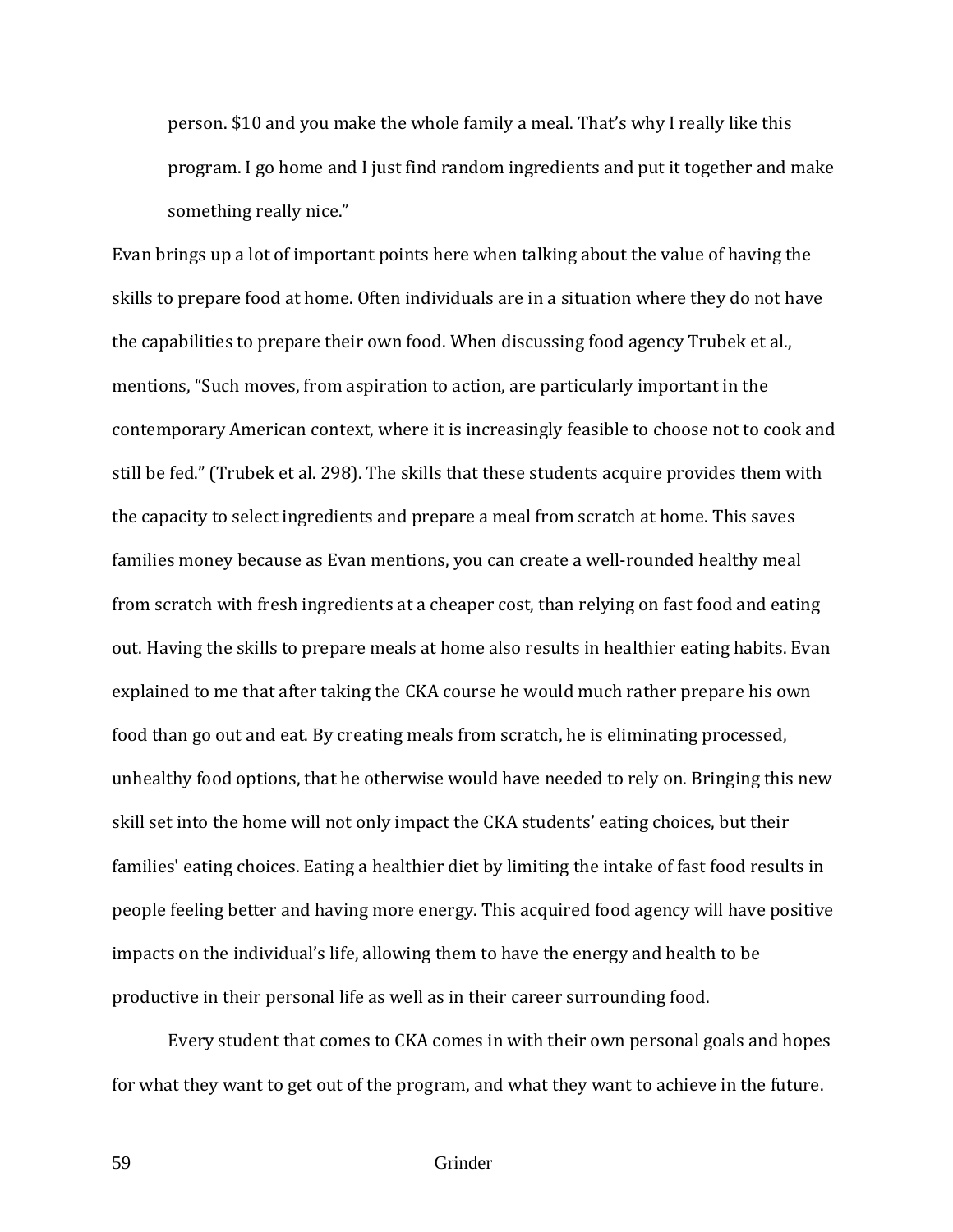They come in after experiencing unemployment and underemployment and are taking that next step, which I imagine is extremely challenging and intimidating, to gain skills which will lead to positive impacts, bettering their lives. This program teaches students not only skills in the kitchen, but life skills as well. Confidence is gained, and students learn that they are capable of achieving their goals both in the kitchen, and outside of the kitchen. The program has its shortcomings, and the students often experience challenges along the way, as this full time program is tough and rigorous, but they continue to come each day until they complete it. I have observed changes in confidence and attitude amongst these students. At the beginning some were shy or timid, but by the end stood with a sense of confidence around Feeding Chittenden. At their graduation ceremony I watched as they served the meal they had prepared for friends and family, prideful and passionate as they discussed what they had created and the ingredients they had used. This three month program had led to a transformation within the students, who now left with confidence, experience, and new capabilities.

# **Impacts of the Community Kitchen Academy on the Burlington Community**

 It is clear from the previous section that the CKA has lasting positive impacts on the students in the program, providing them with skills to improve their personal lives and careers. This program also includes various unique elements though that result in positive impacts for different aspects of the community as well. On discussing the various facets of CKA's impact, Service Coordinator, Hannah, explained the importance of programs like CKA.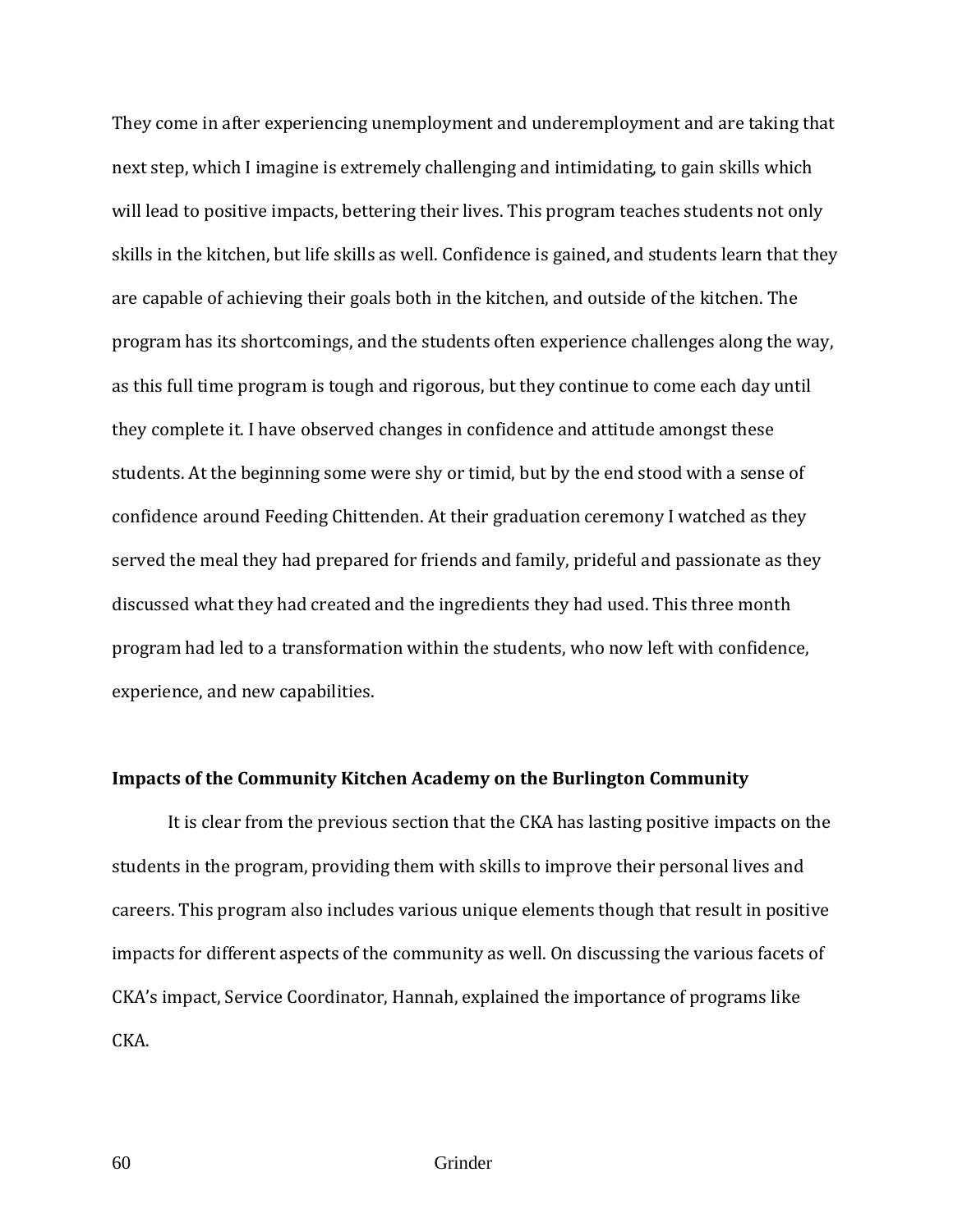"I think it's necessary to have programs that do these kinds of things, but also programs that think in that kind of dynamic way where they can serve more than one purpose, because it is a big deal, it's a big deal program, and you can't have something like that unless...or why would you have something like that unless it was serving as many purposes as it possible could."

A program like CKA requires the collaboration of many different people, and many different resources in order to run efficiently. With the amount of time, energy, and resources it requires to run a program like this, it is important that it is functioning in a unique, dynamic, meaningful way, that is impactful in not just the students' lives but in the greater community as well. The impacts of CKA can be felt and observed in a multidimensional way.

 One important aspect of the CKA program is surrounding the food that the students use during the program, in the kitchen. All of the food comes from the food shelf, and is food that has been donated that would have otherwise gone to waste. In this way, the CKA program is contributing to fighting food waste in the Burlington community, by taking it and repurposing it into important ingredients they can learn with, in the kitchen, and prepare meals with. Oftentimes when I am conducting participant observation in the receiving section of the food pantry, CKA students will come in looking through the various boxes of donated produce, searching for the perfect ingredients for their recipes. Recently I put aside a whole box of green peppers for a student who was cooking some type of chili recipe in class that day. It is important to understand that these students are not able to go out and purchase whatever ingredients they need for that day's class. They rely on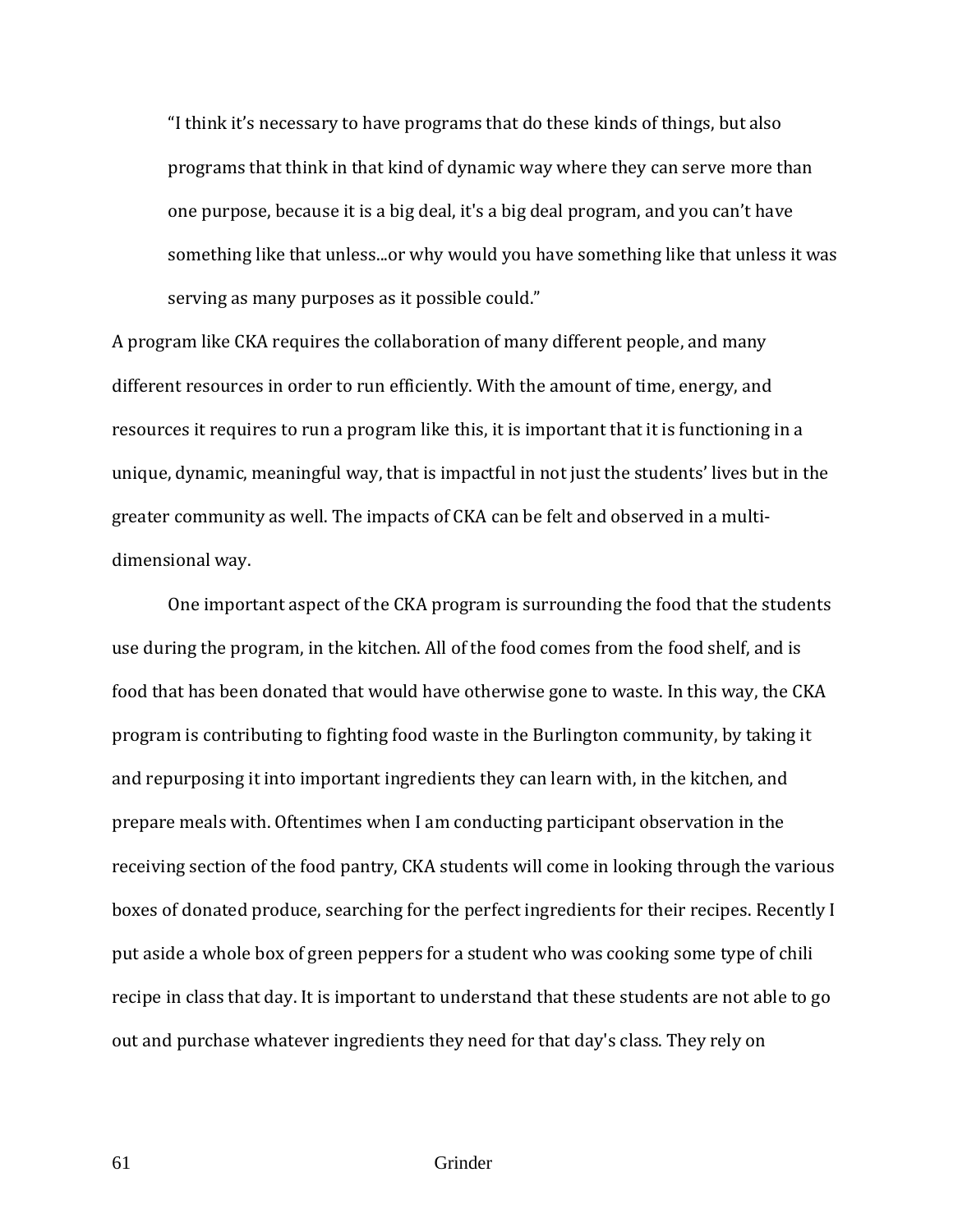donations and ingredients in the food shelf, transforming and altering recipes based on what is available to them, and in that way eliminating food waste in the community.

Every day in class the students cook meals that they consume for lunch. They then package and redistribute the remainder of the food out into the food pantry for clients to take home, which is another extremely important element of the CKA program. Hannah explained this to me when I talked with her about her thoughts on the importance of CKA in the community.

"...this course well it...produces thousands and thousands of pounds of food, in the form of prepared meals that are then distributed to the community. So not only are people learning but these students are then providing food for their own community. So the community really extends outside of the classroom and outside of the kitchen and the fruit of their labor, literally, is shared with those in need in the community, and that lends a second purpose, maybe even a third purpose to what this type of programming is all about."

Through this distribution clients are receiving healthy meals made from scratch with fresh ingredients. They are able to take food home with them, and have a warm meal that is already prepared. This contributes to fighting food insecurity in the community, by providing clients with prepared meals, and contributes to healthy eating, as they are provided with food that is made from whole ingredients and is not processed or a fast food alternative. Providing food to the community that they are a part of is a very rewarding task for the CKA students, because they are able to observe their hard work being used in a very meaningful way. One of the students told me a story about a day she was tasked with distributing food into the pantry.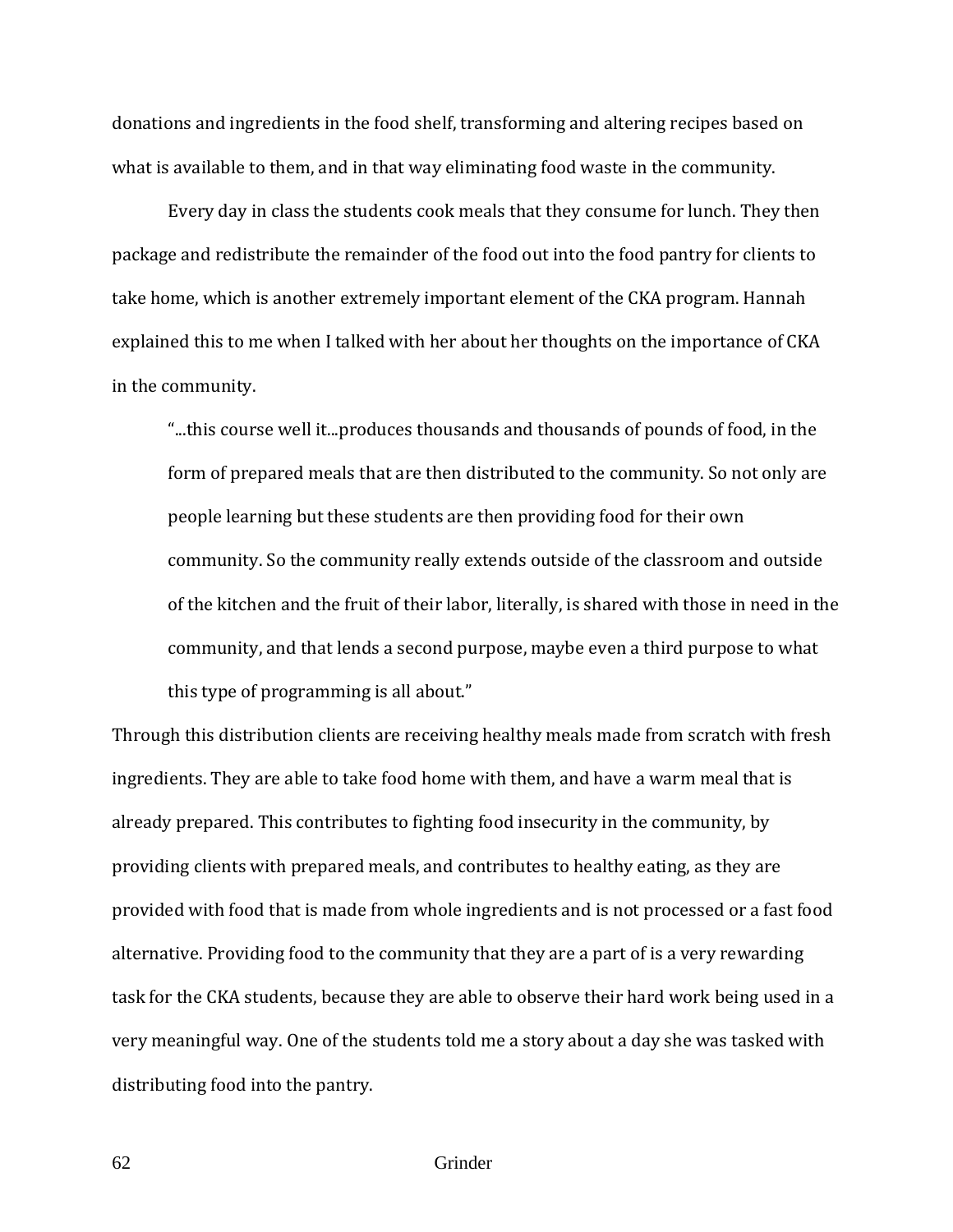"Yesterday we packaged a whole bunch of stuff that Evan and James and Chef made on Monday, and we put them all in containers and I wrote the names and I put them in the stock refrigerator in the food shelf area, and it was over like, maybe 60 different containers of soup, lasagna, and after writing the ingredients on each container, I took a cart and put them all in the cooler, and it seems by the end of the day, they were all snagged up. That was rewarding."

It is gratifying for students to see that the meals that they are creating are having an impact in the lives of people of the Burlington community. Not only are they learning important culinary and career skills, but they are simultaneously giving back to community members.

 Another important aspect of the CKA program is the impact that it has on businesses in the Burlington community. This program trains people extremely well with skills required to enter into the culinary industry. One aspect of the program is the internship week. During this week students are placed at different internship sites around the community, learning new skills and gaining experience in potential future career opportunities. The students I talked to about their internship week all had great experiences and learned a lot at their sites. One woman completed her internship with Sodexo on UVM's campus. She lit up when I asked her about her experience, " "Oh my goodness! And I got some pictures! I made some roses out of frosting, rose buds, leaves, decorated lots of cupcakes...and scones, and Danishes, and lots of cookies." This experience allowed her to gain new skills in a specific area that she was really passionate about, and also prepared her further for a job in this area of the culinary industry. Another woman discussed her internship experience with me when I asked about her goals for the future. "I really liked the internship because I was able to be like an apprentice basically under a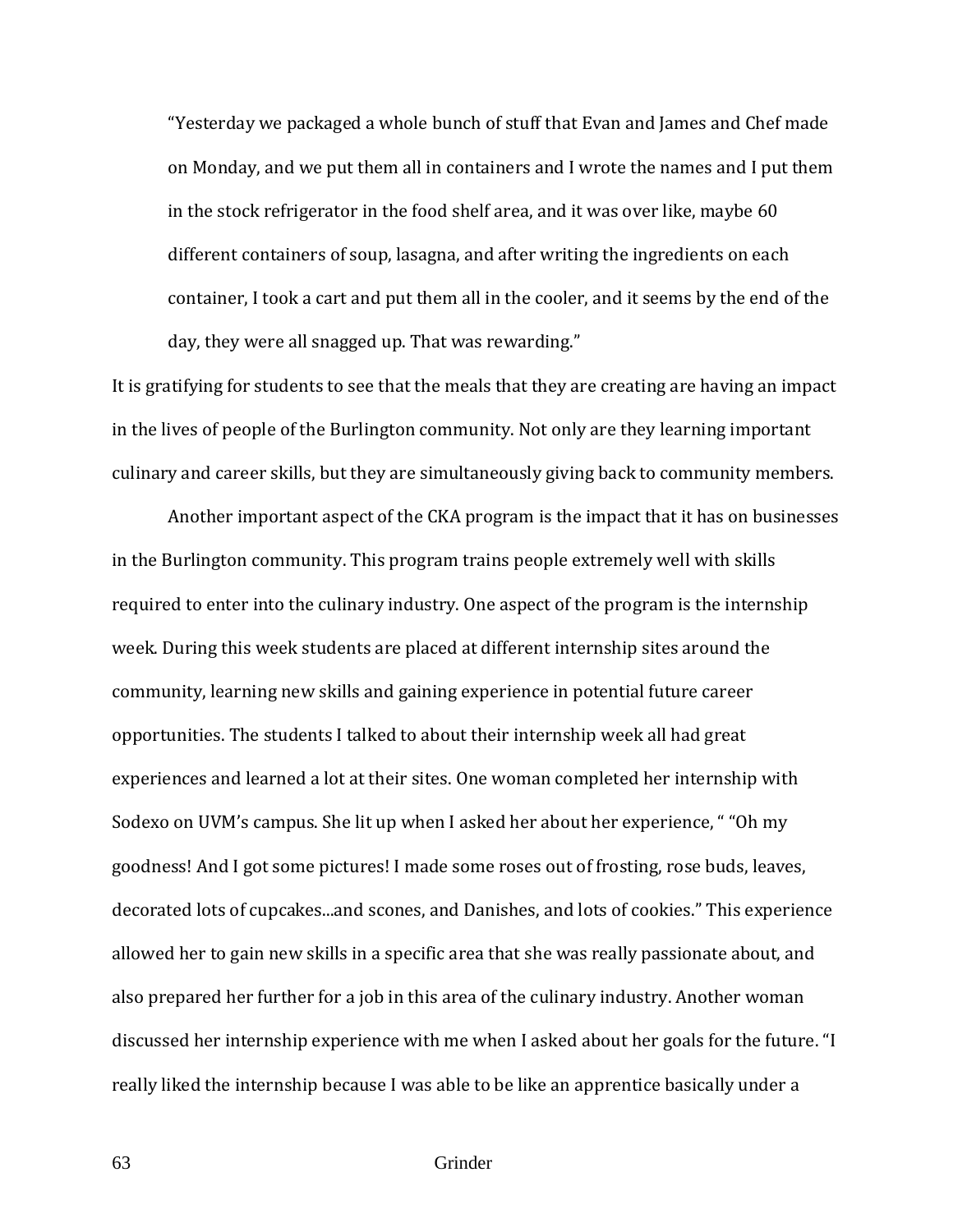baker...so I think that would be really fun to continue trying to learn that way." This experience opened her eyes to a new skill, and a new way of learning. She hopes to find other experiences like this in the future, to expand upon her skill set. Each of these internship experiences has contributed to preparing the students for various jobs in the community.

 In terms of finding jobs with businesses in the community, the students are continuously supported and guided, even after they graduate. Hannah discussed with me her role in this process. "I am working on building up our job board and making sure that that is clear. I work with people who have done the program and come back, to help them apply and find jobs. I have more time and energy to dedicate to follow up...so that's really what I've been trying to champion." Hannah also explained to me the further value of the CKA program in Burlington, through the businesses that hire CKA graduates.

"I think it is really valued in this community, not just by the students but I talk to people hiring, I talk a lot to the folks who hire our students and they love getting CKA grads, because our students know what they're doing, and to think that in itself is a huge stimulus for local businesses, because we are training at a very high skill level, training their employees for them, how do you not value that...and we have chefs at Waterworks and Sodexo and all over town, who hire graduates and are psyched on that because they really know what they're doing. The value continues to be shown in areas all over the community map."

The students leave the CKA program extremely well trained and prepared, which is why many businesses are so excited to hire these students. They recognize that these students will be coming to them with a certain caliber of skill, and do not have to worry that they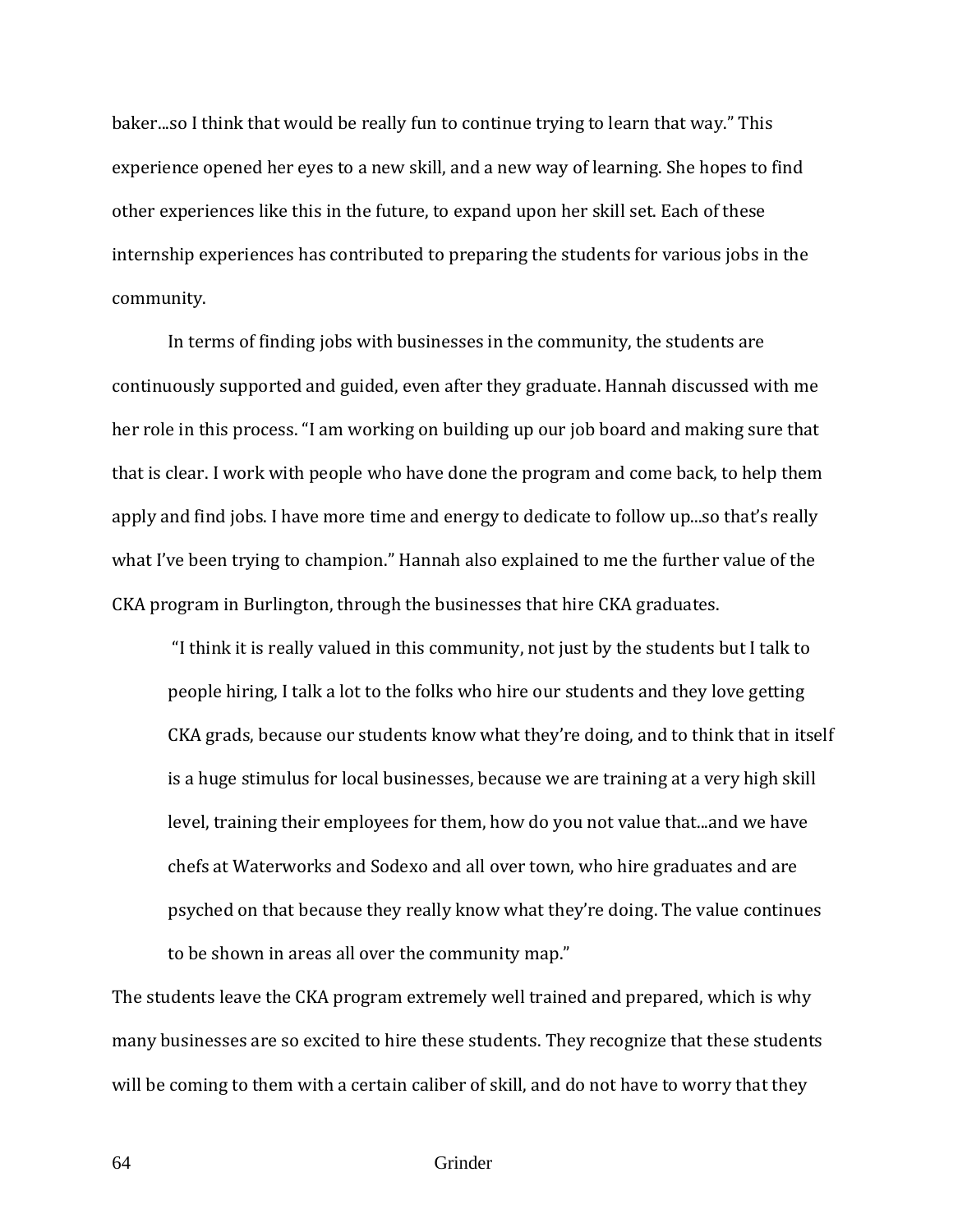will not know how to complete certain tasks. By having a cohort of well-trained CKA graduates available for hire, there is potential for a result in restaurants being better themselves, as an impact of this, and due to the availability of highly skilled individuals around. Along with their culinary training they have also improved upon personal and workplace skills relating to confidence, attitude, and work-ethic. These attributes as well, contribute to a larger group of dedicated, hard-working employees. This has positive impacts for the restaurants and businesses, which results in positive impact on the larger Burlington community.

 The positive impacts of the Community Kitchen Academy can be felt in multidimensional ways throughout the Burlington community. Food insecure individuals are provided with fresh, healthy meals created with ingredients that would have otherwise been wasted. Students graduate the CKA program with new job and culinary skills which in turn impacts and betters their own personal lives as well as betters the community through entering the workforce in the Burlington community. Although CKA is a vocational job training program, the benefits are multi-faceted. It is due to community development programs like CKA that it is crucial we include emergency food shelves and pantries in our vision and mission of community food security.

## **The Inclusion of Emergency Food**

For too long emergency food pantries and food shelves have been ignored in discourse surrounding food security. They have been viewed as an alternative or last resort option and have been seen as a space functioning outside of our central food system. They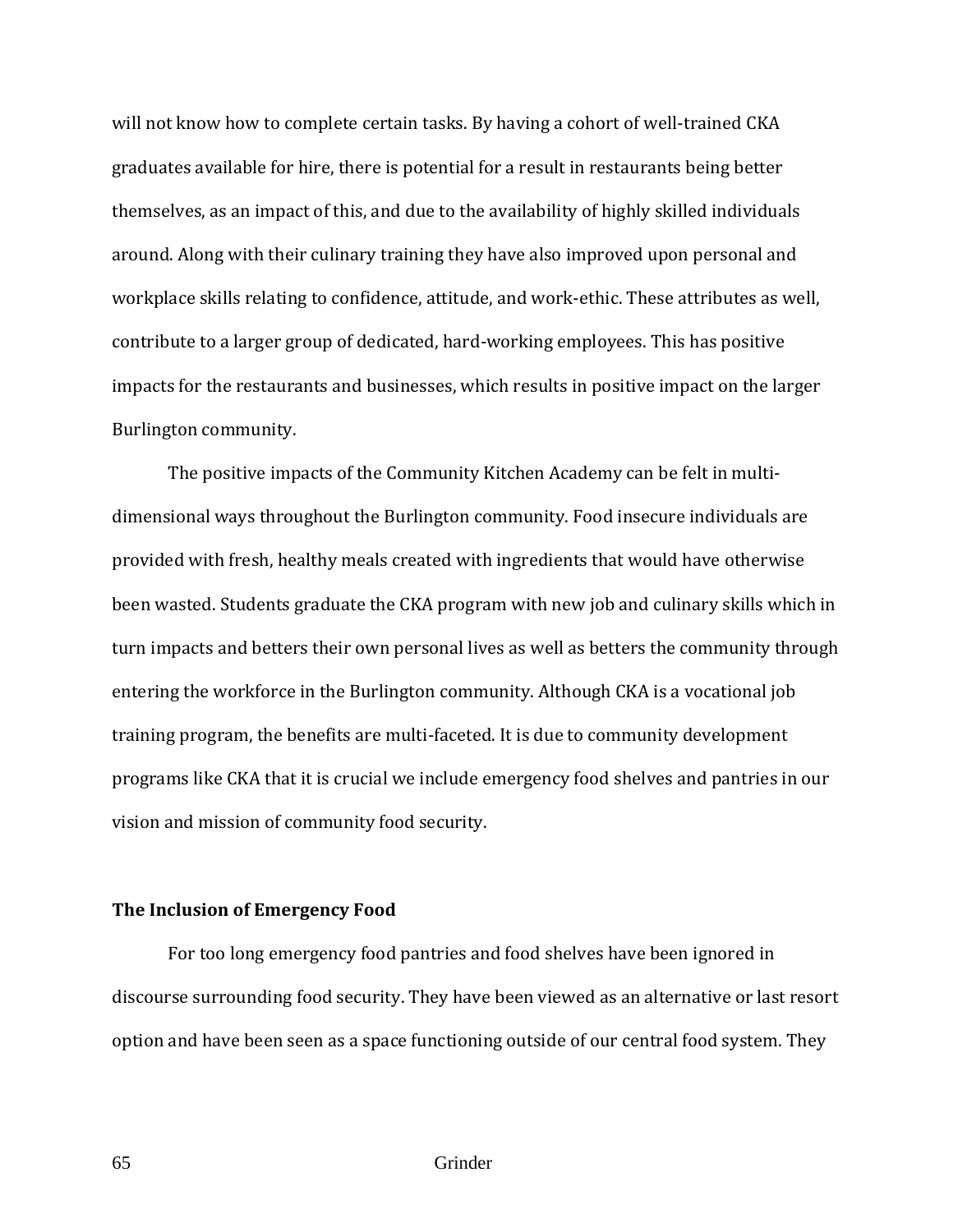are often forgotten about or pushed aside in conversations and are rarely included in visions of food security.

 We must recognize the value that emergency food pantries and shelves bring to our communities. It is clear from data discussed in the literature review that these spaces are being heavily relied upon and used consistently and chronically by community members. This chronic use of these spaces has led to a transformation in their traditional roles, to now employing unique and meaningful programs within our communities that support and promote community food security. It is clear that these spaces are beginning to recognize their new role in our communities as well. With the change in name to Feeding Chittenden, the food shelf made a statement to the community recognizing their community development value, beyond solely providing food to clients. This shift is important to understand and to evaluate in order to highlight the value of the space and to learn from its positive impacts.

 The Community Kitchen Academy at Feeding Chittenden is just one example of a community development program being employed by an emergency food shelf. The multidimensional positive impacts of this program can be observed and felt in various aspects and through various people throughout the Burlington community. Other spaces of emergency food have transformed as well, implementing various programs similar to CKA or different programs that focus on other important skills related to things such as gardening or education, that also result in meaningful impacts on the community. Learning about these programs is vital in understanding how they are influencing and impacting the community, resulting in community development and food security.

66 Grinder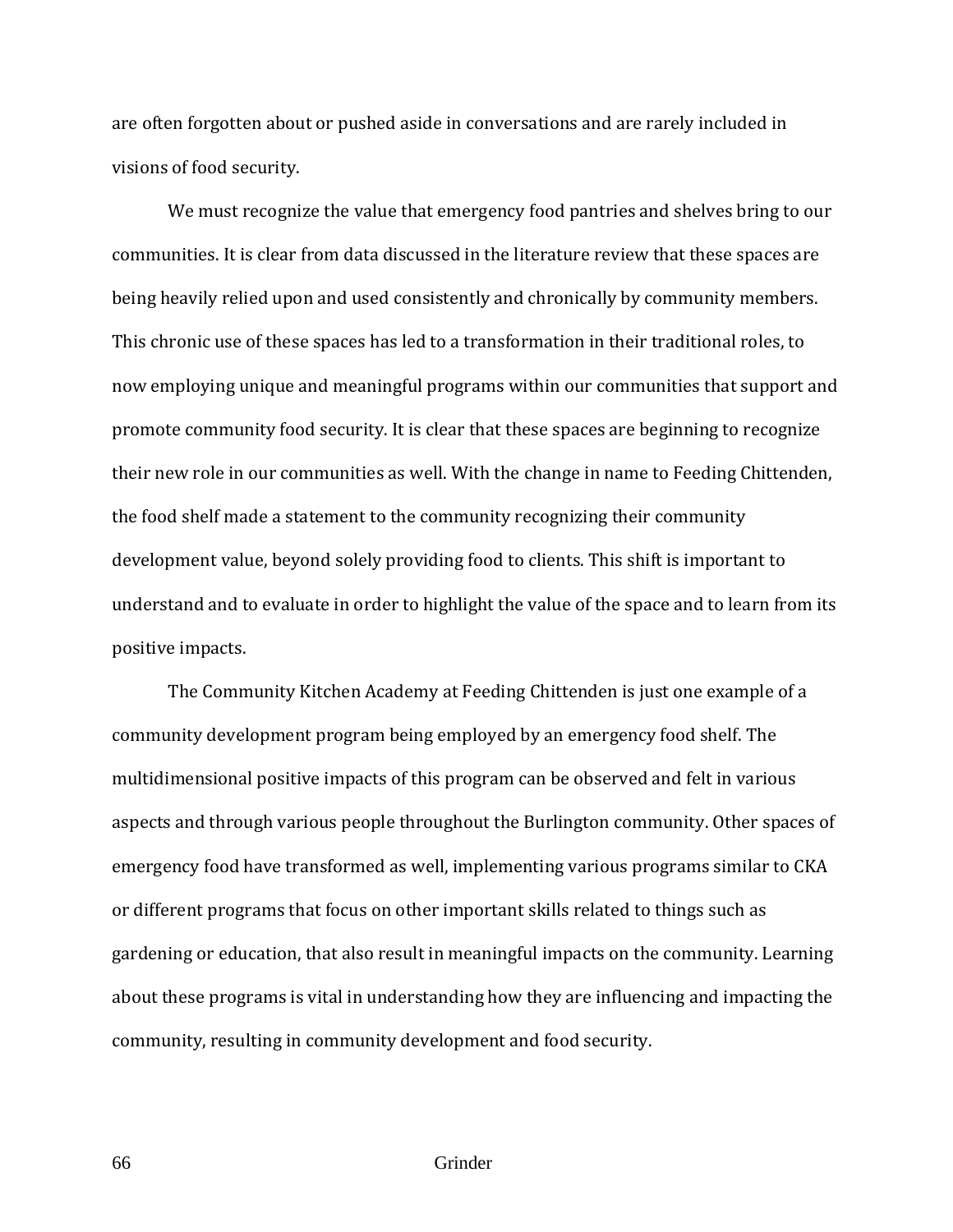Community food security focuses on a community based framework that centers around community development which extends beyond the traditional approach of addressing food insecurity at the individual level to the community level, focusing on collaboration and local food systems. The CKA contributes to this movement by utilizing food from the local food system, often receiving produce donated from various producers and farmers that would have otherwise been wasted. The meals created with these ingredients are circled back out into the community, feeding food insecure individuals. The program contributes to and supports community development through its central job training element, providing students with culinary and work-ethic skills so that they are capable of going out into the community and finding a secure job. Employing these students helps to ensure that in the future they personally will no longer be food insecure, because now they have the capacity and the agency to be more productive members of the community through higher skilled jobs, resulting in financial security. This also benefits the businesses of the community as they have the ability to hire well trained employees who have graduated from the CKA program. All of these elements contribute to the promotion of community food security.

 It is because of emergency food shelves such as Feeding Chittenden, and the programs they employ, such as the Community Kitchen Academy, that we must begin including emergency food in our discourse surrounding community food security. It is crucial that we learn about CKA and programs like it to better understand their multidimensional community benefits. We can no longer ignore or push aside emergency food shelves. Their contribution is impactful and meaningful, having lasting effects in our communities. We need to include emergency food shelves in our vision, mission, and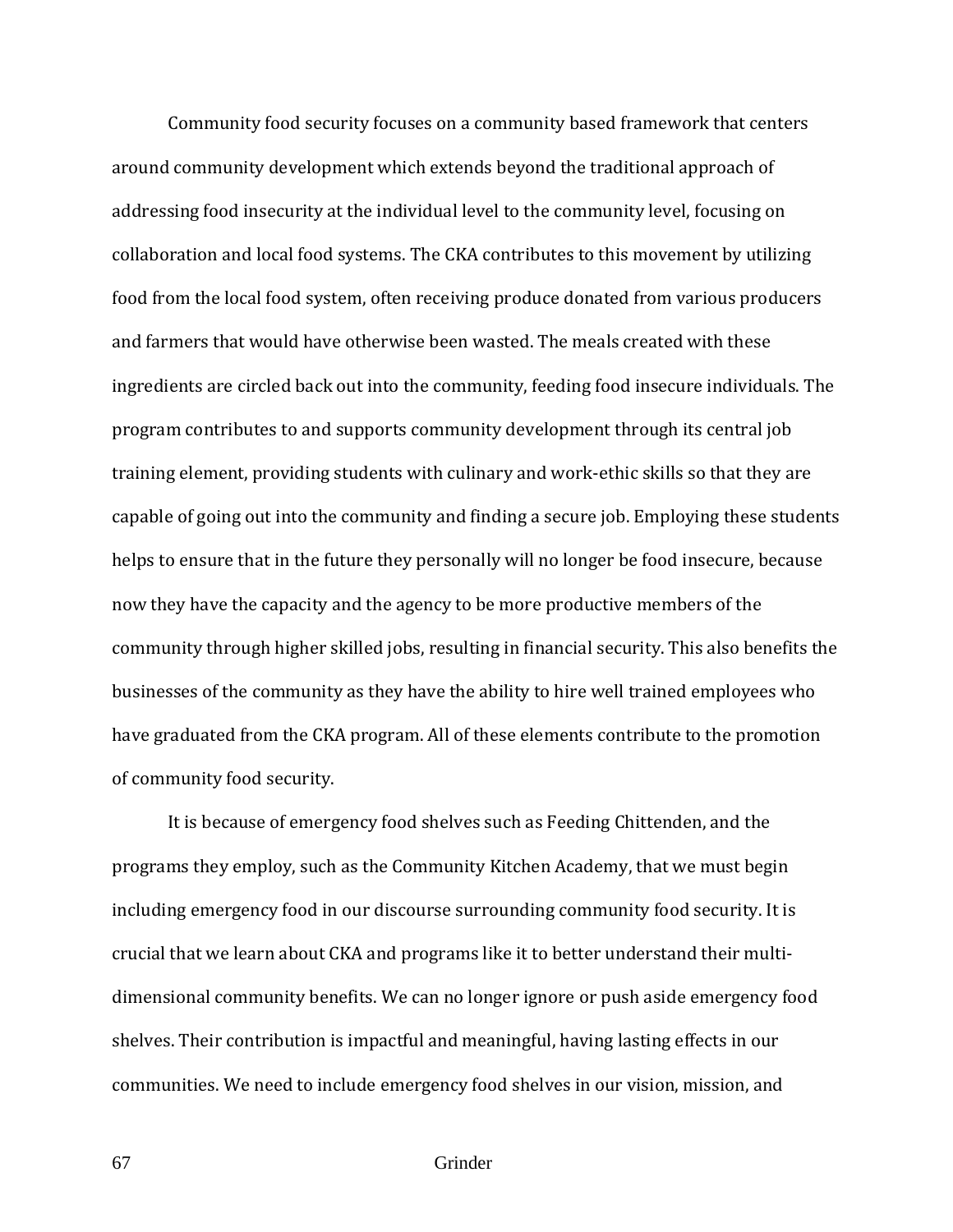discourse surrounding food security, as they are employing community development programs that promote community food security in diverse and meaningful ways.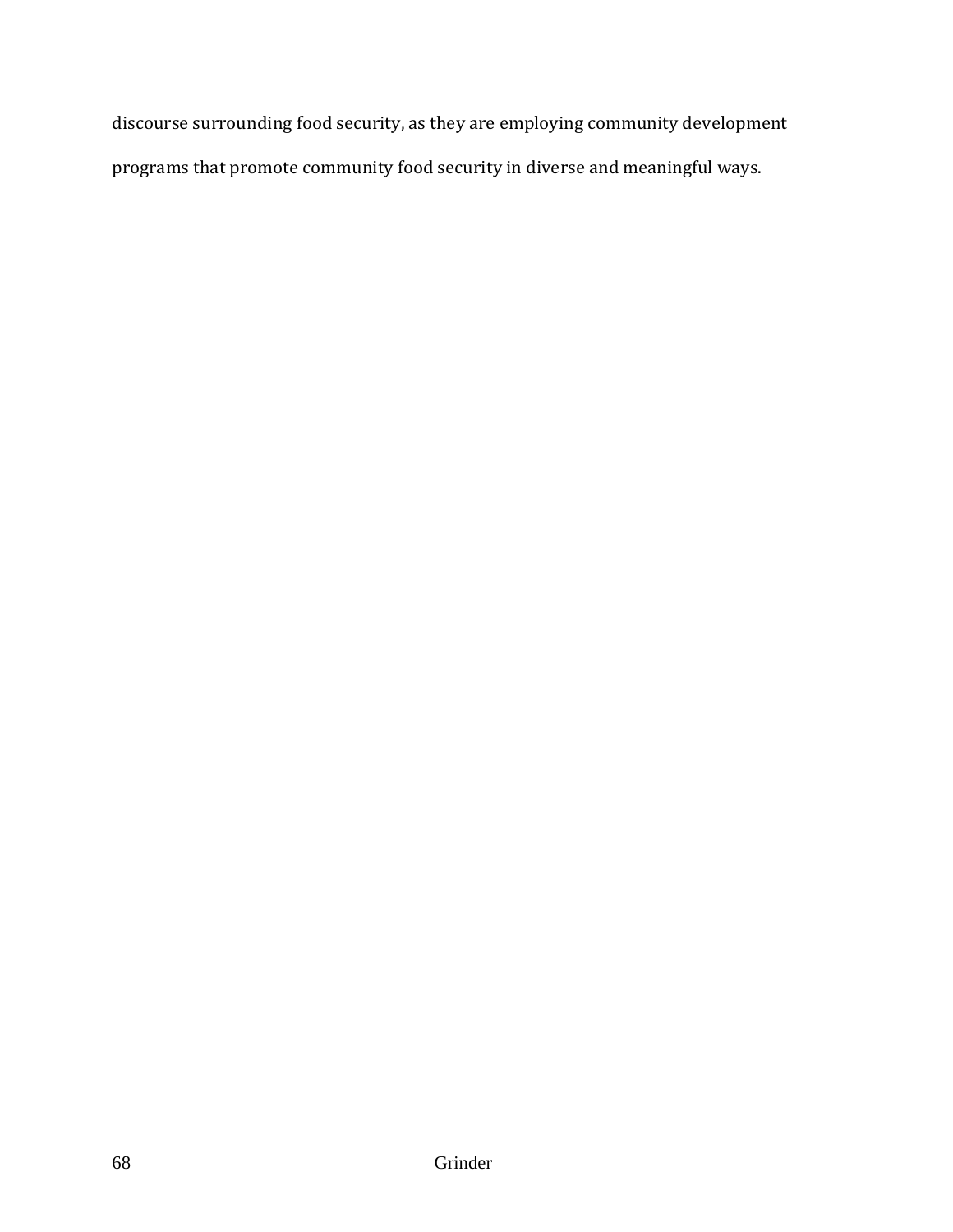## **Chapter 5: Conclusion**

#### **Limitations**

It is important to recognize the limitations to this research. The data collected from participant observation and interviews pointed to specific findings that not only argued for the inclusion of emergency food in our discourse and action surrounding community food security, but included concepts such as food citizenship and food agency into the discussion.

In the discussion of the findings a basic definition and understanding of what it means to be a food citizen is referred to. This includes having the capacity through education to make informed choices regarding food, that will promote a sustainable food system. It takes the power off of policy makers and public health professionals and puts the power into the individual and the community. This is one very specific type of citizen though, and one very specific type of food citizen. Due to the various aspects of citizenship and the different types of citizenship that exist, it was impossible to explore the term fully. More specifically, there may be different types of food citizens, or food citizens functioning in different ways in different parts of the food system, that were left out of this thesis. Based on the research conducted, I was only able to explore the concept of food citizenship as it relates to students of the CKA program.

In terms of food agency, I was only able to explore this concept in relation to the students of the CKA program, and the type of food agency I observed them building. I believe there are very interesting connections between building food agency and becoming a food citizen that I was able to discuss on a basic level, but I was not able to explore this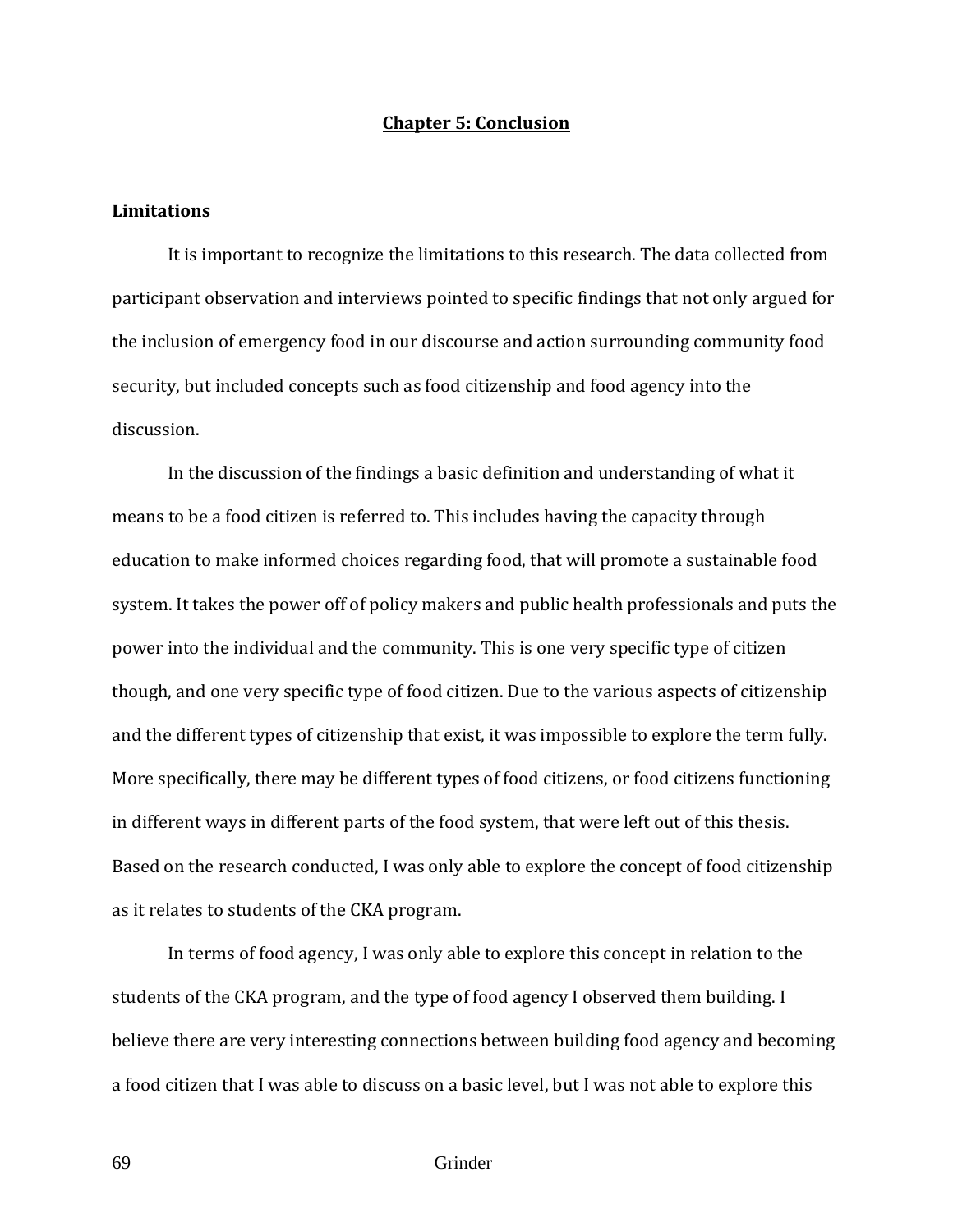connection in more detail as the students graduated from the CKA program into the greater Burlington community.

## **Directions for Future Research**

It is crucial that the concepts brought up and included in this thesis, such as food citizenship and food agency are further explored in the context of emergency food. When reviewing the literature there was little in the discourse linking these concepts to emergency food. Through the discussion of the findings in this thesis it was necessary to introduce and include these concepts as they relate to emergency food, but now they must be explored in more complex ways in this context. There is an important link between building food agency and becoming a food citizen, that will be important to further research and comprehend. Exploring what it means to be a food citizen in this context of emergency food, as well as exploring the different types of food citizens, is another crucial aspect of future research.

Lastly, there is an important link between the moral neoliberal and ethical citizen that scholar Muehlebach describes as emerging out of neoliberalism, and the food citizen that I describe in this thesis. The mass mobilization of ethical citizenship which embraces social solidarity, and seems to exist outside of the realm of charity can be interestingly linked to emergency food and the concept of food citizenship. Future research should explore these concepts, connecting them more complexly in order to better understand neoliberalism, or to critique neoliberalism and emergency food.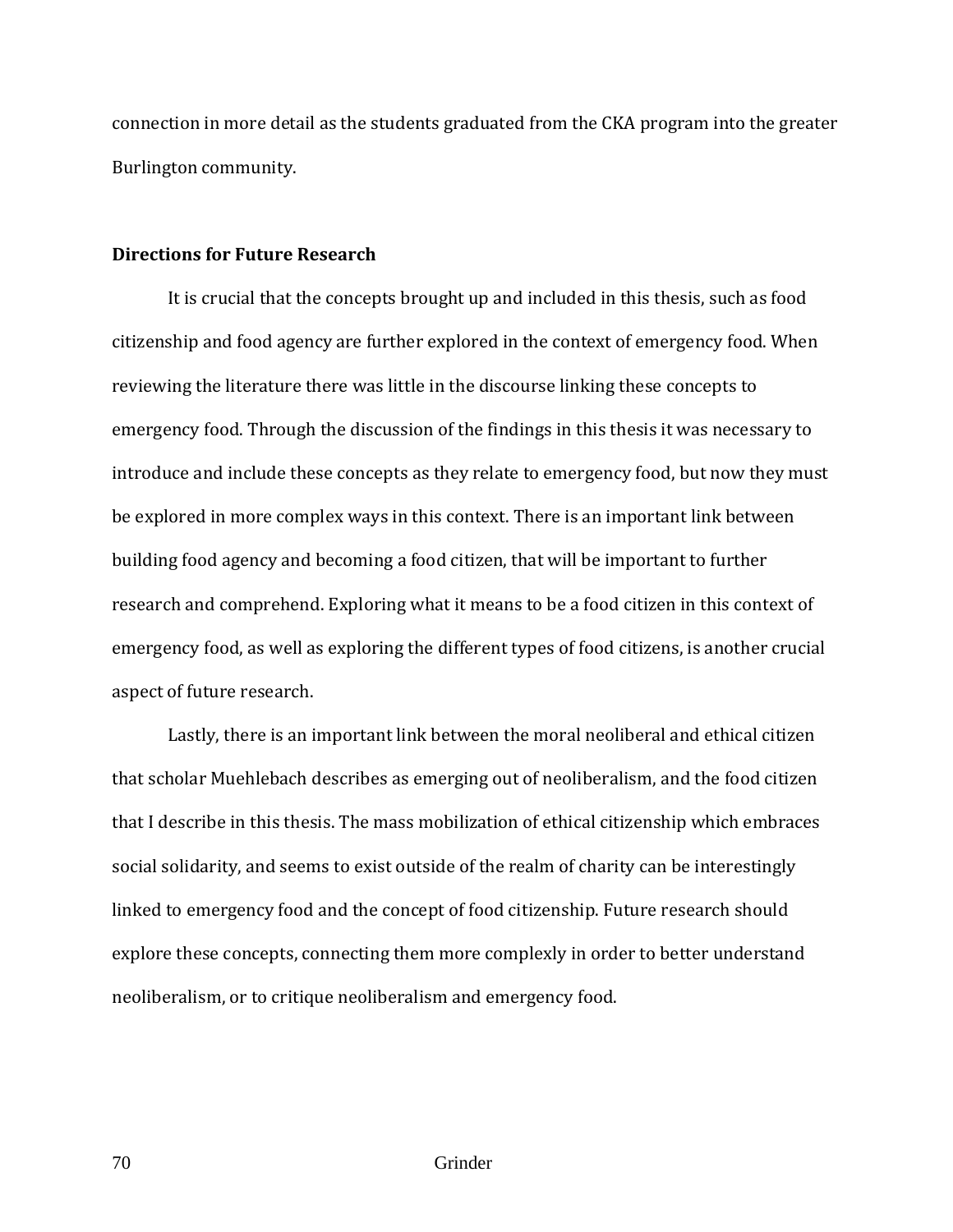# **Conclusion**

When I began this project I had a very vague and uninformed idea about what went on at a food shelf. All I knew was that I was deeply passionate and inspired by food, and was extremely troubled by the thought of individuals not having sufficient access to culturally appropriate, nutritionally adequate food. From these raw passions grew my project and the central theme of my thesis. My excitement for emergency food grew as I gained more experience interacting with people at Feeding Chittenden, and my research focus and questions changed and evolved. I hit low points when I observed the anger and competitiveness that often exists in these spaces, and at times questioned if community can exist at all in this environment. These moments always passed though, and I was soon grounded again by the positive spirits and collaboration of the clients and staff around me. Although nuanced and complex, community does exist in this space.

Each experience at Feeding Chittenden helped to inspire and focus my thesis in a way that I believe is meaningful and will have tangible impacts on the community. I am hopeful my research will add to the conversations surrounding emergency food and the Community Food Security movement, making a strong argument for the inclusion of emergency food in this discourse. At the beginning of this project Hannah expressed to me that there was a lack of qualitative data describing the experiences and impacts of the CKA program. It is my hope that the qualitative data I provide through interviews with students will be important to Feeding Chittenden in highlighting student experiences, and can act as an example for other food shelves as well. My experiences at Feeding Chittenden have been some of the most rewarding of my life, and I owe that all to the clients and staff that have been so kind and welcoming and willing to discuss their experiences with me.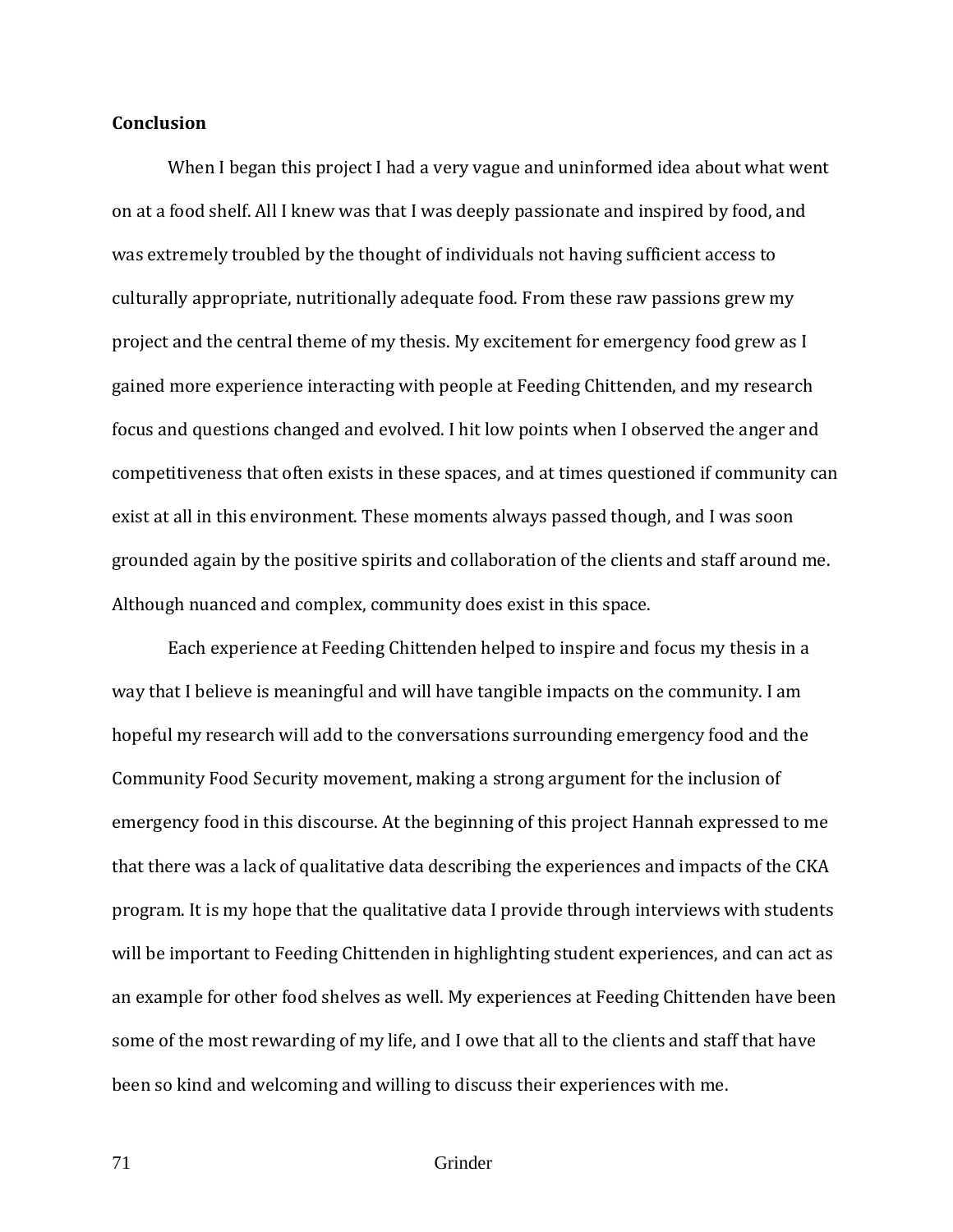Food is deeply personal. It is intertwined with our beliefs, our values, our experiences. Unfortunately many remain without adequate access to this human right. They are forced to rely on the spaces of emergency food that I have discussed in depth throughout this thesis. I am hopeful that emergency food pantries and shelves such as Feeding Chittenden have transitioned away from their traditional role of providing food in acute, short-term situations. They are now promoting community development and food security in unique and meaningful ways, that support, guide, and lift community members up- educating and nourishing them. I have found this to be true at Feeding Chittenden through the Community Kitchen Academy, and am confident that similar programs with multi-faceted goals and results exist and are emerging in other communities as well.

For emergency food pantries and shelves that feel stuck in their traditional roles of solely providing food to clients, I am hopeful that they use Feeding Chittenden and the Community Kitchen Academy as well as similar community centered programs across the country, as an example. It is possible to employ community public health programs, functioning as a hub and center for community development, and promoting food security, while simultaneously emphasizing and supporting local food systems. So many emergency food pantries and shelves are already doing these things or are working towards doing these things. That is why it is crucial we include emergency food in our conversations, discourse, and actions surrounding community food security. Our inclusion of emergency food in our vision and mission of food security will strengthen our community food systems, promoting food security in complex and meaningful ways that champion and lift up communities in multi-dimensional ways.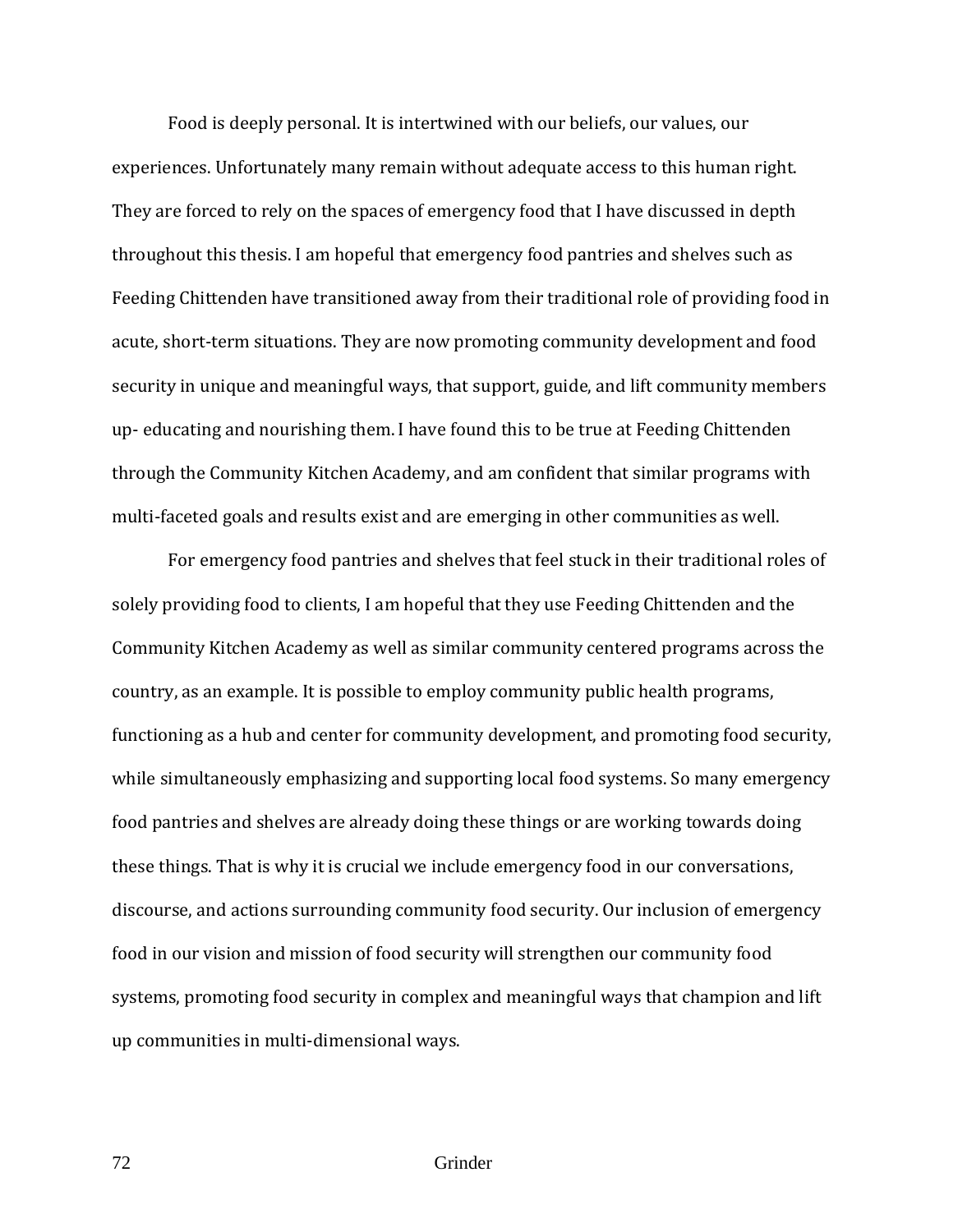In light of current global events, it would have been irresponsible to not discuss the significant impacts that COVID-19 is having on human lives across the globe. This public health crisis will have particular impacts on the populations mentioned in this thesis- the food insecure, the homeless, those who depend on employment in the food sector, and those who are or now will be unemployed or underemployed. Thankfully I finished conducting research at Feeding Chittenden prior to the outbreak of the Corona virus in the United States. It is important to note that all participant observation and interviews were conducted prior to February of 2020. However, since the outbreak, I have continued to volunteer at Feeding Chittenden weekly. The space feels heavy. Clients, for the time being, are not able to enter the building to pick out their groceries. Instead they are provided with a pre-packaged box of various hand-selected food items, which is passed to them through the doorway of the building. The Community Kitchen Academy session that was supposed to begin this month is no longer able to. The students that I highlighted throughout this thesis, although having graduated the program prior to the outbreak, are likely struggling and out of work. Food and the careers and industries surrounding food, are in a sense at a halt. Restaurants are struggling to remain open dealing with the necessity of making enough money while simultaneously worrying about the health of their employees and consumers. Employees are being laid off and hiring is at a standstill.

The positive impacts that Feeding Chittenden and the Community Kitchen Academy have on the Burlington community still hold true, but due to the current circumstances are not able to radiate outwards as they have before. The sense of community that exists through the space of Feeding Chittenden is being sacrificed for the greater good and health of the population as we practice social distancing. This sacrifice of person-to-person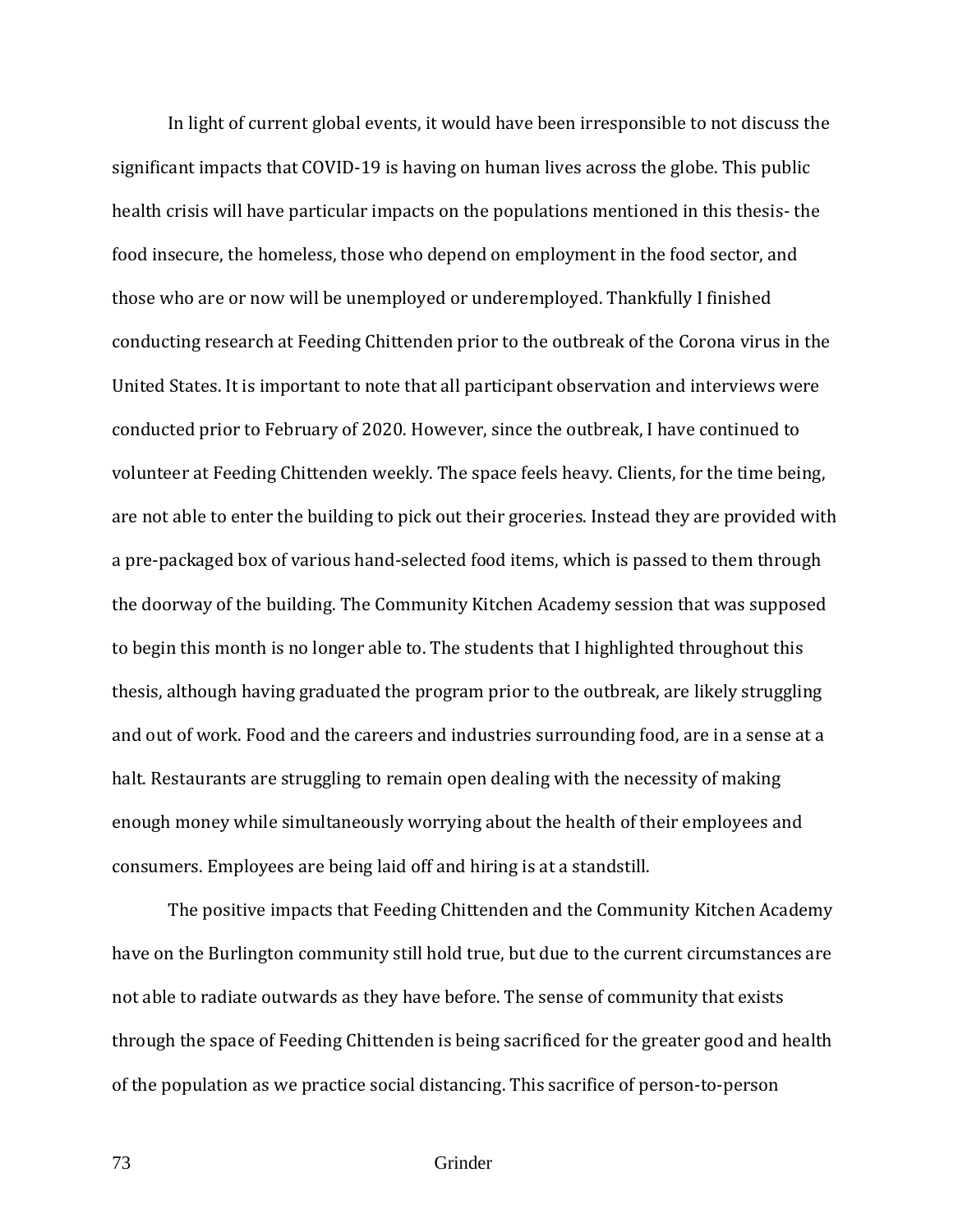connection at the food shelf is not easy, but it is necessary. I am hopeful that the deep roots and connections that branch out from Feeding Chittenden into Burlington will hold strong at this time, bringing community members and businesses together, despite the lack of physical connection that is possible. I am confident that when we emerge from this crisis, positivity will radiate once again, and I am hopeful that the community is comforted knowing that in these uncertain times, food will continue to nourish our bodies and souls.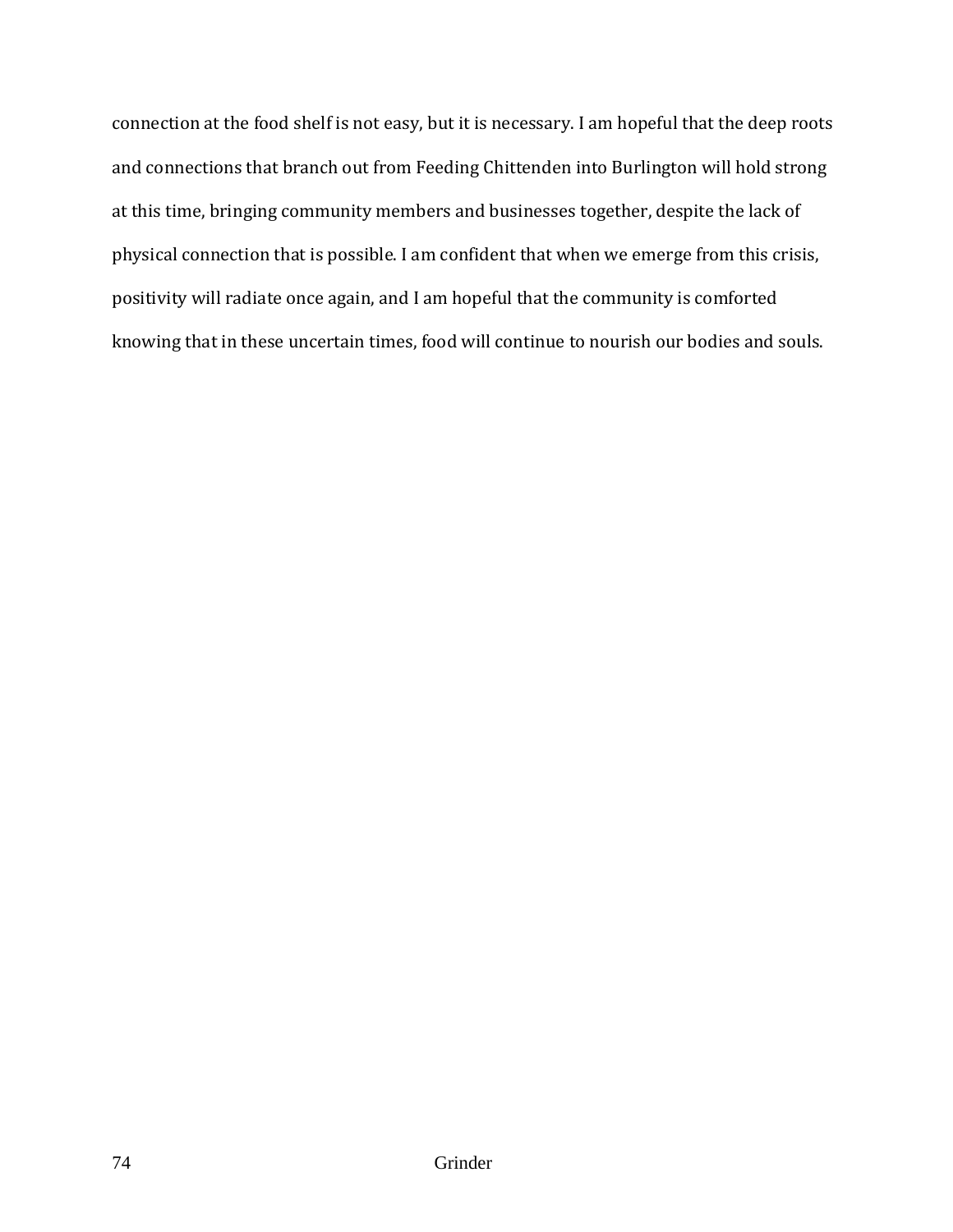## **References**

Allen, Patricia. 1999. "Reweaving the Food Security Safety Net: Mediating Entitlement and Entrepreneurship." *Agriculture and Human Values* 16(1): 117-129.

Allen, Patricia. 2007. "The Disappearance of Hunger in America" *Gastronomica* 7(3): 19–23.

Carney, Megan. 2015. *The Unending Hunger: Tracing Women and Food Insecurity Across Borders.* Berkeley: University of California Press.

Coleman- Jensen, Alisha, and Rabbit, Matthew, and Gregory, Christian, and Singh, Anita. 2018. "Household Food Security in the United States in 2017" *USDA* website, September. Accessed [January 15, 2020].

<https://www.ers.usda.gov/webdocs/publications/90023/err-256.pdf?v=0>

Daponte, Beth Osborne, and Shannon Bade. 2006. "How the Private Food Assistance Network Evolved: Interactions between Public and Private Responses to Hunger" *Nonprofit and Voluntary Sector Quarterly* 35(4): 668–690.

Feeding America. 2010. "Food Banks: Hunger's New Staple- Preliminary Findings." *Feeding America* website, September 27. Accessed [December 12, 2019]. [https://www.feedingam](https://www.feedingamerica.org/sites/default/files/research/hungers-new-staple/or-hungers-new-staple-executive.pdf) [erica.org/sites/default/files/research/hungers-new-staple/or-hungers-new-staple](https://www.feedingamerica.org/sites/default/files/research/hungers-new-staple/or-hungers-new-staple-executive.pdf)[executive.pdf](https://www.feedingamerica.org/sites/default/files/research/hungers-new-staple/or-hungers-new-staple-executive.pdf)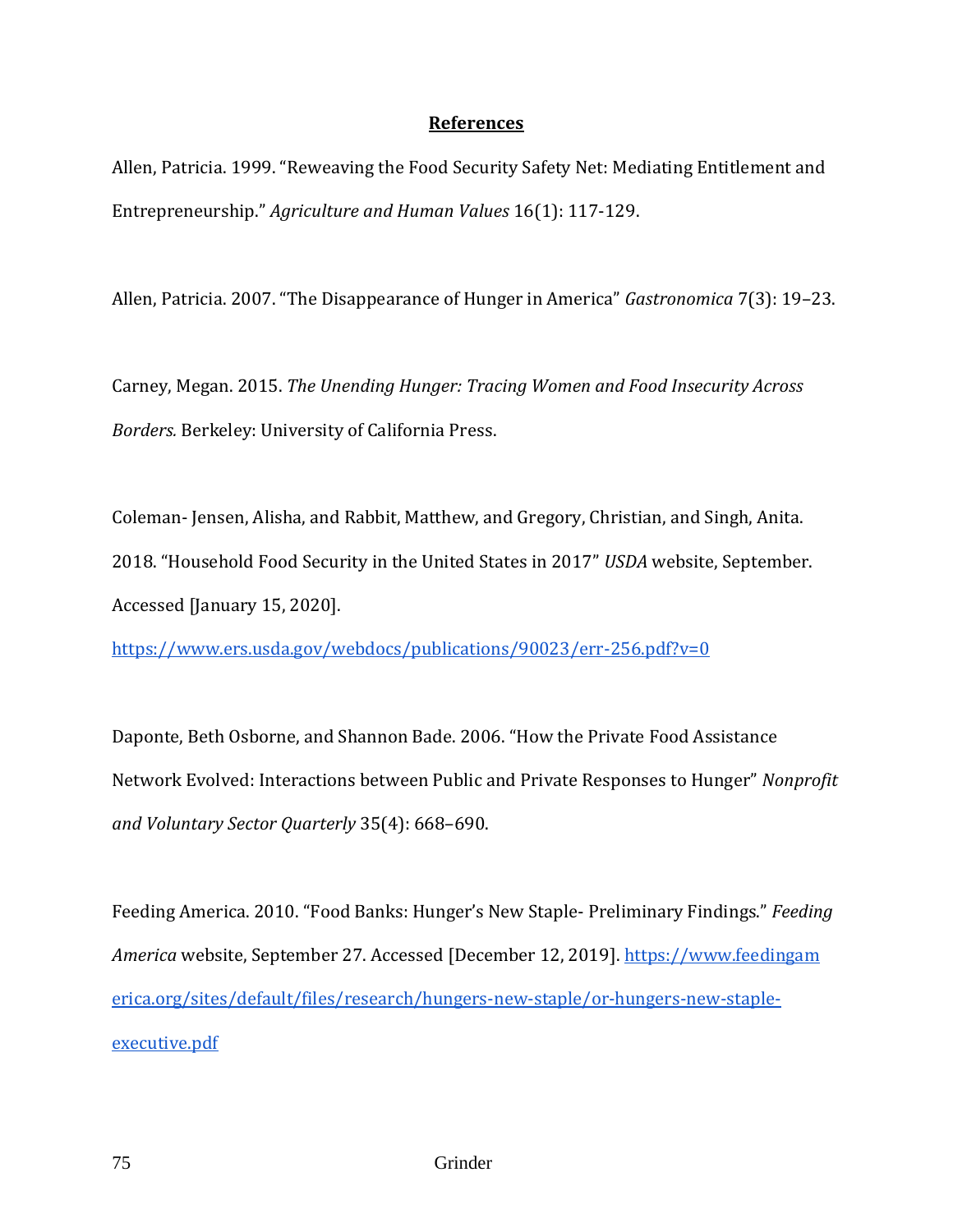Feeding America. 2014. "Hunger in America 2014." *Feeding America* website. Accessed [December 20, 2019].<https://www.feedingamerica.org/research/hunger-in-america>

Feeding America. 2019. "Map the Meal Gap" *Feeding America* website. <https://map.feedingamerica.org/>

Feeding Chittenden. 2019. "Who We Are" *Feeding Chittenden* website. <https://feedingchittenden.org/about/>

Gottlieb, Robert and Margaret FitzSimmons. 1994. "Community Food Planning: A Perspective for Los Angeles." Department of Urban Planning, University of California, Los Angeles.

Mares, Teresa, and Alison Hope Alkon. 2011. "Mapping the Food Movement: Addressing Inequality and Neoliberalism." *Environment and Society: Advances in Research* 2(1): 68-86.

Muehlebach, Andrea. 2012. *The Moral Neoliberal: Welfare and Citizenship in Italy.*  University of Chicago Press.

O'Kane, Gabrielle. 2016. "A moveable feast: Exploring barriers and enablers to food citizenship." *Appetite* 105(1): 674-687.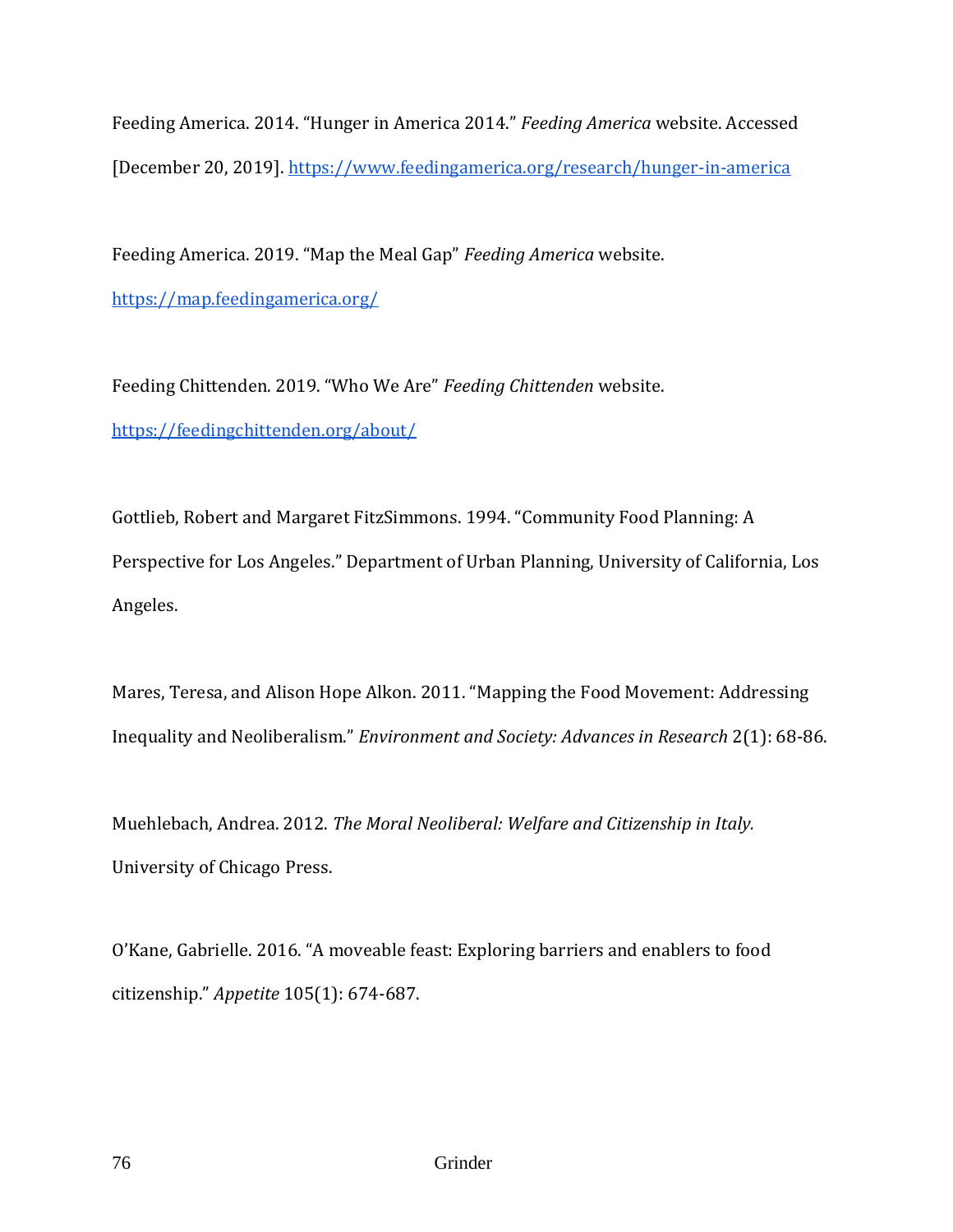Paynter, Sharon, Maureen Berner, and Emily Anderson. 2011. "When Even the 'Dollar Value Meal' Costs Too Much: Food Insecurity And Long Term Dependence On Food Pantry Assistance." *Public Administration Quarterly* 35(1): 26-58.

Poppendieck, Janet. 1998. *Sweet Charity? Emergency Food and the End of Entitlement.* New York, N.Y.: Viking.

Rapport, Nigel. 2014. *Social and Cultural Anthropology: The Key Concepts.* London: Routledge.

Trubek, Amy B., Maria Carabello,Caitlin Morgan, and Jacob Lahne. 2017. "[Empowered to](https://primo.uvm.edu/primo-explore/fulldisplay?docid=TN_elsevier_sdoi_10_1016_j_appet_2017_05_017&context=PC&vid=UVM&lang=en_US&search_scope=Everything&adaptor=primo_central_multiple_fe&tab=default_tab&query=any,contains,Empowered%20to%20cook:%20The%20crucial%20role%20of%20%E2%80%98food%20agency%E2%80%99%20in%20making%20meals&offset=0)  [cook: The crucial role of 'food agency' in making meals.](https://primo.uvm.edu/primo-explore/fulldisplay?docid=TN_elsevier_sdoi_10_1016_j_appet_2017_05_017&context=PC&vid=UVM&lang=en_US&search_scope=Everything&adaptor=primo_central_multiple_fe&tab=default_tab&query=any,contains,Empowered%20to%20cook:%20The%20crucial%20role%20of%20%E2%80%98food%20agency%E2%80%99%20in%20making%20meals&offset=0)" *Appetite* 116(1): 297-305.

Vermont Digger. 2019. "Chittenden Emergency Food Shelf announces rebrand and name change" *Vermont Digger* website. [https://vtdigger.org/2019/09/13/chittenden-emergency](https://vtdigger.org/2019/09/13/chittenden-emergency-food-shelf-announces-rebrand-and-name-change/) [-food-shelf-announces-rebrand-and-name-change/](https://vtdigger.org/2019/09/13/chittenden-emergency-food-shelf-announces-rebrand-and-name-change/)

Vermont Foodbank. 2019. "Community Kitchen Academy" *Vermont Foodbank* website. <https://www.vtfoodbank.org/nurture-people/community-kitchen-academy>

Vitiello, Domenic, Jeane Grisso, K. Leah Whiteside, and Rebecca Fischman. 2015. "[From](https://primo.uvm.edu/primo-explore/fulldisplay?docid=TN_springer_jour10.1007/s10460-014-9563-x&context=PC&vid=UVM&lang=en_US&search_scope=Everything&adaptor=primo_central_multiple_fe&tab=default_tab&query=any,contains,From%20commodity%20surplus%20to%20food%20justice:%20food%20banks%20and%20local%20agriculture%20in%20the%20United%20States)  [commodity surplus to food justice: food banks and local agriculture in the United State](https://primo.uvm.edu/primo-explore/fulldisplay?docid=TN_springer_jour10.1007/s10460-014-9563-x&context=PC&vid=UVM&lang=en_US&search_scope=Everything&adaptor=primo_central_multiple_fe&tab=default_tab&query=any,contains,From%20commodity%20surplus%20to%20food%20justice:%20food%20banks%20and%20local%20agriculture%20in%20the%20United%20States)s" *Agriculture and Human Values* 32(3): 419-430.